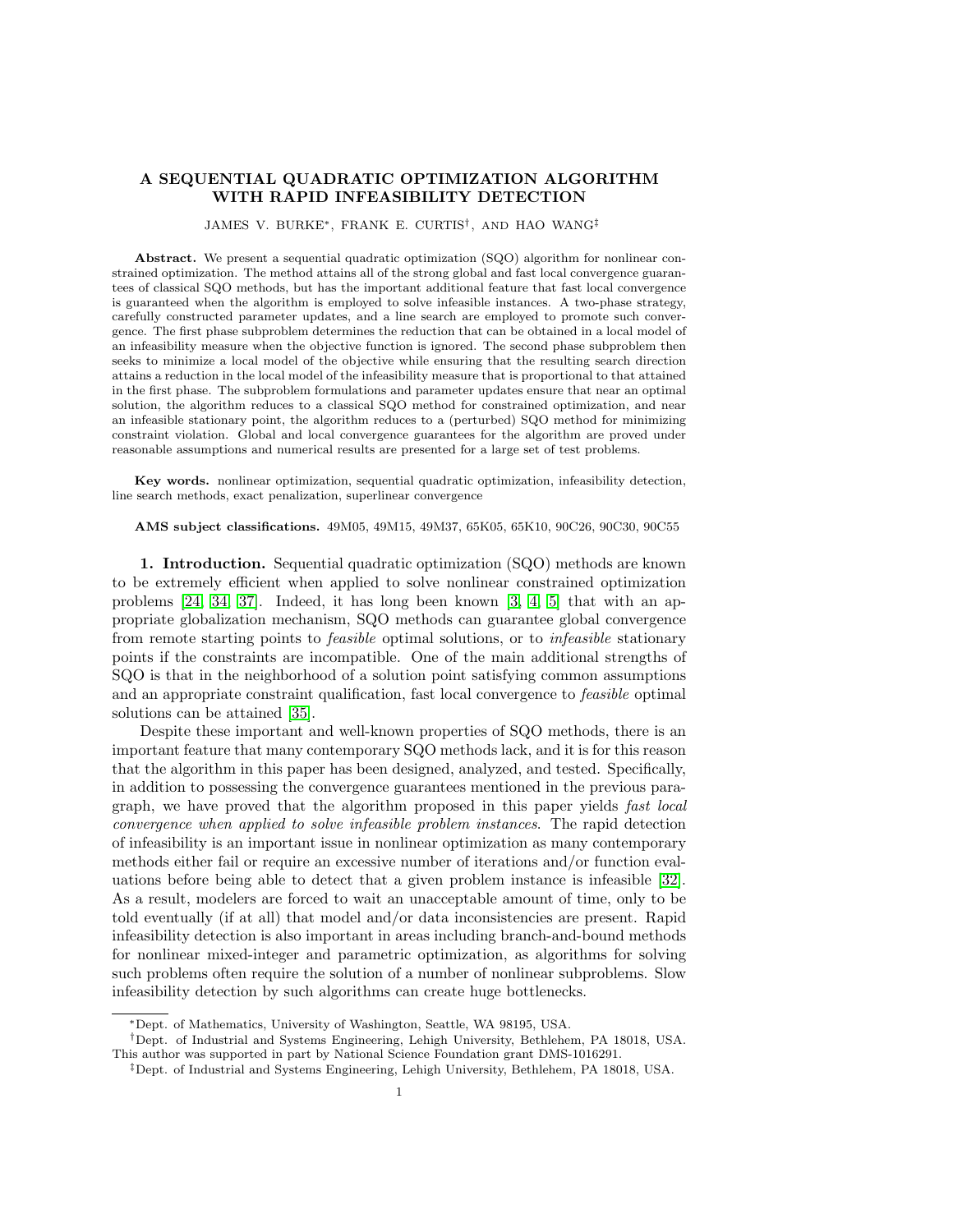There are two main novel features of our algorithm. Most importantly, it is an algorithm that possesses global and local superlinear convergence guarantees for feasible and infeasible problems without having to resort to feasibility restoration. This feature, in that a single approach is employed for solving both feasible and infeasible problems, means that the algorithm avoids many of the inefficiencies that may arise when contemporary methods are employed to solve problems with incompatible constraints. The second novel feature of our algorithm is that it is able to attain these strong convergence properties with at most two quadratic optimization (QO) subproblem solves per iteration. This is in contrast to recently proposed methods that provide rapid infeasibility detection, but only at a much higher per-iteration cost.

In the following section, we compare and contrast our approach with recently proposed SQO methods, focusing on properties of those methods related to infeasibility detection. We then present our algorithm in §[3](#page-2-0) and analyze its global and local convergence properties in §[4.](#page-8-0) Our numerical experiments in §[5](#page-27-0) illustrate that an implementation of our algorithm yields solid results when applied to a large set of test problems. Finally, concluding remarks are the subject of §[6.](#page-30-0)

We remark at the outset that we analyze the local convergence properties of our algorithm under assumptions that are classically common for analyzing that of SQO methods. We explain that our algorithm can be backed by similarly strong convergence guarantees under more general settings (see our discussion in §[4.3\)](#page-19-0), but have made the conscience decision to use these common assumptions to avoid unnecessary distractions in the analysis. Overall, the main purpose of this paper is to focus on the novelties of our algorithm—which include the unique formulations of our subproblems, our use of separate multiplier estimates for the optimization and a corresponding feasibility problem, and our unique combination of updates for the penalty parameter—which provide our algorithm with global and fast local convergence guarantees on both feasible and infeasible problem instances.

<span id="page-1-0"></span>2. Literature Review. Our algorithm is designed to act as an SQO method for solving an optimization problem when the problem is feasible, and otherwise it is designed to act as a perturbed SQO method [\[15\]](#page-32-5) for a problem to minimize constraint violation. In this respect, our method has features in common with those in the class of penalty-SQO methods [\[19\]](#page-32-6) where search directions are computed by minimizing a quadratic model of the objective combined with a penalty on the violation of the linearized constraints. In such algorithms, if the penalty parameter is driven to an extreme value, then the algorithm transitions to solely minimizing constraint violation. We believe that this approach is reasonable, though there are two main disadvantages of the manner in which penalty-SQO methods are often implemented. One disadvantage is that the penalty parameter takes on all of the responsibility for driving constraint violation minimization. This leads to a common criticism of penalty methods, which is that the performance of the algorithm is too highly dependent on the penalty parameter updating scheme. The second disadvantage is that, if the penalty parameter is not driven to its extreme value sufficiently quickly, then convergence, especially for infeasible problems, can be slow. These disadvantages motivate us to design a method that reduces to a classical SQO approach for feasible problems, and where updates for the penalty parameter lead to rapid convergence in infeasible cases.

The immediate predecessor of our work is the penalty-SQO method proposed in [\[6\]](#page-31-3). In particular, the approach in [\[6\]](#page-31-3) is also proved to yield fast local convergence guarantees for infeasible problems. That method does, however, have certain practical disadvantages. The most significant of these is that, particularly in infeasible cases,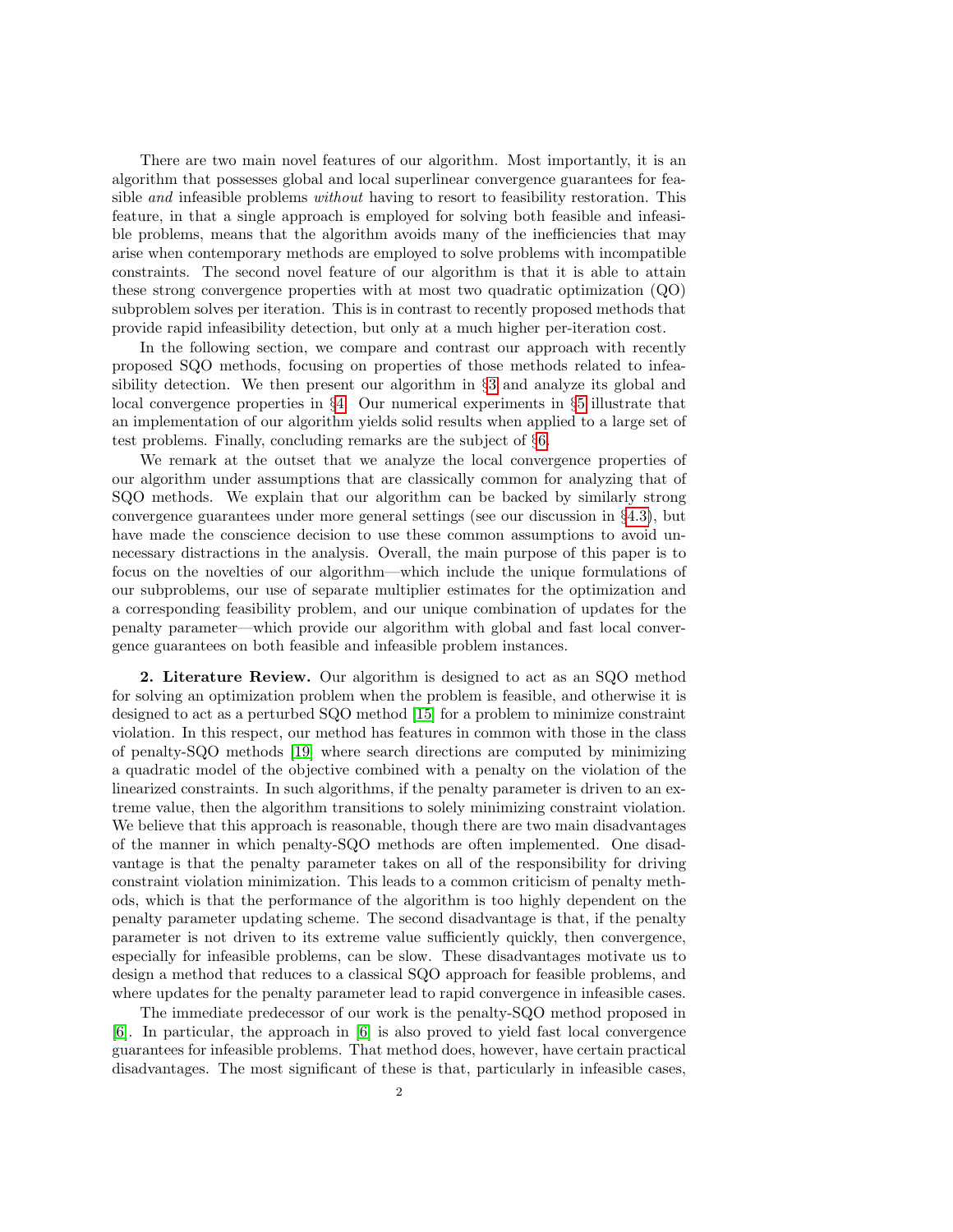the method may require the solution of numerous QO subproblems per iteration. Indeed, near an infeasible stationary point, at least three QO subproblems must be solved. The first will reveal that for the current penalty parameter value it is not possible to compute a linearly feasible step, the second then gauges the progress toward linearized feasibility that can be made locally, and the third may produce the actual search direction. (In fact, if the conditions necessary for global convergence are not satisfied after the third QO subproblem solve, then even more QO subproblem solves are needed until the conditions are satisfied.) In contrast, the algorithm proposed in this paper solves at most two QO subproblems per iteration. It also relies less on the penalty parameter for driving constraint violation minimization, and involves separate multiplier estimates for the optimization and feasibility problems. This last feature of our algorithm—that of having two separate multiplier estimates—is quite unique for an optimization algorithm. However, we believe that it is natural as the optimization algorithm must implicitly decide which of two problems to solve: the given optimization problem or a problem to minimize constraint violation.

Our algorithm is a multi-phase active-set method that has similarities with other such methods that have been proposed over the last few decades. For instance, the method in [\[6\]](#page-31-3) borrows the idea, proposed in [\[11\]](#page-31-4) and later incorporated into the line-search method in [\[10\]](#page-31-5), of "steering" the algorithm with the penalty parameter. Consequently, that method at least suffers from the same disadvantages as the method in [\[6\]](#page-31-3) when it comes to infeasibility detection. More commonly, multi-phase SQO methods have taken the approach of solving a first-phase inequality-constrained subproblem—typically a linear optimization (LO) subproblem—to estimate an optimal active set, and then solving a second-phase equality-constrained subproblem to promote fast convergence; e.g., see [\[8,](#page-31-6) [9,](#page-31-7) [13,](#page-32-7) [17,](#page-32-8) [18,](#page-32-9) [21\]](#page-32-10). A method of this type that solves two QO subproblems is that in [\[29\]](#page-32-11), though again the second-phase subproblem in that method is equality-constrained as it only involves linearizations of constraints predicted to be active at an optimal solution. Our algorithm differs from these in that we do no active-set prediction, and rather solve up to two inequality-constrained subproblems. The methods in [\[22,](#page-32-12) [23\]](#page-32-13) involve the solution of up to three subproblems per iteration: one to compute a "predictor" step, one to compute a "Cauchy" step, and one to compute an "accelerator" step. In fact, various subproblems are proposed for the "accelerator" step, including both equality-constrained and inequality-constrained alternatives. Our algorithm differs from these in that ours is a line search method, whereas they are trust region methods, and our first-phase subproblem computes a pure feasibility step rather than one influenced by a local model of the objective. This latter feature makes our method similar to those in [\[3,](#page-31-0) [4\]](#page-31-1), though again our work is unique in that we ensure rapid infeasibility detection, which is not provided by any of the aforementioned methods besides that in [\[6\]](#page-31-3). Finally, we mention that multi-phase strategies have also been employed in interior-point techniques; e.g., see [\[7,](#page-31-8) [30\]](#page-32-14).

<span id="page-2-0"></span>3. Algorithm Description. We present our algorithm in the context of the generic nonlinear constrained optimization problem

<span id="page-2-1"></span>
$$
\begin{array}{ll}\n\text{minimize} & (\text{min}) \quad f(x) \\
\text{subject to} & (\text{s.t.)} \quad c^{\mathcal{E}}(x) = 0, \quad c^{\mathcal{I}}(x) \le 0,\n\end{array} \tag{3.1}
$$

where  $f: \mathbb{R}^n \to \mathbb{R}, c^{\mathcal{E}}: \mathbb{R}^n \to \mathbb{R}^{m^{\mathcal{E}}},$  and  $c^{\mathcal{I}}: \mathbb{R}^n \to \mathbb{R}^{m^{\mathcal{I}}}$  are twice-continuously differentiable. If the constraints of [\(3.1\)](#page-2-1) are infeasible, then the algorithm is designed to return an infeasibility certificate in the form of a minimizer of the  $\ell_1$  infeasibility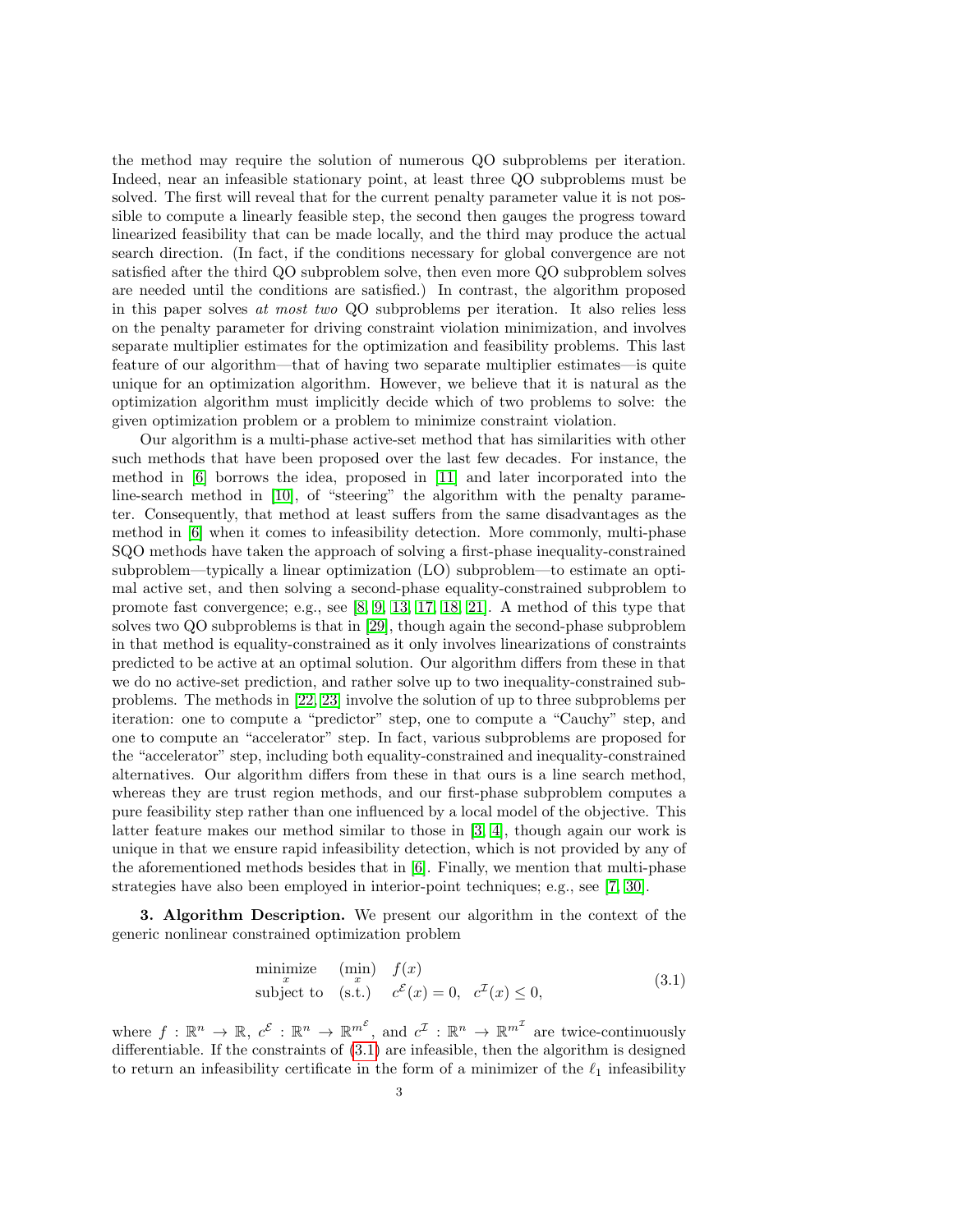measure of the constraints; i.e., in such cases it is designed to solve

<span id="page-3-0"></span>
$$
\min_{x} \ v(x), \quad \text{where} \quad v(x) := \|c^{\mathcal{E}}(x)\|_{1} + \|[c^{\mathcal{I}}(x)]^{+}\|_{1}.
$$
 (3.2)

Here, for a vector c, we define  $[c]^+ := \max\{c, 0\}$  and, for future reference, define  $[c]^- := \max\{-c, 0\}$  (both component-wise). The priority is to locate a stationary point for [\(3.1\)](#page-2-1), but in all cases the algorithm is at least guaranteed to find a stationary point for [\(3.2\)](#page-3-0), i.e., a stationary point for v. We say a point x is stationary for v if  $0 \in \partial v(x)$ , where  $\partial v(x)$  is the Clarke subdifferential of v at x [\[2,](#page-31-9) [14\]](#page-32-15) (see [\[3\]](#page-31-0) for a complete review of first-order theory for potentially infeasible problems).

Each iteration of our algorithm consists of solving at most two QO subproblems, updating a penalty parameter, and performing a line search on an exact penalty function. In this regard, the method is broadly similar to that proposed in [\[3\]](#page-31-0); however, the algorithm contains numerous refinements included to ensure rapid local convergence in both feasible and infeasible cases. In this section, we present the details of each step of the algorithm. Of particular importance is the integration of our penalty parameter updates around the QO solves as this parameter is critical for driving fast local convergence for infeasible instances. A complete description of our algorithm is presented at the end of this section.

We begin by describing the conditions under which our algorithm terminates finitely. In short, the algorithm continues iterating unless a stationary point for problem [\(3.1\)](#page-2-1) has been found. We define such stationary points according to firstorder optimality conditions for problems [\(3.1\)](#page-2-1) and [\(3.2\)](#page-3-0), all of which can be presented by utilizing the Fritz John (FJ) function for [\(3.1\)](#page-2-1), namely

$$
\mathcal{F}(x,\rho,\lambda) := \rho f(x) + \lambda^{\mathcal{E}^T} c^{\mathcal{E}}(x) + \lambda^{\mathcal{I}^T} c^{\mathcal{I}}(x).
$$

Here,  $\rho \in \mathbb{R}$  is an objective multiplier and  $\lambda$ , with  $\lambda^{\mathcal{E}} \in \mathbb{R}^{m^{\mathcal{E}}}$  and  $\lambda^{\mathcal{I}} \in \mathbb{R}^{m^{\mathcal{I}}}$ , are constraint multipliers. For future reference, we note that  $\rho$  also plays the role of the penalty parameter in the  $\ell_1$  exact penalty function

<span id="page-3-2"></span>
$$
\phi(x,\rho) := \rho f(x) + v(x). \tag{3.3}
$$

Our algorithm updates  $\rho$  and seeks stationary points for [\(3.1\)](#page-2-1) through decreases in  $\phi$ .

One possibility for finite termination is that the algorithm locates a first-order optimal point for [\(3.1\)](#page-2-1). First-order optimality conditions for problem [\(3.1\)](#page-2-1) are

<span id="page-3-1"></span>
$$
\nabla_x \mathcal{F}(x,\rho,\lambda) = \rho \nabla f(x) + \nabla c^{\mathcal{E}}(x)\lambda^{\mathcal{E}} + \nabla c^{\mathcal{I}}(x)\lambda^{\mathcal{I}} = 0,
$$
  

$$
c^{\mathcal{E}}(x) = 0, \quad c^{\mathcal{I}}(x) \le 0,
$$
  

$$
\lambda^{\mathcal{I}} \ge 0, \quad \lambda^{\mathcal{I}} \cdot c^{\mathcal{I}}(x) = 0.
$$
 (3.4)

Here,  $\nabla f : \mathbb{R}^n \to \mathbb{R}^n$  is the gradient of  $f, [\nabla c^{\mathcal{E}}]^T : \mathbb{R}^n \to \mathbb{R}^{m^{\mathcal{E}} \times n}$  is the Jacobian of  $c^{\mathcal{E}}$  (and similarly for  $[\nabla c^{\mathcal{I}}]^T$ ), and for vectors a and b we denote their componentwise (i.e., Hadamard or Schur) product by  $a \cdot b$ , a vector with entries  $(a \cdot b)^i = a^i b^i$ . If  $(x_*, \rho_*, \lambda_*)$  with  $(\rho_*, \lambda_*) \neq 0$  satisfies [\(3.4\)](#page-3-1), then we call  $(x_*, \rho_*, \lambda_*)$  stationary for [\(3.1\)](#page-2-1); in particular, it is a FJ point [\[26\]](#page-32-16). Of particular interest are those FJ points with  $\rho_* > 0$  as these correspond to Karush-Kuhn-Tucker (KKT) points for [\(3.1\)](#page-2-1) [\[27,](#page-32-17) [28\]](#page-32-18).

The other possibility for finite termination is that the algorithm locates a stationary point for  $(3.2)$  that is infeasible for problem  $(3.1)$ . Hereinafter, defining e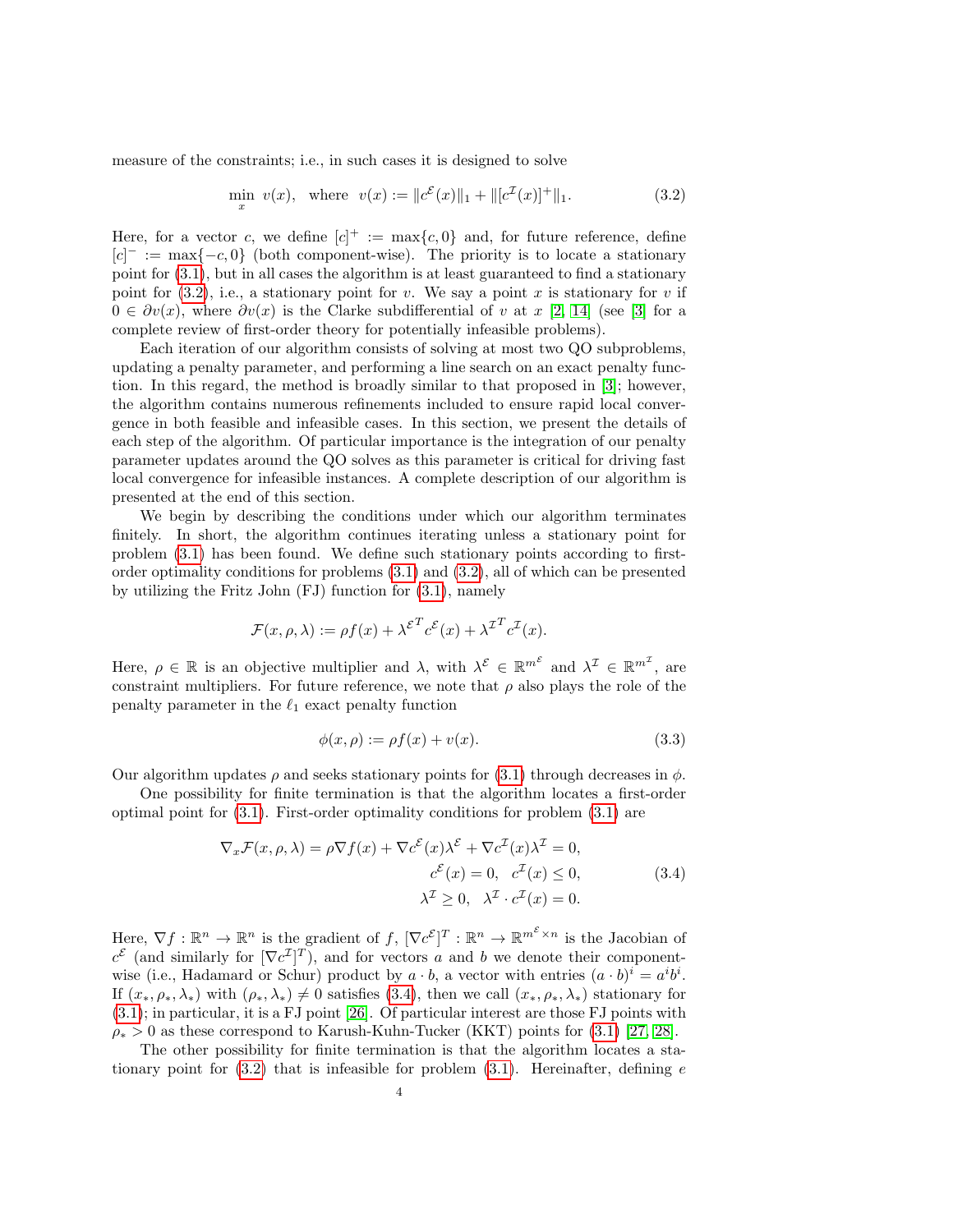as a vector of ones (whose size is determined by the context), first-order optimality conditions for problem [\(3.2\)](#page-3-0) are

<span id="page-4-0"></span>
$$
\nabla_x \mathcal{F}(x,0,\lambda) = \nabla c^{\mathcal{E}}(x)\lambda^{\mathcal{E}} + \nabla c^{\mathcal{I}}(x)\lambda^{\mathcal{I}} = 0,
$$
  
\n
$$
-e \leq \lambda^{\mathcal{E}} \leq e, \quad 0 \leq \lambda^{\mathcal{I}} \leq e,
$$
  
\n
$$
(e + \lambda^{\mathcal{E}}) \cdot [c^{\mathcal{E}}(x)]^{-} = 0, \quad (e - \lambda^{\mathcal{E}}) \cdot [c^{\mathcal{E}}(x)]^{+} = 0,
$$
  
\n
$$
\lambda^{\mathcal{I}} \cdot [c^{\mathcal{I}}(x)]^{-} = 0, \quad (e - \lambda^{\mathcal{I}}) \cdot [c^{\mathcal{I}}(x)]^{+} = 0.
$$
\n(3.5)

If  $(x_*, \lambda_*)$  satisfies [\(3.5\)](#page-4-0) and  $v(x_*) > 0$ , then we call  $(x_*, \lambda_*)$  stationary for [\(3.1\)](#page-2-1); in particular, it is an infeasible stationary point. Despite the fact that such a point is infeasible for [\(3.1\)](#page-2-1), it is deemed stationary as first-order information indicates that no further improvement in minimizing constraint violation locally is possible.

We now describe our technique for computing a search direction and multiplier estimates, which involves the solution of the QO subproblems [\(3.7\)](#page-4-1) and [\(3.9\)](#page-5-0) below. Once the details of these subproblems have been specified, we will describe an updating strategy for the penalty parameter that is integrated around these QO solves.

At the beginning of iteration  $k$ , the algorithm assumes an iterate of the form

<span id="page-4-3"></span>
$$
(x_k, \rho_k, \overline{\lambda}_k, \widehat{\lambda}_k)
$$
 with  $\rho_k > 0$ ,  $-e \le \overline{\lambda}_k^{\mathcal{E}} \le e$ ,  $0 \le \overline{\lambda}_k^{\mathcal{I}} \le e$ , and  $\widehat{\lambda}_k^{\mathcal{I}} \ge 0$ . (3.6)

As all stationary points for [\(3.1\)](#page-2-1) are necessarily stationary for the constraint violation measure v, we initiate computation in iteration  $k$  by seeking to measure the possible improvement in minimizing the following linearized model of  $v$  at  $x_k$ :

$$
l(d; x_k) := \|c^{\mathcal{E}}(x_k) + \nabla c^{\mathcal{E}}(x_k)^T d\|_1 + \| [c^{\mathcal{I}}(x_k) + \nabla c^{\mathcal{I}}(x_k)^T d]^{+}\|_1.
$$

Specifically, defining  $H(x, \rho, \lambda)$  as an approximation for the Hessian of F at  $(x, \rho, \lambda)$ , we solve the following QO subproblem whose solution we denote as  $(\bar{d}_k, \bar{r}_k, \bar{s}_k, \bar{t}_k)$ :

<span id="page-4-1"></span>
$$
\min_{(d,r,s,t)} e^T(r+s) + e^T t + \frac{1}{2} d^T H(x_k, 0, \overline{\lambda}_k) d
$$
\n
$$
\text{s.t.} \begin{cases} c^{\mathcal{E}}(x_k) + \nabla c^{\mathcal{E}}(x_k)^T d = r - s \\ c^T(x_k) + \nabla c^T(x_k)^T d \le t \\ (r, s, t) \ge 0. \end{cases} \tag{3.7}
$$

As shown in Lemma [4.3](#page-8-1) in §[4.1,](#page-8-2) this subproblem is always feasible and, if  $H(x_k, 0, \overline{\lambda}_k)$ is positive definite, then the solution component  $\overline{d}_k$  is unique. In addition,  $\overline{d}_k$  yields a nonnegative reduction in  $l(\cdot; x_k)$ , i.e.,

<span id="page-4-2"></span>
$$
\Delta l(\overline{d}_k; x_k) := l(0; x_k) - l(\overline{d}_k; x_k) \ge 0,
$$
\n(3.8)

where equality holds if and only if  $x_k$  is stationary for v.

Upon solving subproblem [\(3.7\)](#page-4-1) and setting

$$
\overline{\lambda}_{k+1} \quad \text{with} \quad -e \le \overline{\lambda}_{k+1}^{\mathcal{E}} \le e \quad \text{and} \quad 0 \le \overline{\lambda}_{k+1}^{\mathcal{I}} \le e
$$

as the optimal multipliers for the linearized equality and inequality constraints in [\(3.7\)](#page-4-1), we check for termination at an infeasible stationary point. Specifically, we consider the constraint violation measure  $v$  and the following residual for  $(3.5)$ :

$$
\mathcal{R}_{inf}(x_k, \overline{\lambda}_{k+1}) := \max \{ \|\nabla_x \mathcal{F}(x_k, 0, \overline{\lambda}_{k+1})\|_{\infty}, \| (e - \lambda_{k+1}^{\mathcal{E}}) \cdot [c^{\mathcal{E}}(x_k)]^+ \|_{\infty}, \| (e + \lambda_{k+1}^{\mathcal{E}}) \cdot [c^{\mathcal{E}}(x_k)]^- \|_{\infty}, \| (e - \lambda_{k+1}^{\mathcal{I}}) \cdot [c^{\mathcal{I}}(x_k)]^+ \|_{\infty}, \| \lambda_{k+1}^{\mathcal{I}} \cdot [c^{\mathcal{I}}(x_k)]^- \|_{\infty} \}.
$$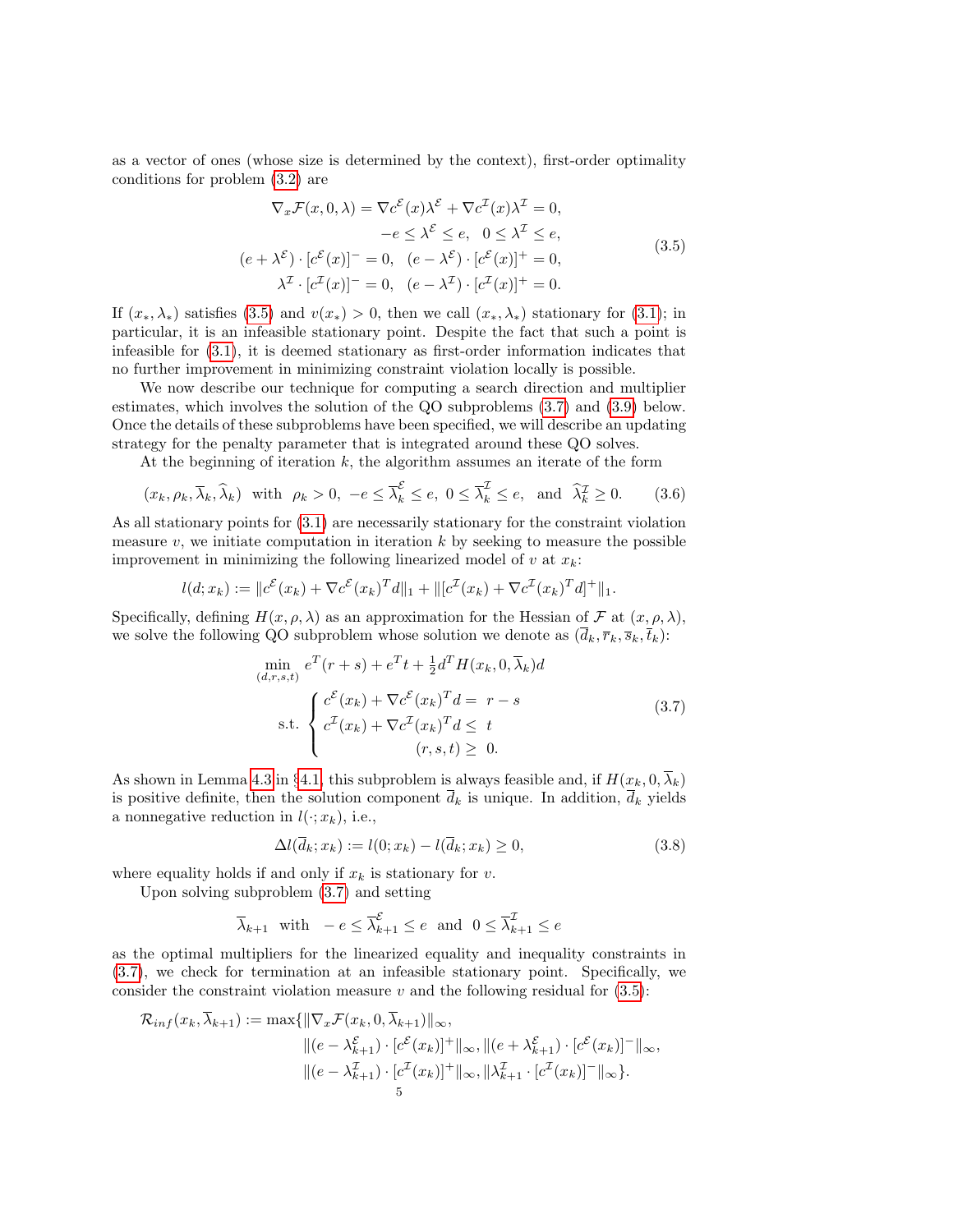If  $\mathcal{R}_{inf}(x_k, \lambda_{k+1}) = 0$  and  $v(x_k) > 0$ , then  $(x_k, \lambda_{k+1})$  is an infeasible stationary point. Otherwise, as shown in Lemma [4.3](#page-8-1) in §[4.1,](#page-8-2) it follows that either  $v(x_k) = 0$  or  $d_k$  is a direction of strict descent for  $v$  from  $x_k$ .

Having measured, in a particular sense, the possible improvement in minimizing constraint violation by solving the QO subproblem [\(3.7\)](#page-4-1), the algorithm solves a second QO subproblem that seeks optimality. Denoting  $\mathcal{E}_k$  and  $\mathcal{I}_k$  as the sets of constraints that are *linearly satisfied* at the solution of [\(3.7\)](#page-4-1) (i.e., that have  $\overline{r}_k^i = \overline{s}_k^i = 0$ for  $i \in \mathcal{E}$  or  $\bar{t}_k^i = 0$  for  $i \in \mathcal{I}$ , respectively), we require that the computed direction maintains this set of linearly satisfied constraints. The other linearly violated constraints in  $\mathcal{E}_k^c \cup \mathcal{I}_k^c$  (where  $\mathcal{E}_k^c := \mathcal{E} \setminus \mathcal{E}_k$  and  $\mathcal{I}_k^c := \mathcal{I} \setminus \mathcal{I}_k$ ) remain relaxed with slack variables whose values are penalized in the subproblem objective. The value of the penalty parameter employed at this stage is the value for  $\rho_k$  immediately prior to this second phase subproblem, which for future notational convenience we denote as  $\hat{\rho}_k$ . Overall, we solve the following regularized QO subproblem whose solution we denote as  $(\widehat{d}_k, \widehat{r}_k^{\mathcal{E}_k^c}, \widehat{s}_k^{\mathcal{E}_k^c}, \widehat{t}_k^{\mathcal{I}_k^c})$ :

<span id="page-5-0"></span>
$$
\min_{(d,r^{\mathcal{E}_{k}^c},s^{\mathcal{E}_{k}^c},t^{\mathcal{I}_{k}^c})} \hat{\rho}_{k} \nabla f(x_{k})^T d + e^T (r^{\mathcal{E}_{k}^c} + s^{\mathcal{E}_{k}^c}) + e^T t^{\mathcal{I}_{k}^c} + \frac{1}{2} d^T H(x_{k},\hat{\rho}_{k},\hat{\lambda}_{k}) d
$$
\n
$$
\text{s.t.} \begin{cases} c^{\mathcal{E}_{k}}(x_{k}) + \nabla c^{\mathcal{E}_{k}}(x_{k})^T d = 0, & c^{\mathcal{E}_{k}^c}(x_{k}) + \nabla c^{\mathcal{E}_{k}^c}(x_{k})^T d = r^{\mathcal{E}_{k}^c} - s^{\mathcal{E}_{k}^c}, \\ c^{\mathcal{I}_{k}}(x_{k}) + \nabla c^{\mathcal{I}_{k}}(x_{k})^T d \le 0, & c^{\mathcal{I}_{k}^c}(x_{k}) + \nabla c^{\mathcal{I}_{k}^c}(x_{k})^T d \le t^{\mathcal{I}_{k}^c}, \\ (r^{\mathcal{E}_{k}^c}, s^{\mathcal{E}_{k}^c}, t^{\mathcal{I}_{k}^c}) \ge 0. \end{cases} \tag{3.9}
$$

Upon solving [\(3.9\)](#page-5-0) and setting

$$
\widehat{\lambda}_{k+1} \ \ \text{with} \ \ -e\leq \widehat{\lambda}_{k+1}^{\mathcal{E}_k^c}\leq e, \ 0\leq \widehat{\lambda}_{k+1}^{\mathcal{I}_k^c}\leq e, \ \ \text{and} \ \ \widehat{\lambda}_{k+1}^{\mathcal{I}_k}\geq 0
$$

as the optimal multipliers for the linearized equality and inequality constraints in [\(3.9\)](#page-5-0), it is again appropriate to check for finite termination of the algorithm, this time with respect to the optimality conditions for [\(3.1\)](#page-2-1). Given  $(x_k, \rho_k, \lambda_{k+1})$  we consider the violation measure  $v$  and the following residual corresponding to  $(3.4)$ :

$$
\mathcal{R}_{opt}(x_k, \rho_k, \widehat{\lambda}_{k+1}) := \max\{\|\nabla_x \mathcal{F}(x_k, \rho_k, \widehat{\lambda}_{k+1})\|_{\infty}, \|\widehat{\lambda}_{k+1}^{\mathcal{I}} \cdot c^{\mathcal{I}}(x_k)\|_{\infty}\}.
$$

We prove in Lemma [4.5](#page-9-0) in §[4.1](#page-8-2) that if the algorithm reaches this stage, then  $\rho_k$  is strictly positive. Thus, if  $\mathcal{R}_{opt}(x_k, \rho_k, \lambda_{k+1}) = 0$  and  $v(x_k) = 0$ , then  $(x_k, \rho_k, \lambda_{k+1})$  is a KKT point for [\(3.1\)](#page-2-1).

If the algorithm has not terminated finitely due to this last check of optimality, then the search direction  $d_k$  is chosen as a convex combination of the directions obtained from subproblems [\(3.7\)](#page-4-1) and [\(3.9\)](#page-5-0). Given a constant  $\beta \in (0,1)$ , our criterion for the selection of the weights in this combination is

<span id="page-5-1"></span>
$$
\Delta l(d_k; x_k) \ge \beta \Delta l(\overline{d}_k; x_k). \tag{3.10}
$$

For  $w \in [0, 1]$ , the reduction in  $l(\cdot; x_k)$  obtained by

<span id="page-5-2"></span>
$$
d(w) := w\overline{d}_k + (1 - w)\widehat{d}_k \tag{3.11}
$$

is a piecewise linear function of w. If  $\Delta l(\bar{d}_k; x_k) = 0$ , then by the formulation of [\(3.9\)](#page-5-0), we have  $\Delta l(\hat{d}_k; x_k) = 0$  and so [\(3.10\)](#page-5-1) is satisfied by  $w = 0$ . Otherwise, if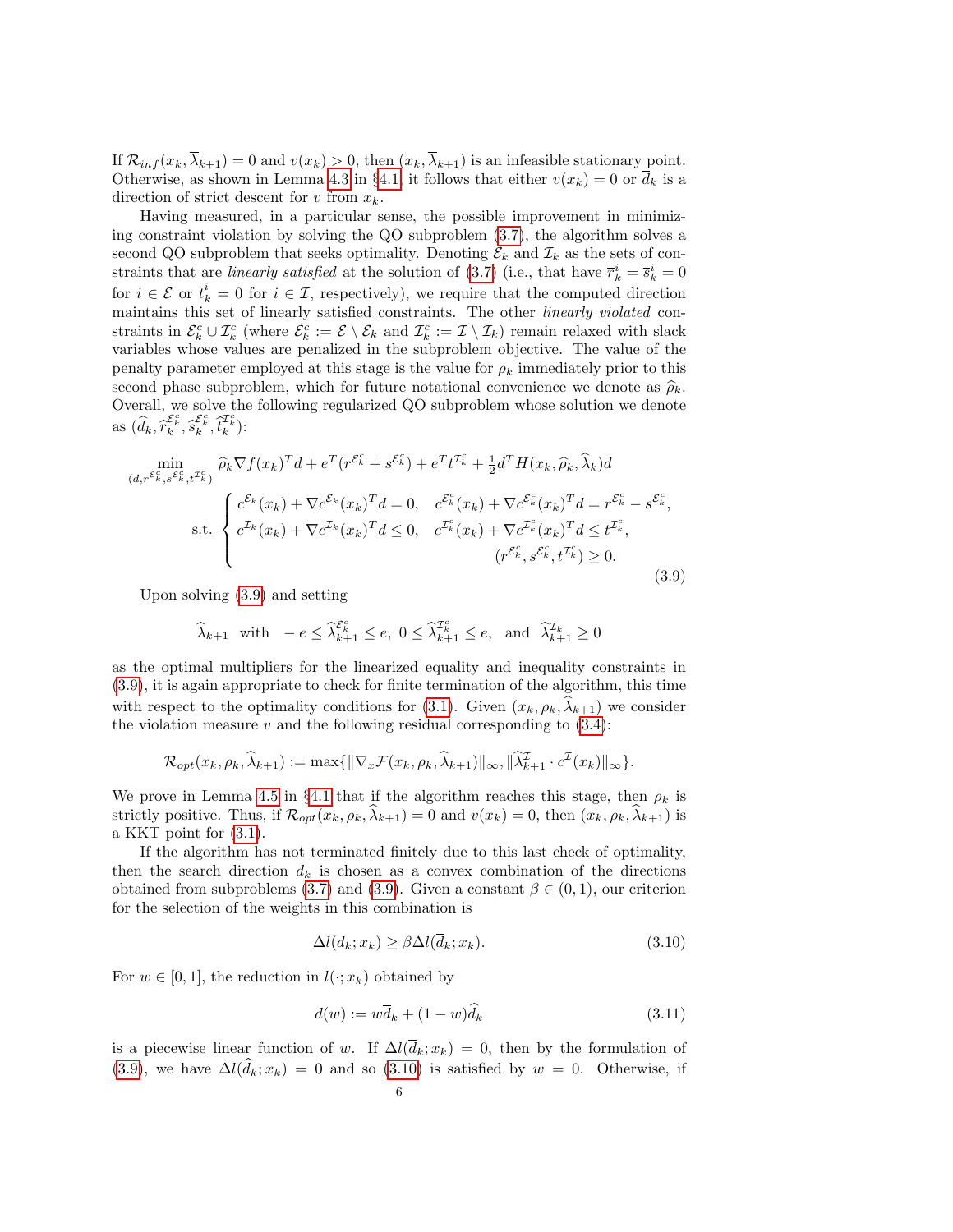$\Delta l(\bar{d}_k; x_k) > 0$ , then since  $\Delta l(d(1); x_k) = \Delta l(\bar{d}_k; x_k) > \beta \Delta l(\bar{d}_k; x_k)$ , there exists a threshold  $\underline{w} \in [0,1)$  such that [\(3.10\)](#page-5-1) holds for all  $w \ge \underline{w}$ . We define  $w_k$  as the smallest value in [0, 1) such that [\(3.10\)](#page-5-1) holds and set the search direction as  $d_k \leftarrow d(w_k)$ .

We have presented our techniques for computing the primal search direction  $d_k$ as well as new multiplier estimates  $\lambda_{k+1}$  and  $\lambda_{k+1}$ . Within this discussion, we have accounted for finite termination of the algorithm and highlighted certain consequences of our step computation procedure (e.g., [\(3.8\)](#page-4-2) and [\(3.10\)](#page-5-1)) that will be critical in our convergence analysis. All that remains in the specification of our algorithm is our updating strategy for the penalty parameter and the conditions of our line search, which we now present. Note that with respect to  $\rho$ , an update is considered twice in a given iteration. The first time an update is considered is between the two QO subproblem solves, as it is at this point in the algorithm where the solution of [\(3.7\)](#page-4-1) may trigger aggressive action toward infeasibility detection. The second time an update is considered is after the solution of [\(3.9\)](#page-5-0). The update considered at that time is representative of typical contemporary updating strategies, used to ensure a well-defined line search and global convergence of the algorithm.

Prior to solving the second subproblem [\(3.9\)](#page-5-0) (and before fixing  $\widehat{\rho}_k$ ), we potentially modify  $\rho_k$  and  $\lambda_k$  (computed in iteration  $k-1$ ) to reduce the weight of the objective f and promote fast infeasibility detection. (Note that  $\rho_k$  and  $\widehat{\lambda}_k$  will both influence the objective of [\(3.9\)](#page-5-0).) If the current iterate is infeasible and the reduction in linearized feasibility obtained by  $\overline{d}_k$  is small compared to the level of nonlinear infeasibility, then there is evidence that the algorithm is converging to an infeasible stationary point. In such cases, we consider modifying  $\rho_k$  before solving subproblem [\(3.9\)](#page-5-0) so that the rest of the iteration places a higher emphasis on reducing constraint violation. A corresponding modification to  $\lambda_k$  is also necessary to guarantee fast infeasibility detection (see Theorem [4.25\)](#page-24-0). Defining constants  $\theta \in (0,1)$ ,  $\kappa_{\rho} > 0$ , and  $\kappa_{\lambda} > 0$ , if

<span id="page-6-1"></span>
$$
v(x_k) > 0 \quad \text{and} \quad \Delta l(\overline{d}_k; x_k) \le \theta v(x_k), \tag{3.12}
$$

then we set  $\rho_k$  by

<span id="page-6-2"></span>
$$
\rho_k \leftarrow \min\{\rho_k, \kappa_\rho \mathcal{R}_{inf}(x_k, \overline{\lambda}_{k+1})^2\} \tag{3.13}
$$

and modify  $\widehat{\lambda}_k$  so that

<span id="page-6-0"></span>
$$
\|\widehat{\lambda}_k - \overline{\lambda}_k\| \le \kappa_\lambda \mathcal{R}_{inf}(x_k, \overline{\lambda}_{k+1})^2. \tag{3.14}
$$

Otherwise, we maintain the current  $\rho_k$  and  $\hat{\lambda}_k$ . For satisfying [\(3.14\)](#page-6-0), a simple approach is to set  $\widehat{\lambda}_k \leftarrow \alpha_\lambda \widehat{\lambda}_k + (1-\alpha_\lambda)\overline{\lambda}_k$  where  $\alpha_\lambda$  is the largest value in [0, 1] such that [\(3.14\)](#page-6-0) is satisfied. (This is the approach taken in our implementation described in §[5.](#page-27-0))

Upon solving [\(3.9\)](#page-5-0) and assuming the algorithm does not immediately terminate, we turn to a second update for  $\rho$  and our line search. For these purposes, we employ the  $\ell_1$  exact penalty function  $\phi$  (recall [\(3.3\)](#page-3-2)). At  $x_k$ , a linear model of  $\phi(\cdot, \rho)$  is

$$
m(d; x_k, \rho) := \rho(f(x_k) + \nabla f(x_k)^T d) + l(d; x_k)
$$

and the corresponding reduction in this model yielded by the search direction  $d_k$  is

<span id="page-6-3"></span>
$$
\Delta m(d_k; x_k, \rho) := m(0; x_k, \rho) - m(d_k; x_k, \rho) = -\rho \nabla f(x_k)^T d_k + \Delta l(d_k; x_k). \tag{3.15}
$$

Prior to the line search, the new penalty parameter  $\rho_{k+1}$  is set so that its reciprocal is larger than the largest multiplier (derived from [\(3.9\)](#page-5-0)) and that the reduction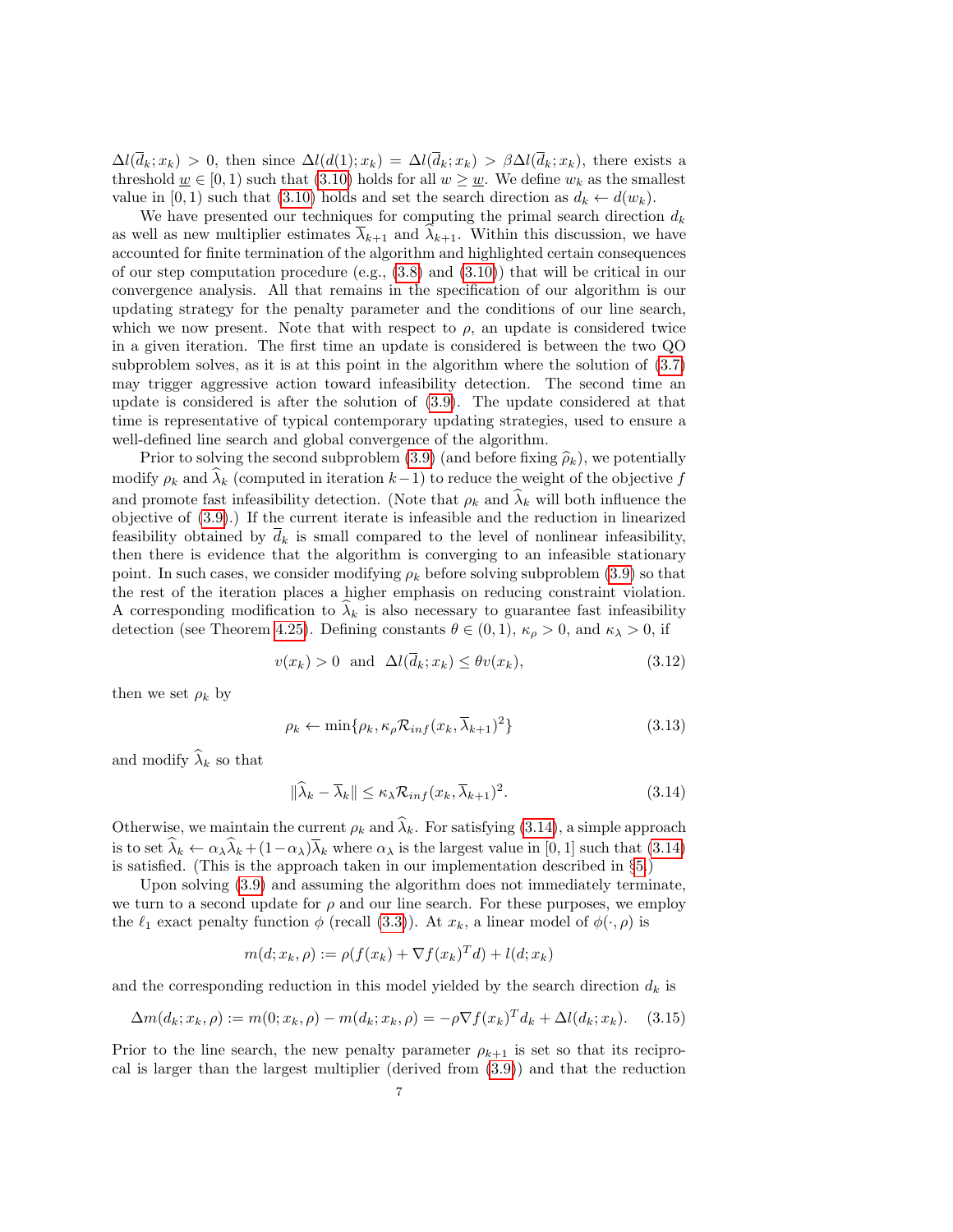$\Delta m(d_k; x_k, \rho_{k+1})$  is at least proportional to  $\Delta l(d_k; x_k)$ . That is, we set  $\rho_{k+1}$  so that

<span id="page-7-0"></span>
$$
\rho_{k+1} \|\lambda_{k+1}\|_{\infty} \le 1 \tag{3.16}
$$

,

and, for a given constant  $\epsilon \in (0,1)$ , we have

<span id="page-7-1"></span>
$$
\Delta m(d_k; x_k, \rho_{k+1}) \ge \epsilon \Delta l(d_k; x_k). \tag{3.17}
$$

Given constants  $\delta \in (0,1)$  and  $\omega \in (0,1)$ , [\(3.16\)](#page-7-0) and [\(3.17\)](#page-7-1) can be achieved by setting

<span id="page-7-3"></span>
$$
\rho_k \leftarrow \min \left\{ \delta \rho_k, \frac{(1 - \epsilon)}{\|\widehat{\lambda}_{k+1}\|_{\infty}} \right\} \quad \text{if} \quad \rho_k \|\widehat{\lambda}_{k+1}\|_{\infty} > 1 \tag{3.18}
$$

followed by

<span id="page-7-2"></span>
$$
\rho_k \leftarrow \begin{cases} \delta \rho_k & \text{if } \Delta m(d_k; x_k, \rho_k) \ge \epsilon \Delta l(d_k; x_k) \text{ and } w_k \ge \omega; \\ \min \{ \delta \rho_k, \zeta_k \} & \text{if } \Delta m(d_k; x_k, \rho_k) < \epsilon \Delta l(d_k; x_k), \end{cases} \tag{3.19}
$$

where

$$
\zeta_k := \frac{(1-\epsilon)\Delta l(d_k; x_k)}{\nabla f(x_k)^T d_k + \frac{1}{2} d_k^T H(x_k, \hat{\rho}_k, \hat{\lambda}_k) d_k}
$$

and then setting  $\rho_{k+1} \leftarrow \rho_k$ . (Note that when  $\Delta m(d_k; x_k, \rho_k) \geq \epsilon \Delta l(d_k; x_k)$  and  $w_k \geq \omega$  in [\(3.19\)](#page-7-2), it is not necessary to reduce  $\rho_k$  in order to satisfy [\(3.17\)](#page-7-1); this condition would have been satisfied without invoking [\(3.19\)](#page-7-2). However, since  $w_k \geq \omega$ , it follows from  $(3.11)$  that the search direction is dominated by the  $d_k$  component, which indicates that a reduction in the penalty parameter is appropriate. This feature of the update [\(3.19\)](#page-7-2) is important in our convergence analysis. Moreover, we prove in Lemma  $4.5(b)$  that even after invoking  $(3.19)$  in this case, the condition  $(3.17)$  will be satisfied.) Once  $\rho_{k+1}$  has been set in this manner, we perform a backtracking line search along  $d_k$  to determine  $\alpha_k$  such that, for  $\eta \in (0,1)$ , we have

<span id="page-7-4"></span>
$$
\phi(x_k + \alpha_k d_k, \rho_{k+1}) - \phi(x_k, \rho_{k+1}) \le -\eta \alpha_k \Delta m(d_k; x_k, \rho_{k+1}).
$$
\n(3.20)

Our proposed algorithm, hereinafter nicknamed SQuID, is presented as Algorithm [1.](#page-8-3) We claim that the algorithmic framework of SQuID is globally convergent for choices of subproblems other than [\(3.7\)](#page-4-1). For instance, a linear subproblem with a trust region would be appropriate for determining the best local improvement in linearized feasibility; e.g., see [\[3,](#page-31-0) [4\]](#page-31-1). Under certain common assumptions, this choice should also allow for rapid local convergence for feasible problem instances. We present SQuID as solving two QO subproblems per iteration, however, as this choice also allows for rapid local convergence for *infeasible* instances, the main focus of this paper. In particular, in the neighborhood of an infeasible stationary point satisfying the as-sumptions of §[4.3,](#page-19-0) it can be seen that as  $\rho_k \to 0$  and  $\hat{\lambda}_k \to \overline{\lambda}_k$ , subproblem [\(3.9\)](#page-5-0) produces SQO-like steps for the minimization of constraint violation, thus causing rapid convergence toward stationary points for v. This being said, efficient implementations of SQuID may avoid two QO solves per iteration. For example, at (nearly) feasible points, one may consider skipping subproblem [\(3.7\)](#page-4-1) entirely, as we do in our implementation described in §[5.](#page-27-0) For the purposes of this paper, however, we analyze the behavior of SQuID as it has been presented.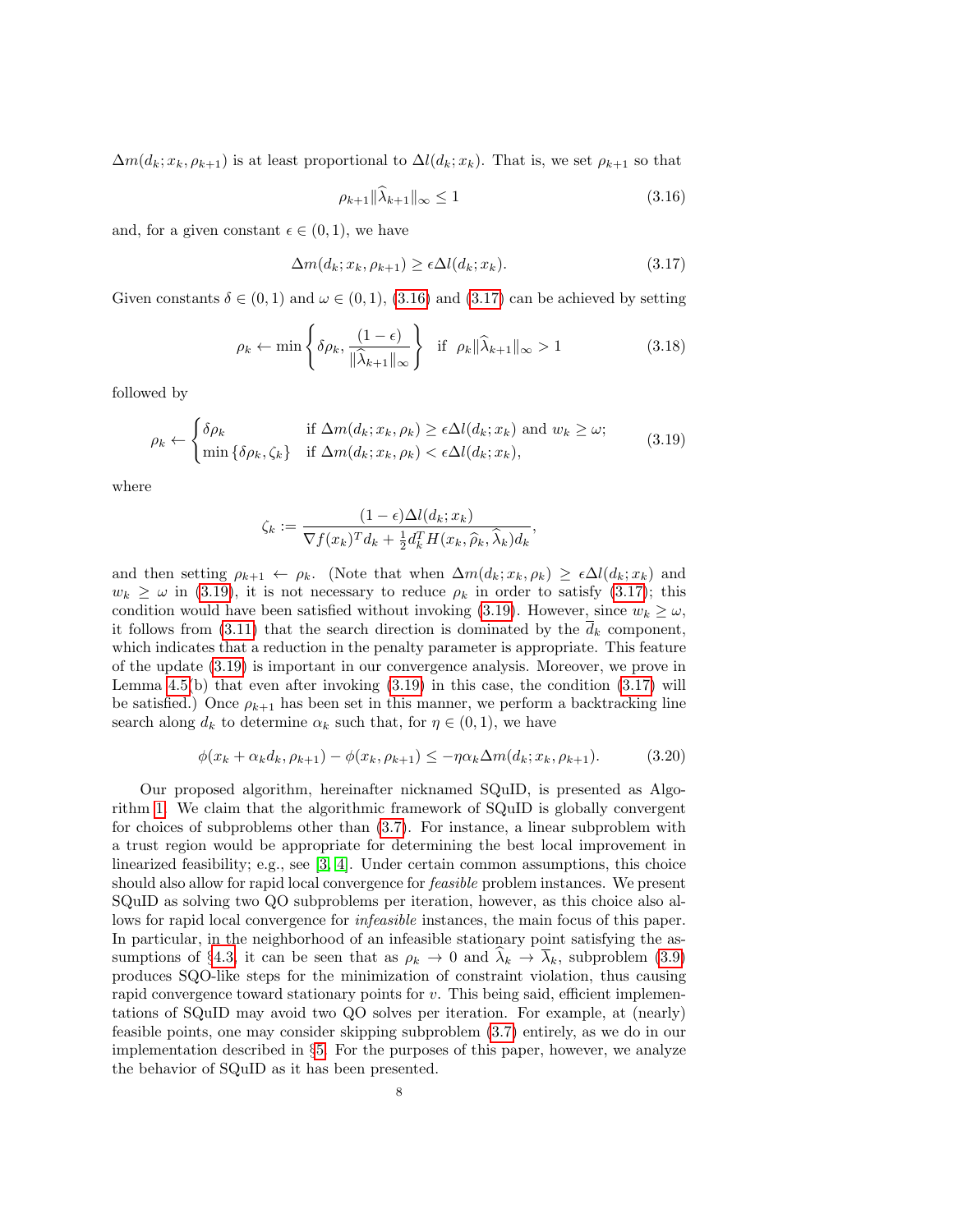<span id="page-8-3"></span>Algorithm 1 Sequential Quadratic Optimizer with Rapid Infeasibility Detection

- 1: Choose  $\beta \in (0,1), \ \theta \in (0,1), \ \kappa_{\rho} > 0, \ \kappa_{\lambda} > 0, \ \epsilon \in (0,1), \ \omega \in (0,1), \ \delta \in (0,1),$
- <span id="page-8-10"></span><span id="page-8-4"></span> $\eta \in (0,1)$ , and  $\gamma \in (0,1)$ . Set  $k \leftarrow 0$  and choose  $(x_k, \rho_k, \overline{\lambda}_k, \widehat{\lambda}_k)$  satisfying [\(3.6\)](#page-4-3).
- 2: Compute  $(\bar{d}_k, \bar{r}_k, \bar{s}_k, \bar{t}_k, \bar{\lambda}_{k+1})$  as the optimal primal-dual solution for [\(3.7\)](#page-4-1).
- <span id="page-8-7"></span>3: If  $\mathcal{R}_{inf}(x_k, \overline{\lambda}_{k+1}) = 0$  and  $v(x_k) > 0$ , then terminate;  $(x_k, \overline{\lambda}_{k+1})$  is an infeasible stationary point for problem [\(3.1\)](#page-2-1).
- 4: If [\(3.12\)](#page-6-1) holds, then set  $\rho_k$  by [\(3.13\)](#page-6-2) and  $\hat{\lambda}_k$  so that [\(3.14\)](#page-6-0) holds. Set  $\hat{\rho}_k \leftarrow \rho_k$ .
- <span id="page-8-12"></span><span id="page-8-6"></span>5: Compute  $(\hat{d}_k, \hat{r}_k^{\mathcal{E}_k^c}, \hat{s}_k^{\mathcal{E}_k^c}, \hat{t}_k^{\mathcal{I}_k^c}, \hat{\lambda}_{k+1})$  as the optimal primal-dual solution for [\(3.9\)](#page-5-0).
- <span id="page-8-11"></span>6: If  $\mathcal{R}_{opt}(x_k, \rho_k, \lambda_{k+1}) = 0$  and  $v(x_k) = 0$ , then terminate;  $(x_k, \rho_k, \lambda_{k+1})$  is a KKT point for problem [\(3.1\)](#page-2-1).
- <span id="page-8-8"></span>7: Set  $d_k$  by [\(3.11\)](#page-5-2) where  $w_k$  is the smallest value in [0, 1) such that [\(3.10\)](#page-5-1) holds.
- <span id="page-8-9"></span>8: Update  $\rho_k$  by [\(3.18\)](#page-7-3), then by [\(3.19\)](#page-7-2), and finally set  $\rho_{k+1} \leftarrow \rho_k$ .
- 9: Let  $\alpha_k$  be the largest value in  $\{\gamma^0, \gamma^1, \gamma^2, \dots\}$  such that [\(3.20\)](#page-7-4) holds.
- 10: Set  $x_{k+1} \leftarrow x_k + \alpha_k d_k$  and  $k \leftarrow k+1$  and go to step [2.](#page-8-4)

<span id="page-8-0"></span>4. Convergence Analysis. The convergence properties of SQuID are the subject of this section. We prove the well-posedness of the algorithm along with global and local convergence results for feasible and infeasible problem instances. A few of the earlier results in this section are well-known in (nonsmooth) composite function theory, so for the sake of brevity we only provide citations for proofs.

<span id="page-8-2"></span>4.1. Well-posedness. We prove that SQuID is well-posed in that each iteration is well-defined and, if the overall algorithm does not terminate finitely, then an infinite sequence of iterates will be produced. This can be guaranteed under the following assumption. (Note that for simplicity here and in §[4.2,](#page-11-0) we assume that subproblems [\(3.7\)](#page-4-1) and [\(3.9\)](#page-5-0) are convex. See §[4.3](#page-19-0) for a discussion of how this assumption can be relaxed without sacrificing local superlinear convergence guarantees.)

- <span id="page-8-5"></span>ASSUMPTION 4.1. The following hold true for the iterates generated by SQuID:
- (a) The problem functions f,  $c^{\mathcal{E}}$ , and  $c^{\mathcal{I}}$  are continuously differentiable in an open convex set containing  $\{x_k\}$  and  $\{x_k + d_k\}$ .
- (b) For all k,  $H(x_k, 0, \overline{\lambda}_k)$  and  $H(x_k, \widehat{\rho}_k, \widehat{\lambda}_k)$  are positive definite.

Our first lemma reveals that  $-\Delta l(d; x_k)$  and  $-\Delta m(d; x_k, \rho)$  respectively play the roles of surrogates for the directional derivatives of v and  $\phi(\cdot,\rho)$  from  $x_k$  along the direction d. For a proof, see  $[2, \text{Lemma } 2.3]$  $[2, \text{Lemma } 2.3]$ . We use the lemma to show that as long as a search direction  $d_k$  yields a strictly positive reduction in  $l(\cdot, x_k)$   $(m(\cdot; x_k, \rho))$ , then it is a direction of strict decrease for  $v \ (\phi(\cdot, \rho)).$ 

<span id="page-8-13"></span>LEMMA 4.2. The reductions in  $l(\cdot; x_k)$  and  $m(\cdot; x_k, \rho)$  produced by d satisfy

$$
Dv(d; x_k) \le -\Delta l(d; x_k) \quad and \quad D\phi(d; x_k, \rho) \le -\Delta m(d; x_k, \rho), \tag{4.1}
$$

where  $Dv(d; x_k)$  and  $D\phi(d; x_k, \rho)$  represent the directional derivatives of v and  $\phi(\cdot, \rho)$ at  $x_k$  corresponding to a step d, respectively.

The next lemma enumerates relevant properties of subproblem [\(3.7\)](#page-4-1) related to the well-posedness of SQuID. It states that as long as  $x_k$  is not stationary for v, the solution component  $\overline{d}_k$  will be a descent direction for v from  $x_k$ . These properties are well-known; e.g., see [\[2,](#page-31-9) Theorem 3.6].

<span id="page-8-1"></span>LEMMA 4.3. Suppose Assumption [4.1](#page-8-5) holds. Then, during iteration  $k$  of  $SQuID$ : (a) Subproblem [\(3.7\)](#page-4-1) is feasible and the solution component  $\overline{d}_k$  is unique.

(b)  $\Delta l(\overline{d}_k; x_k) \geq 0$  where equality holds if and only if  $\overline{d}_k = 0$ .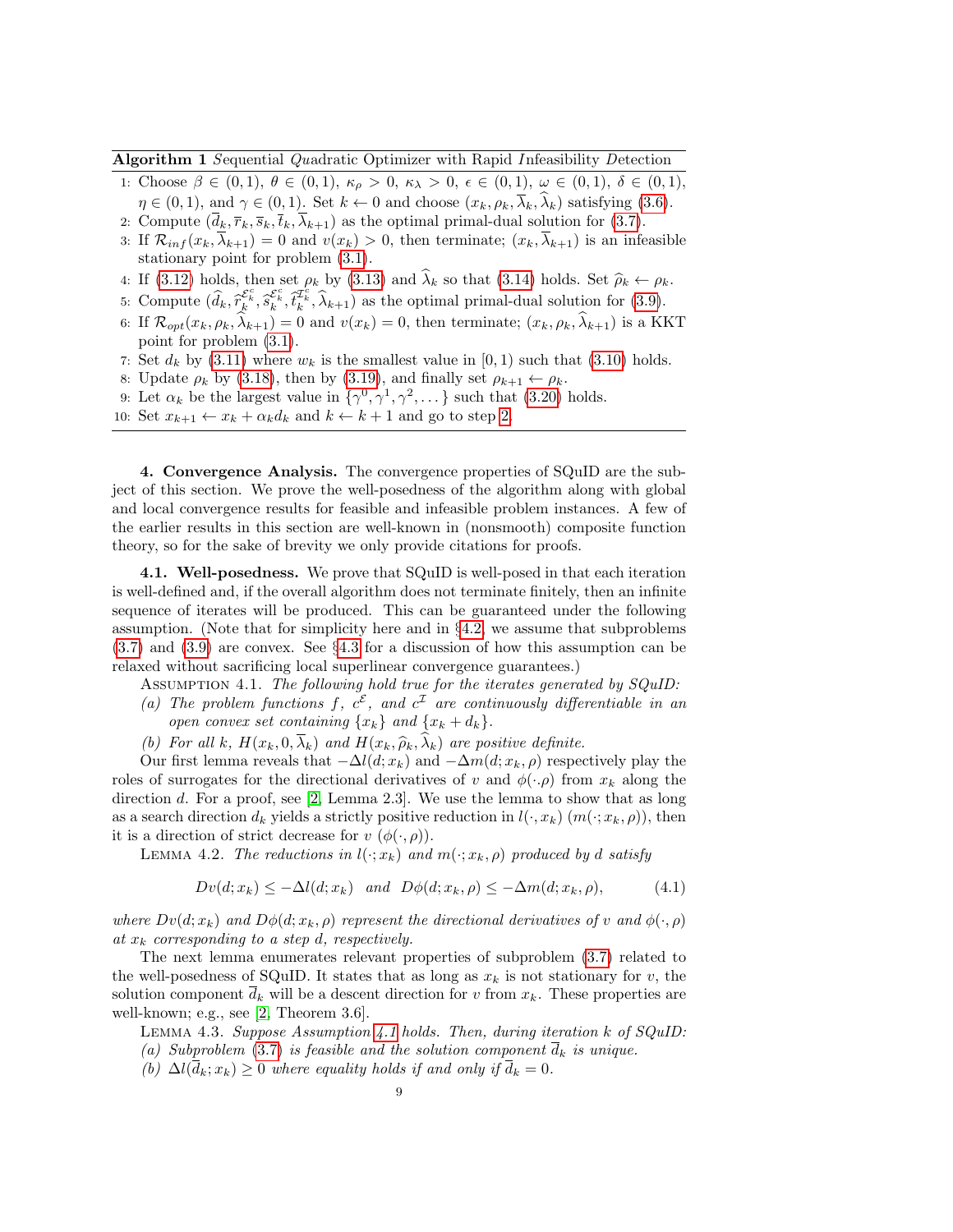- (c)  $\overline{d}_k = 0$  if and only if  $x_k$  is stationary for v.
- (d)  $\overline{d}_k = 0$  if and only if  $(x_k, \overline{\lambda}_{k+1})$  satisfies [\(3.5\)](#page-4-0).

Properties of subproblem  $(3.9)$  related to the well-posedness of SQuID are enumerated in the next lemma.

<span id="page-9-4"></span>LEMMA 4.4. Suppose Assumption [4.1](#page-8-5) holds. Then, during iteration  $k$  of  $SQuID$ : (a) Subproblem [\(3.9\)](#page-5-0) is feasible and the solution component  $d_k$  is unique.

(b) With  $\rho_k > 0$  and  $v(x_k) = 0$ , step [5](#page-8-6) yields  $\widehat{d}_k = 0$  if and only if  $(x_k, \rho_k, \widehat{\lambda}_{k+1})$ is a KKT point for [\(3.1\)](#page-2-1).

Proof. By straightforward verification of the constraint function values, it follows that  $\overline{d}_k$  is feasible for subproblem [\(3.9\)](#page-5-0). Moreover, as  $H(x_k, \hat{\rho}_k, \lambda_k)$  is positive definite under Assumption [4.1,](#page-8-5) the objective of [\(3.9\)](#page-5-0) is strictly convex and bounded below over the feasible set of the subproblem. Together, these statements imply that subproblem  $(3.9)$  is feasible and that the solution component  $d_k$  is unique. This proves part (a).

For part (b), the solution  $(\hat{d}_k, \hat{r}_k, \hat{s}_k, \hat{t}_k, \hat{\lambda}_{k+1})$  satisfies the KKT conditions

$$
\rho_k \nabla f(x_k) + H(x_k, \hat{\rho}_k, \hat{\lambda}_k) \hat{d}_k + \nabla c^{\mathcal{E}}(x_k) \hat{\lambda}_{k+1}^{\mathcal{E}} + \nabla c^{\mathcal{I}}(x_k) \hat{\lambda}_{k+1}^{\mathcal{I}} = 0,
$$
\n(4.2a)

$$
c^{\mathcal{E}_k}(x_k) + \nabla c^{\mathcal{E}_k}(x_k)^T \hat{d}_k = 0, \quad c^{\mathcal{E}_k^c}(x_k) + \nabla c^{\mathcal{E}_k^c}(x_k)^T \hat{d}_k = \hat{r}_k^{\mathcal{E}_k^c} - \hat{s}_k^{\mathcal{E}_k^c}
$$
(4.2b)

$$
c^{\mathcal{I}_k}(x_k) + \nabla c^{\mathcal{I}_k}(x_k)^T \widehat{d}_k \le 0, \quad c^{\mathcal{I}_k^c}(x_k) + \nabla c^{\mathcal{I}_k^c}(x_k)^T \widehat{d}_k \le \widehat{t}_k^{\mathcal{I}_k^c}
$$
(4.2c)

<span id="page-9-11"></span><span id="page-9-10"></span><span id="page-9-9"></span><span id="page-9-8"></span><span id="page-9-7"></span><span id="page-9-6"></span><span id="page-9-5"></span><span id="page-9-1"></span>
$$
\widehat{\lambda}_{k+1}^{\mathcal{I}_k} \cdot (c^{\mathcal{I}_k}(x_k) + \nabla c^{\mathcal{I}_k}(x_k)^T \widehat{d}_k) = 0,
$$
\n(4.2d)

$$
\widehat{\lambda}_{k+1}^{\mathcal{I}_k^c} \cdot (c^{\mathcal{I}_k^c}(x_k) + \nabla c^{\mathcal{I}_k^c}(x_k)^T \widehat{d}_k - t_k^{\mathcal{I}_k^c}) = 0,
$$
\n(4.2e)

$$
(e - \widehat{\lambda}_{k+1}^{\varepsilon_k^c}) \cdot \widehat{r}_k^{\varepsilon_k^c} = 0, \quad (e + \widehat{\lambda}_{k+1}^{\varepsilon_k^c}) \cdot \widehat{s}_k^{\varepsilon_k^c} = 0, \quad (e - \widehat{\lambda}_{k+1}^{\varepsilon_k^c}) \cdot \widehat{t}_k^{\varepsilon_k^c} = 0,
$$
\n
$$
(4.2f)
$$

$$
-e \le \widehat{\lambda}_{k+1}^{\mathcal{E}_k^c} \le e, \ 0 \le \widehat{\lambda}_{k+1}^{\mathcal{I}_k^c} \le e, \text{ and } \widehat{\lambda}_{k+1}^{\mathcal{I}_k} \ge 0 \tag{4.2g}
$$

from which it is easily shown that

$$
\widehat{r}_k^{\mathcal{E}_k^c} = [c^{\mathcal{E}_k^c}(x_k) + \nabla c^{\mathcal{E}_k^c}(x_k)^T \widehat{d}_k]^+, \quad \widehat{s}_k^{\mathcal{E}_k^c} = [c^{\mathcal{E}_k^c}(x_k) + \nabla c^{\mathcal{E}_k^c}(x_k)^T \widehat{d}_k]^-,
$$
  
and 
$$
\widehat{t}_k^{\mathcal{I}_k^c} = [c^{\mathcal{I}_k^c}(x_k) + \nabla c^{\mathcal{I}_k^c}(x_k)^T \widehat{d}_k]^+.
$$

Since we assume  $v(x_k) = 0$ , it follows that  $(\bar{d}_k, \bar{r}_k, \bar{s}_k, \bar{t}_k) = 0$  is optimal for [\(3.7\)](#page-4-1), which means  $\mathcal{E}_k = \mathcal{E}$  and  $\mathcal{I}_k = \mathcal{I}$ . The optimality conditions [\(4.2\)](#page-9-1) thus reduce to

$$
\rho_k \nabla f(x_k) + H(x_k, \widehat{\rho}_k, \widehat{\lambda}_k) \widehat{d}_k + \nabla c^{\mathcal{E}}(x_k) \widehat{\lambda}_{k+1}^{\mathcal{E}} + \nabla c^{\mathcal{I}}(x_k) \widehat{\lambda}_{k+1}^{\mathcal{I}} = 0, \tag{4.3a}
$$

$$
c^{\mathcal{E}}(x_k) + \nabla c^{\mathcal{E}}(x_k)^T \hat{d}_k = 0, \quad c^{\mathcal{I}}(x_k) + \nabla c^{\mathcal{I}}(x_k)^T \hat{d}_k \le 0,
$$
 (4.3b)

<span id="page-9-2"></span>
$$
\widehat{\lambda}_{k+1}^{\mathcal{I}} \ge 0, \quad \widehat{\lambda}_{k+1}^{\mathcal{I}} \cdot (c^{\mathcal{I}}(x_k) + \nabla c^{\mathcal{I}}(x_k)^T \widehat{d}_k) = 0. \tag{4.3c}
$$

Since we assume  $\rho_k > 0$ , by comparing the elements of  $\mathcal{R}_{opt}(x_k, \rho_k, \widehat{\lambda}_{k+1})$  with those of [\(4.3\)](#page-9-2), it follows that  $\hat{d}_k = 0$  if and only if  $(x_k, \rho_k, \hat{\lambda}_{k+1})$  is a KKT point for [\(3.1\)](#page-2-1).  $\Box$ 

The next lemma shows that the updates for the penalty parameter in steps [4](#page-8-7) and [8](#page-8-8) are well-defined and that the latter update guarantees that  $\Delta m(d_k; x_k, \rho_{k+1})$ is nonnegative. This can then be used to show, as we do in the lemma, that the line search in step [9](#page-8-9) will terminate finitely with a positive step-size  $\alpha_k > 0$ .

<span id="page-9-0"></span>LEMMA 4.5. Suppose Assumption [4.1](#page-8-5) holds. Then, during iteration  $k$  of  $SQuID$ :

(a) If at the beginning of iteration k we have  $\rho_k > 0$ , then, after step [4,](#page-8-7)  $\rho_k > 0$ .

(b) If at the beginning of step [8](#page-8-8) we have  $\rho_k > 0$ , then, after step [8,](#page-8-8)  $\rho_{k+1} > 0$  and

<span id="page-9-3"></span>
$$
\Delta m(d_k; x_k, \rho_{k+1}) \ge \epsilon \Delta l(d_k; x_k) \ge \beta \epsilon \Delta l(\overline{d}_k; x_k) \ge 0. \tag{4.4}
$$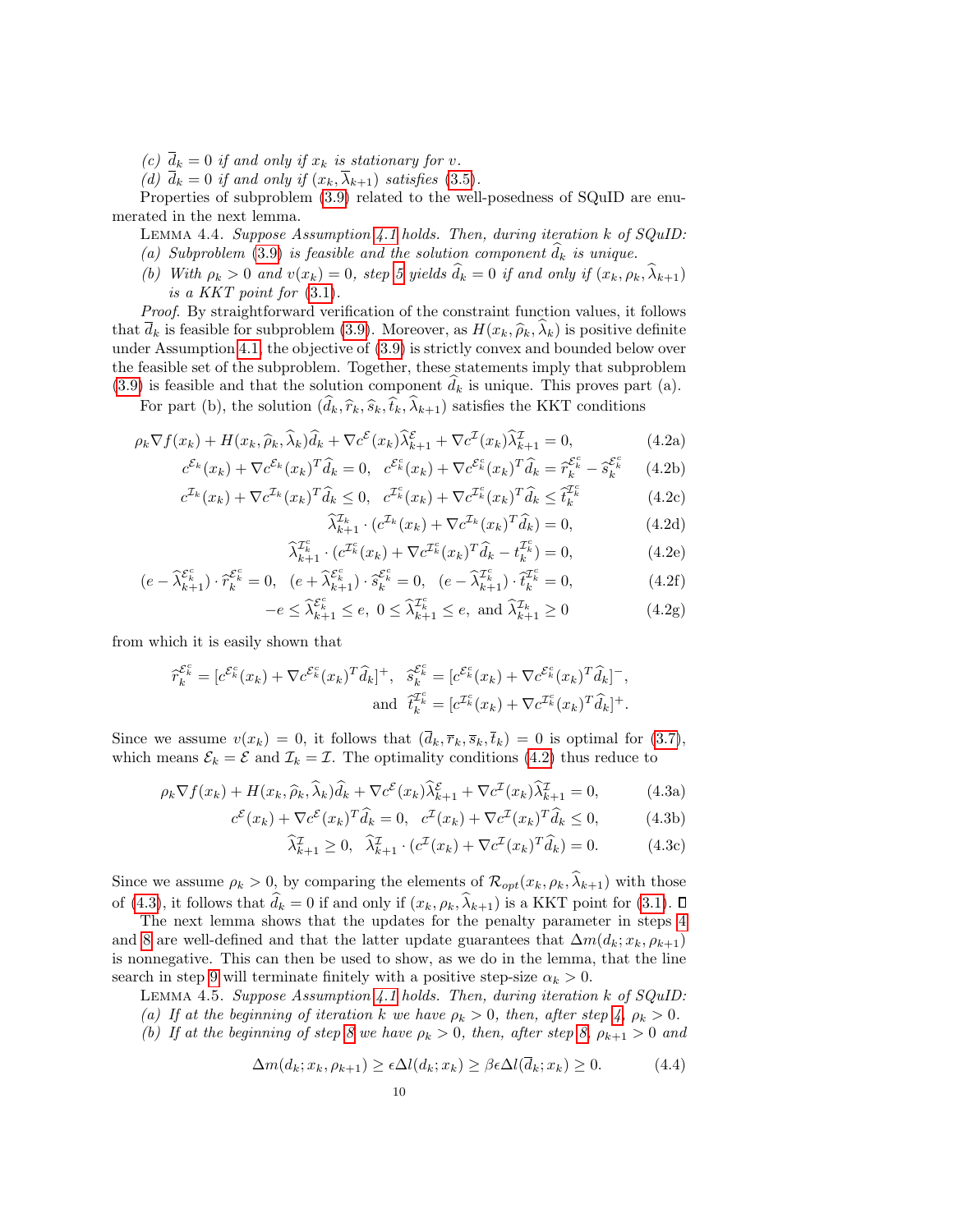(c) The line search in step [9](#page-8-9) terminates with  $\alpha_k > 0$ .

*Proof.* If at step [4](#page-8-7) we have  $\mathcal{R}_{inf}(x_k, \overline{\lambda}_{k+1}) = 0$ , then we must have  $v(x_k) = 0$ or else SQuID would have terminated in step [3.](#page-8-10) Thus, since [\(3.12\)](#page-6-1) does not hold, step [4](#page-8-7) will maintain the current  $\rho_k > 0$ . On the other hand, if at step 4 we have  $\mathcal{R}_{inf}(x_k, \overline{\lambda}_{k+1}) > 0$ , then either  $\rho_k$  will be maintained at its current positive value or  $(3.13)$  will set  $\rho_k > 0$ . This proves part (a).

For part (b), first consider [\(3.18\)](#page-7-3). If  $\|\tilde{\lambda}_{k+1}\|_{\infty} = 0$ , then  $\rho_k \|\tilde{\lambda}_{k+1}\|_{\infty} < 1$ , meaning that [\(3.18\)](#page-7-3) will not trigger a reduction in  $\rho_k$ . On the other hand, if  $\|\lambda_{k+1}\|_{\infty} > 0$ , then [\(3.18\)](#page-7-3) will only ever yield  $\rho_k > 0$ . Thus, after applying (3.18), we have  $\rho_k > 0$ . Now consider [\(3.19\)](#page-7-2). We have  $\Delta l(d_k; x_k) \geq \beta \Delta l(\overline{d}_k; x_k) \geq 0$  due to [\(3.8\)](#page-4-2) and [\(3.10\)](#page-5-1), so all that remains is to show that  $\rho_{k+1} > 0$  and  $\Delta m(d_k; x_k, \rho_{k+1}) \geq \epsilon \Delta l(d_k; x_k)$ . There are two cases to consider:  $\Delta l(d_k; x_k) = 0$  and  $\Delta l(d_k; x_k) > 0$ . If  $\Delta l(d_k; x_k) = 0$ , then according to [\(3.10\)](#page-5-1) and Lemma [4.3](#page-8-1) we must have  $\overline{d}_k = 0$ . Moreover, if  $v(x_k) \neq 0$ , then Lemma [4.3](#page-8-1) implies that the algorithm would have terminated in step [3,](#page-8-10) so since we are in step [8,](#page-8-8) we must have  $v(x_k) = 0$ ,  $\mathcal{E}_k = \mathcal{E}$ , and  $\mathcal{I}_k = \mathcal{I}$ . It follows that in step [7](#page-8-11) we obtain  $d_k = \hat{d}_k$  (i.e.,  $w_k = 0$ ) satisfying  $\nabla f(x_k)^T d_k \leq 0$ . Observing [\(3.15\)](#page-6-3), we find that  $\Delta m(d_k; x_k, \rho_k) \geq \epsilon \Delta l(d_k; x_k)$  and  $w_k < \omega$ , so a reduction in  $\rho_k$ is not triggered by [\(3.19\)](#page-7-2), the algorithm sets  $\rho_{k+1} \leftarrow \rho_k$ , and [\(4.4\)](#page-9-3) is satisfied. Now consider when  $\Delta l(d_k; x_k) > 0$ . If  $\Delta m(d_k; x_k, \rho_k) \geq \epsilon \Delta l(d_k; x_k)$  and  $w_k < \omega$ , then there is nothing left to prove as the algorithm sets  $\rho_{k+1} \leftarrow \rho_k$  and [\(4.4\)](#page-9-3) holds. If  $\Delta m(d_k; x_k, \rho_k) \geq \epsilon \Delta l(d_k; x_k)$ , but  $w_k \geq \omega$ , then

$$
\Delta m(d_k; x_k, \rho_k) \ge \epsilon \Delta l(d_k; x_k) \implies \rho_k \nabla f(x_k)^T d_k \le (1 - \epsilon) \Delta l(d_k; x_k).
$$

Then, since  $\Delta l(d_k; x_k) > 0$ , it follows that prior to the update [\(3.19\)](#page-7-2) we have

$$
\delta \rho_k \nabla f(x_k)^T d_k \leq (1 - \epsilon) \Delta l(d_k; x_k) \implies \Delta m(d_k; x_k, \delta \rho_k) \geq \epsilon \Delta l(d_k; x_k).
$$

As a result, after the update [\(3.19\)](#page-7-2), we again have that  $\rho_{k+1} > 0$  and [\(4.4\)](#page-9-3) holds. Finally, if  $\Delta m(d_k; x_k, \rho_k) < \epsilon \Delta l(d_k; x_k)$ , then by [\(3.15\)](#page-6-3) we must have  $\nabla f(x_k)^T d_k > 0$ . In such cases, after  $\rho_k$  is updated by [\(3.19\)](#page-7-2) (to a positive value since  $\zeta_k > 0$ ), we have

$$
\Delta m(d_k; x_k, \rho_k) = -\rho_k \nabla f(x_k)^T d_k + \Delta l(d_k; x_k)
$$
  
\n
$$
\geq -\frac{(1 - \epsilon) \Delta l(d_k; x_k)}{\nabla f(x_k)^T d_k + \frac{1}{2} d_k^T H(x_k, \hat{\rho}_k, \hat{\lambda}_k) d_k} \nabla f(x_k)^T d_k + \Delta l(d_k; x_k)
$$
  
\n
$$
\geq (\epsilon - 1) \Delta l(d_k; x_k) + \Delta l(d_k; x_k)
$$
  
\n
$$
= \epsilon \Delta l(d_k; x_k),
$$

completing the proof of part (b) of the lemma.

Finally, for part (c), we first claim that  $\Delta m(d_k; x_k, \rho_{k+1}) > 0$  in step [9.](#page-8-9) Indeed, by part (b), the model reduction satisfies  $\Delta m(d_k; x_k, \rho_{k+1}) = 0$  only if  $\Delta l(d_k; x_k) = 0$ . However, by Lemma [4.3](#page-8-1) and the formulation of [\(3.9\)](#page-5-0), this occurs if and only if  $x_k$  is stationary for v. If  $v(x_k) > 0$ , then SQuID would have terminated in step [3;](#page-8-10) thus, we may assume  $v(x_k) = 0$ . Moreover, if  $d_k = 0$ , then by Lemma [4.4,](#page-9-4) SQuID would have terminated in step [6;](#page-8-12) thus, we may assume  $d_k \neq 0$ . Since under these conditions the point  $(d, r, s, t) = (0, 0, 0, 0)$  is feasible for [\(3.9\)](#page-5-0) and yields an objective value of 0 for that subproblem, we must have  $\nabla f(x_k)^T d_k < 0$ , meaning that  $\Delta m(d_k; x_k, \rho_{k+1}) =$  $-\rho_{k+1}\nabla f(x_k)^T d_k > 0$ . Overall, we have shown that if the algorithm enters step [9,](#page-8-9) then  $\Delta m(d_k; x_k, \rho_{k+1}) > 0$ . This fact and Lemma [4.2](#page-8-13) reveal that  $d_k$  is a direction of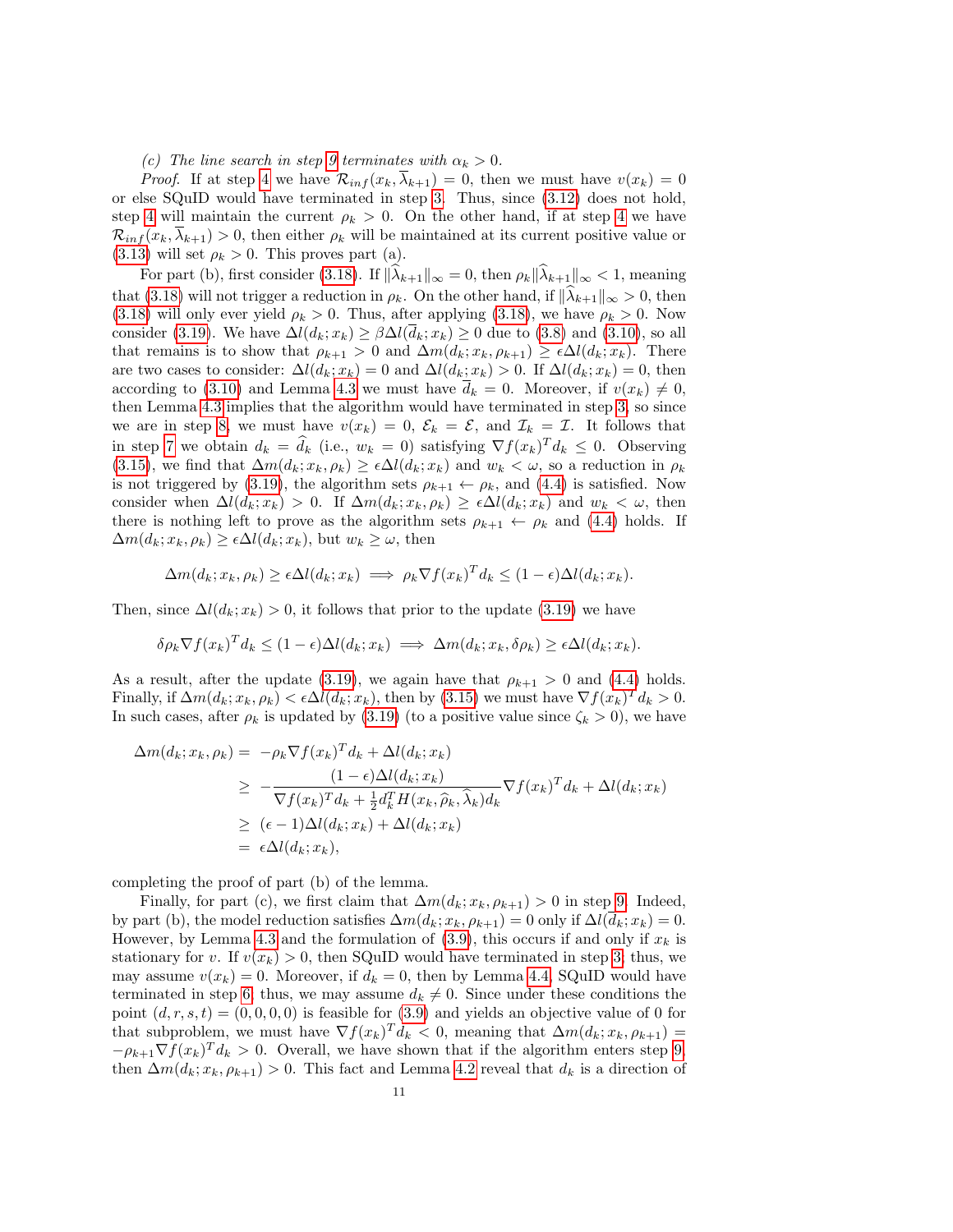strict descent for  $\phi(\cdot, \rho_{k+1})$  from  $x_k$ , implying that the backtracking line search will terminate with a positive step-size  $\alpha_k > 0$ .  $\Box$ 

Our main theorem in this subsection summarizes the well-posedness of SQuID.

<span id="page-11-1"></span>THEOREM 4.6. Suppose Assumption [4.1](#page-8-5) holds. Then, one of the following holds: (a) SQuID terminates in step [3](#page-8-10) with  $(x_k, \overline{\lambda}_{k+1})$  satisfying

$$
\mathcal{R}_{inf}(x_k, \overline{\lambda}_{k+1}) = 0
$$
 and  $v(x_k) > 0;$ 

(b) SQuID terminates in step [6](#page-8-12) with  $(x_k, \rho_k, \widehat{\lambda}_{k+1})$  satisfying

$$
\rho_k > 0
$$
,  $\mathcal{R}_{opt}(x_k, \rho_k, \lambda_{k+1}) = 0$ , and  $v(x_k) = 0$ ;

(c) SQuID generates an infinite sequence  $\{(x_k, \rho_k, \overline{\lambda}_k, \widehat{\lambda}_k)\}\$  where, for all k,

$$
\rho_k > 0, -e \le \overline{\lambda}_k^{\mathcal{E}} \le e, 0 \le \overline{\lambda}_k^{\mathcal{I}} \le e, -e \le \widehat{\lambda}_k^{e_k} \le e, 0 \le \widehat{\lambda}_k^{\mathcal{I}_k^c} \le e, \text{ and } \widehat{\lambda}_k^{\mathcal{I}_k} \ge 0.
$$

Proof. By Lemmas [4.3,](#page-8-1) [4.4,](#page-9-4) and [4.5,](#page-9-0) each iteration of SQuID terminates finitely. If SQuID itself does not terminate finitely in step [3](#page-8-10) or [6,](#page-8-12) then steps [2](#page-8-4) and [5](#page-8-6) and the optimality conditions for subproblems  $(3.7)$  and  $(3.9)$  yield the bounds in statement (c). Moreover, by Lemma  $4.5(a)$ –(b), it follows that an infinite number of SQuID iterates yields  $\{\rho_k\} > 0$ .  $\square$ 

<span id="page-11-0"></span>4.2. Global convergence. We now prove properties related to the global convergence of SQuID under the assumption that an infinite sequence of iterates is generated; i.e., we focus on the situation described in Theorem  $4.6(c)$ . These properties require a slight strengthening of our assumptions from §[4.1.](#page-8-2) (As Assumption [4.7](#page-11-2) is stronger than Assumption [4.1,](#page-8-5) it follows that all results from §[4.1](#page-8-2) still hold.)

<span id="page-11-2"></span>ASSUMPTION 4.7. The following hold true for the iterates generated by SQuID:

- (a) The problem functions f,  $c^{\mathcal{E}}$ ,  $c^{\mathcal{I}}$  and their first derivatives are bounded and Lipschitz continuous in an open convex set containing  $\{x_k\}$  and  $\{x_k+d_k\}$ .
- (b) There exist constants  $\overline{\mu} \geq \mu > 0$  such that, for all k and  $d \in \mathbb{R}^n$ ,

$$
\underline{\mu}||d||^2 \le d^T H(x_k, 0, \overline{\lambda}_k) d \le \overline{\mu}||d||^2 \quad \text{and} \quad \underline{\mu}||d||^2 \le d^T H(x_k, \widehat{\rho}_k, \widehat{\lambda}_k) d \le \overline{\mu}||d||^2.
$$

Of particular interest at the end of this section is the behavior of SQuID in the vicinity of points satisfying the Mangasarian-Fromovitz constraint qualification (MFCQ) for problem [\(3.1\)](#page-2-1). We define this well-known qualification for convenience.

DEFINITION 4.8. A point x satisfies the MFCQ for problem [\(3.1\)](#page-2-1) if  $v(x) = 0$ ,  $\nabla c^{\mathcal{E}}(x)$  has full column rank, and there exists  $d \in \mathbb{R}^n$  such that

$$
c^{\mathcal{E}}(x) + \nabla c^{\mathcal{E}}(x)^T d = 0 \quad and \quad c^{\mathcal{I}}(x) + \nabla c^{\mathcal{I}}(x)^T d < 0.
$$

In this and the following subsection, at  $x_k$ , let the sets of positive, zero, and negative-valued equality constraints be defined, respectively, as

$$
\mathcal{P}_k := \{ i \in \mathcal{E} : c^i(x_k) > 0 \}, \ \mathcal{Z}_k := \{ i \in \mathcal{E} : c^i(x_k) = 0 \}, \ \text{and} \ \mathcal{N}_k := \{ i \in \mathcal{E} : c^i(x_k) < 0 \}.
$$

Similarly, let the sets of violated, active, and strictly satisfied inequality constraints, respectively, be

$$
\mathcal{V}_k := \{ i \in \mathcal{I} : c^i(x_k) > 0 \}, \ \mathcal{A}_k := \{ i \in \mathcal{I} : c^i(x_k) = 0 \}, \ \text{and} \ \mathcal{S}_k := \{ i \in \mathcal{I} : c^i(x_k) < 0 \}.
$$
  
12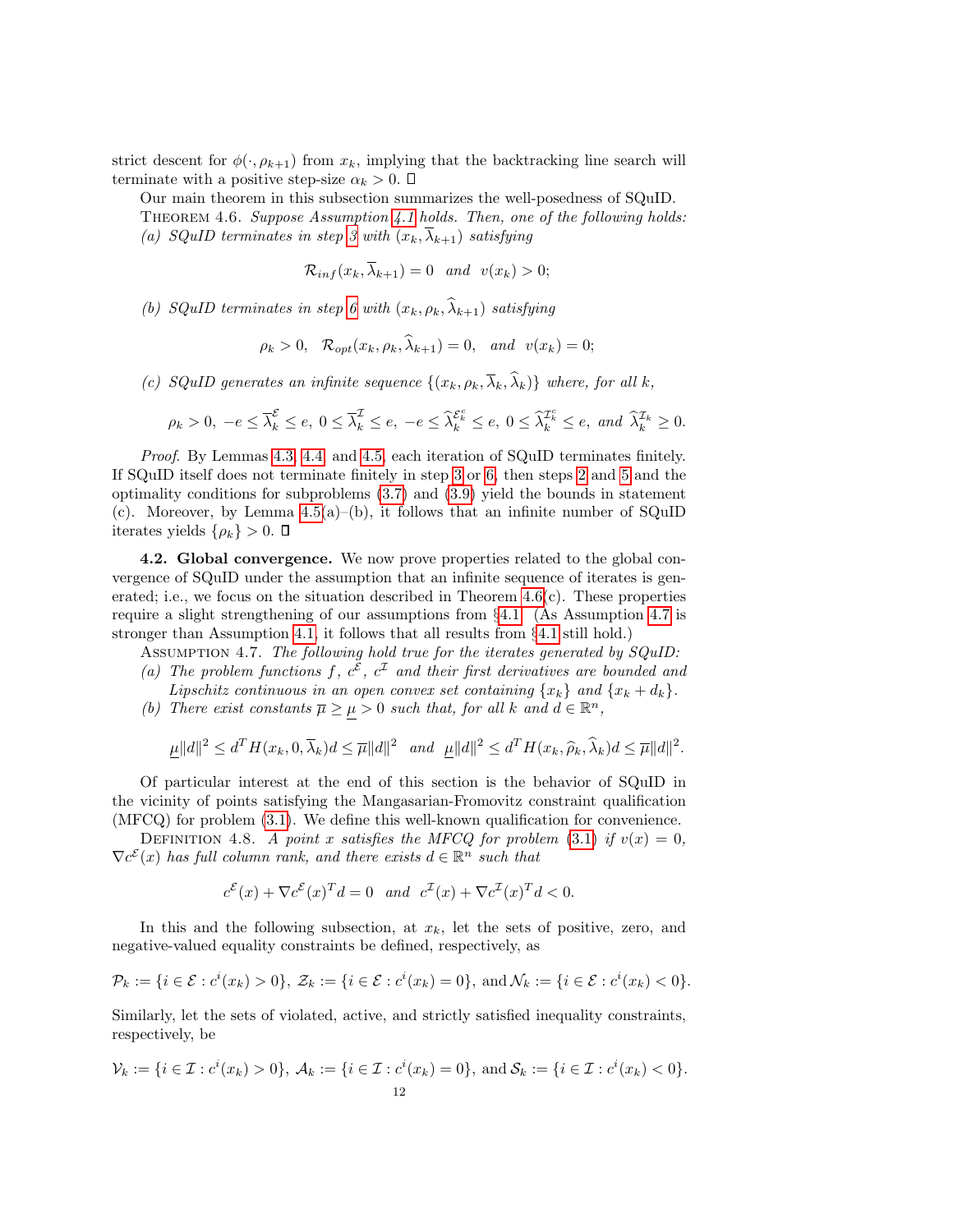We similarly define the sets  $\mathcal{P}_*, \mathcal{Z}_*, \mathcal{N}_*, \mathcal{V}_*, \mathcal{A}_*,$  and  $\mathcal{S}_*$  when referring to those index sets corresponding to a point of interest  $x_*$ .

The following lemma shows that the norms of the search directions are bounded. This result can also be seen to follow if one applies [\[2,](#page-31-9) Lemma 3.4].

<span id="page-12-0"></span>LEMMA 4.9. Suppose Assumption [4.7](#page-11-2) holds. Then, the sequences  $\{\|\vec{d}_k\|\}$  and  $\{\|\widehat{d}_k\|\}$  are bounded above, so the sequence  $\{\|d_k\|\}$  is bounded above.

*Proof.* Under Assumption [4.7,](#page-11-2) there exists  $\tau > 0$  such that  $v(x_k) \leq \tau$  for any k. In order to derive a contradiction to the statement in the lemma, suppose that  $\{\|\bar{d}_k\|\}$  is not bounded. Then, there exists an iteration k yielding  $\|\bar{d}_k\|^2 > 2\tau/\mu$ . The objective value of subproblem [\(3.7\)](#page-4-1) corresponding to this  $\bar{d}_k$  satisfies

$$
l(\overline{d}_k; x_k) + \frac{1}{2}\overline{d}_k^T H(x_k, 0, \overline{\lambda}_k) \overline{d}_k \ge \frac{1}{2}\underline{\mu} \|\overline{d}_k\|^2 > \tau \ge v(x_k).
$$

However, this is a contradiction as  $v(x_k)$  is the objective value corresponding to  $(d, r, s, t) = (0, [c^{\mathcal{E}}(x_k)]^+, [c^{\mathcal{E}}(x_k)]^-, [c^{\mathcal{I}}(x_k)]^+)$ , which is also feasible for this subproblem. Thus,  $\|\bar{d}_k\|^2 \leq 2\tau/\mu$  for all k, so  $\{\|\bar{d}_k\|\}$  is bounded.

Now suppose, in order to derive a different contradiction, that for some  $k$  the optimal solution for [\(3.9\)](#page-5-0) yields  $\underline{\mu} \|\widehat{d}_k\| > 8\rho_0 \|\nabla f(x_k)\|$  and  $\underline{\mu} \|\widehat{d}_k\|^2 > 2\overline{\mu} \|\overline{d}_k\|^2$ . Then, under Assumption [4.7,](#page-11-2) we find

$$
-\rho_k \nabla f(x_k)^T \widehat{d}_k + \rho_k \nabla f(x_k)^T \overline{d}_k + \frac{1}{2} \overline{d}_k^T H(x_k, \widehat{\rho}_k, \widehat{\lambda}_k) \overline{d}_k
$$
  
\n
$$
\leq \rho_0 \|\nabla f(x_k)\| \|\widehat{d}_k\| + \rho_0 \|\nabla f(x_k)\| \|\overline{d}_k\| + \frac{1}{2} \overline{\mu} \|\overline{d}_k\|^2
$$
  
\n
$$
< \frac{1}{8} \underline{\mu} \|\widehat{d}_k\|^2 + \frac{1}{8} \underline{\mu} \sqrt{\frac{\underline{\mu}}{2\overline{\mu}}} \|\widehat{d}_k\|^2 + \frac{1}{4} \underline{\mu} \|\widehat{d}_k\|^2
$$
  
\n
$$
\leq \frac{1}{2} \underline{\mu} \|\widehat{d}_k\|^2
$$
  
\n
$$
\leq \frac{1}{2} \overline{\mu} \|\widehat{d}_k\|^2
$$
  
\n
$$
\leq \frac{1}{2} \overline{\mu} \|\widehat{d}_k\|^2
$$

Since  $(\bar{d}_k, \bar{r}_k, \bar{s}_k, \bar{t}_k)$  is feasible for [\(3.9\)](#page-5-0) and the above implies

$$
\rho_k \nabla f(x_k)^T \widehat{d}_k + \frac{1}{2} \widehat{d}_k^T H(x_k, \rho_k, \widehat{\lambda}_k) \widehat{d}_k > \rho_k \nabla f(x_k)^T \overline{d}_k + \frac{1}{2} \overline{d}_k^T H(x_k, \rho_k, \widehat{\lambda}_k) \overline{d}_k,
$$

it follows that  $(\hat{d}_k, \hat{r}_k, \hat{s}_k, \hat{t}_k)$  cannot be the optimal solution for [\(3.9\)](#page-5-0), a contradiction. Thus, for all  $k$ ,

$$
\|\widehat{d}_k\| \le \max\left\{8\rho_0\|\nabla f(x_k)\|/\underline{\mu}, \sqrt{2\overline{\mu}/\underline{\mu}}\|\overline{d}_k\|\right\}
$$

and since  $\{\|\overline{d}_k\|\}$  and  $\{\nabla f(x_k)\}\$  are bounded by the above paragraph and Assump-tion [4.7,](#page-11-2) respectively, it follows that  $\{\|\hat{d}_k\|\}$  is also bounded.

The boundedness of  $\{\Vert d_k \Vert\}$  follows from the above results and the fact that  $d_k$  is chosen as a convex combination of  $\overline{d}_k$  and  $\widehat{d}_k$  for all  $k$ .  $\Box$ 

We also have the following lemma, providing a lower bound for  $\alpha_k$  for each k.

<span id="page-12-1"></span>LEMMA 4.10. Suppose Assumption [4.7](#page-11-2) holds. Then, for all  $k$ , the stepsize satisfies  $\alpha_k \geq c \Delta m(d_k; x_k, \rho_{k+1})$  for some constant  $c > 0$  independent of k.

Proof. Under Assumption [4.7,](#page-11-2) applying Taylor's Theorem and Lemma [4.2,](#page-8-13) we have that for all positive  $\alpha$  that are sufficiently small, there exists  $\tau > 0$  such that

$$
\phi(x_k + \alpha d_k, \rho_{k+1}) - \phi(x_k, \rho_{k+1}) \leq -\alpha \Delta m(d_k; x_k, \rho_{k+1}) + \tau \alpha^2 \|d_k\|^2.
$$
  
13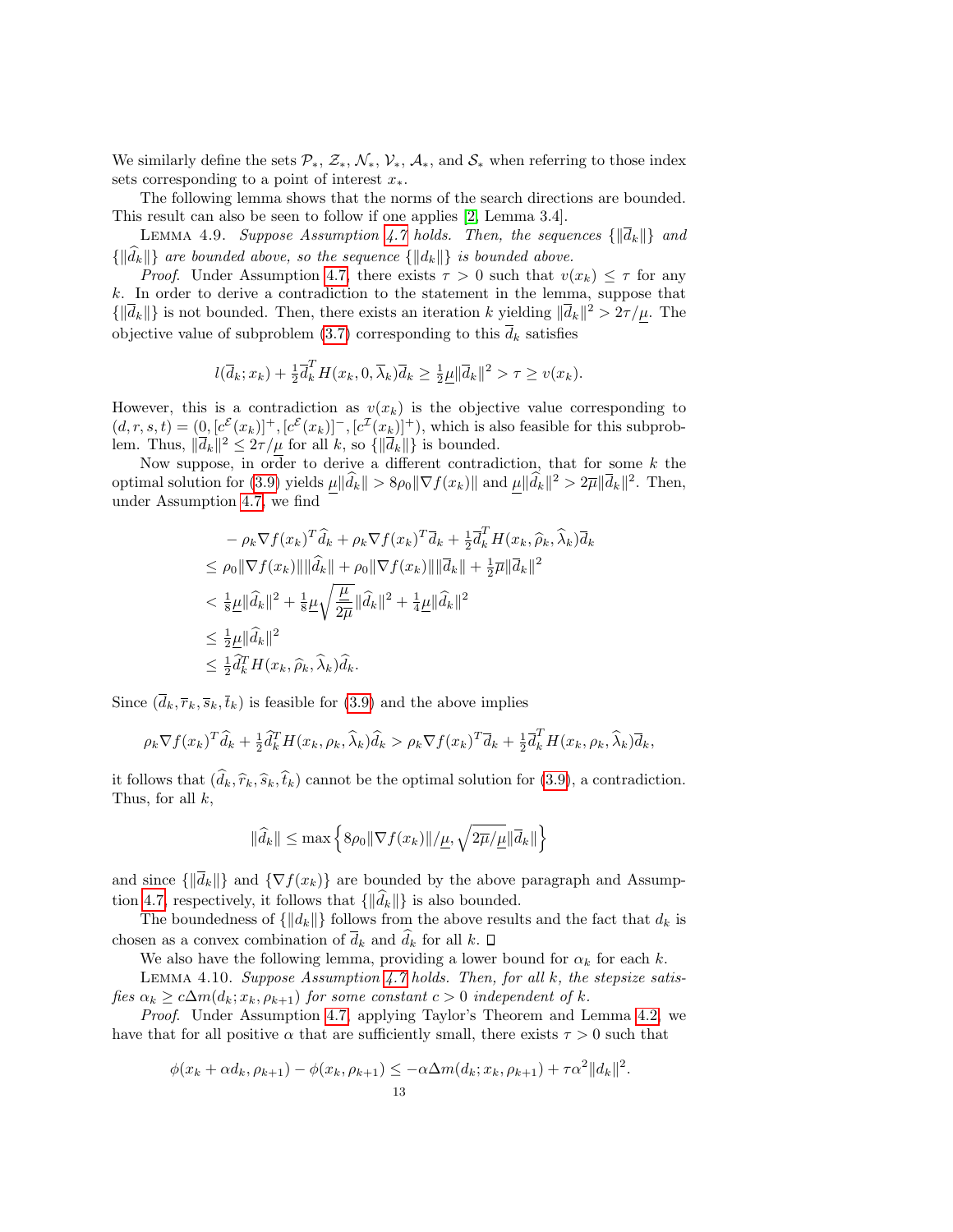Thus, for any  $\alpha \in [0, (1 - \eta) \Delta m(d_k; x_k, \rho_{k+1})/(\tau ||d_k||^2)]$ , we have

$$
-\alpha \Delta m(d_k; x_k, \rho_{k+1}) + \tau \alpha^2 \|d_k\|^2 \leq -\alpha \eta \Delta m(d_k; x_k, \rho_{k+1}),
$$

meaning that the sufficient decrease condition [\(3.20\)](#page-7-4) holds. During the line search, the stepsize is multiplied by  $\gamma$  until [\(3.20\)](#page-7-4) holds, so we know by the above that the backtracking procedure terminates with

$$
\alpha_k \ge \gamma (1 - \eta) \Delta m(d_k; x_k, \rho_{k+1}) / (\tau \| d_k \|^2).
$$

The result follows from this inequality since, by Lemma [4.9,](#page-12-0)  $\{||d_k||\}$  is bounded.  $\square$ 

We now prove that, in the limit, the reductions in the models of the constraint violation measure and the penalty function vanish. For this purpose, it will be convenient to work with the shifted penalty function

<span id="page-13-3"></span>
$$
\varphi(x,\rho) := \rho(f(x) - f) + v(x) \ge 0,\tag{4.5}
$$

where f is the infimum of f over the smallest convex set containing  $\{x_k\}$ . The existence of f follows from Assumption [4.7.](#page-11-2) The function  $\varphi$  possesses a useful monotonicity property proved in the following lemma.

<span id="page-13-0"></span>Lemma 4.11. Suppose Assumption [4.7](#page-11-2) holds. Then, for all k,

$$
\varphi(x_{k+1}, \rho_{k+2}) \leq \varphi(x_k, \rho_{k+1}) - \eta \alpha_k \Delta m(d_k; x_k, \rho_{k+1}),
$$

so, by Lemmas [4.5](#page-9-0) and [4.10,](#page-12-1)  $\{\varphi(x_k, \rho_{k+1})\}$  is monotonically decreasing.

Proof. By the line search condition  $(3.20)$ , we have

$$
\varphi(x_{k+1}, \rho_{k+1}) \leq \varphi(x_k, \rho_{k+1}) - \eta \alpha_k \Delta m(d_k; x_k, \rho_{k+1}),
$$

which implies

$$
\varphi(x_{k+1}, \rho_{k+2}) \leq \varphi(x_k, \rho_{k+1}) - (\rho_{k+1} - \rho_{k+2})(f(x_{k+1}) - \underline{f}) - \eta \alpha_k \Delta m(d_k; x_k, \rho_{k+1}).
$$

The result then follows from this inequality, the fact that  $\{\rho_k\}$  is monotonically decreasing, and since  $f(x_{k+1}) \geq f$  for all k.  $\Box$ 

We now show that the model reductions vanish in the limit.

<span id="page-13-1"></span>Lemma 4.12. Suppose Assumption [4.7](#page-11-2) holds. Then, the following limits hold:

$$
0 = \lim_{k \to \infty} \Delta m(d_k; x_k, \rho_{k+1}) = \lim_{k \to \infty} \Delta l(d_k; x_k) = \lim_{k \to \infty} \Delta l(\overline{d}_k; x_k) = \lim_{k \to \infty} \Delta l(\widehat{d}_k; x_k).
$$

*Proof.* In order to derive a contradiction, suppose that  $\Delta m(d_k; x_k, \rho_{k+1})$  does not converge to 0. Then, by Lemma [4.5,](#page-9-0) there exists  $\tau > 0$  and an infinite subsequence of iterates K such that  $\Delta m(d_k; x_k, \rho_{k+1}) \geq \tau$  for all  $k \in K$ . By Lemmas [4.10](#page-12-1) and [4.11,](#page-13-0) this would imply that  $\varphi(x_k, \rho_{k+1}) \to -\infty$ , which is impossible since  $\{\varphi(x_k, \rho_{k+1})\}$ is bounded below by 0. Hence,  $\Delta m(d_k; x_k, \rho_{k+1}) \to 0$ . The other limits follow by Lemma [4.5\(](#page-9-0)b), the fact that  $d_k$  is a convex combination of  $\overline{d}_k$  and  $\overline{d}_k$  for all k, and the convexity of  $\Delta l(\cdot; x_k)$  for all k.  $\Box$ 

We now show that the primal solution components for the subproblems vanish in the limit, and thus the primal search directions vanish in the limit.

<span id="page-13-2"></span>Lemma 4.13. Suppose Assumption [4.7](#page-11-2) holds. Then, the following limits hold:

$$
0 = \lim_{k \to \infty} \overline{d}_k = \lim_{k \to \infty} \widehat{d}_k = \lim_{k \to \infty} d_k.
$$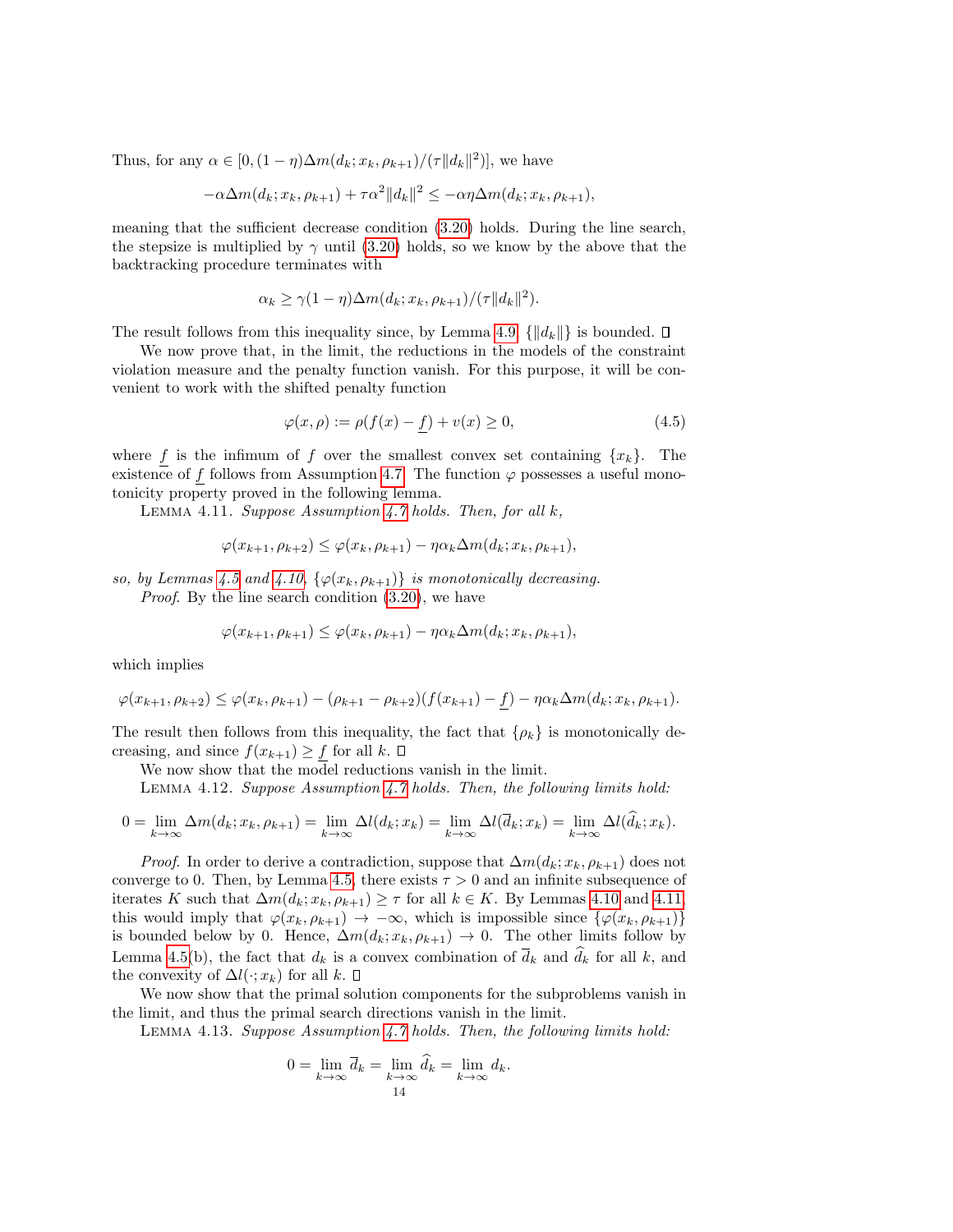*Proof.* First, we prove by contradiction that  $\overline{d}_k \to 0$ . Suppose there exists  $\tau > 0$ and an infinite subsequence of iterates K such that  $\|\bar{d}_k\| \geq \tau$  for all  $k \in K$ . By Lemma [4.12,](#page-13-1) there exists  $k' \geq 0$  such that for all  $k \geq k'$  we have  $\Delta l(\bar{d}_k; x_k) \leq \mu \tau^2/4$ . (Recall that  $\mu$  is defined in Assumption [4.7.](#page-11-2)) Hence, we have that for some  $\overline{k} \in K$ such that  $k \geq k'$ , the optimal objective value of [\(3.7\)](#page-4-1) satisfies

$$
v(x_k) - \Delta l(\overline{d}_k; x_k) + \frac{1}{2}\overline{d}_k H(x_k, 0, \overline{\lambda}_k)\overline{d}_k \ge v(x_k) - \frac{1}{4}\underline{\mu}\tau^2 + \frac{1}{2}\underline{\mu}\tau^2 > v(x_k).
$$

This is a contradiction as  $v(x_k)$  is the objective value corresponding to  $(d, r, s, t)$  $(0, [c^{\mathcal{E}}(x_k)]^+, [c^{\mathcal{E}}(x_k)]^-, [c^{\mathcal{I}}(x_k)]^+)$ , which is also feasible. Thus,  $\overline{d}_k \to 0$ .

Now we prove that  $\hat{d}_k \to 0$ . To do this, we first prove that

<span id="page-14-1"></span><span id="page-14-0"></span>
$$
\lim_{k \to \infty} \rho_k \nabla f(x_k)^T \hat{d}_k = 0.
$$
\n(4.6)

Indeed, [\(4.6\)](#page-14-0) clearly holds if  $\rho_k \to 0$  since  $\{\nabla f(x_k)\}\$  and  $\{\hat{d}_k\}$  are bounded by As-sumption [4.7](#page-11-2) and Lemma [4.9,](#page-12-0) respectively. Otherwise, if  $\rho_k \to 0$ , then due to update [\(3.19\)](#page-7-2) we must have  $\Delta m(d_k; x_k, \rho_k) \geq \epsilon \Delta l(d_k; x_k)$  and  $w_k < \omega$  for all sufficiently large k. Hence, by Lemma [4.12,](#page-13-1) [\(3.15\)](#page-6-3), [\(3.11\)](#page-5-2), the fact that  $\{\rho_k\}$  is monotonically decreasing, the boundedness of  $\{\nabla f(x_k)\}\$  under Assumption [4.7,](#page-11-2) and  $d_k \to 0$ , we have

$$
0 = \lim_{k \to \infty} (\Delta l(d_k; x_k) - \Delta m(d_k; x_k, \rho_{k+1}))
$$
  
\n
$$
= \lim_{k \to \infty} \rho_{k+1} \nabla f(x_k)^T d_k
$$
  
\n
$$
= \lim_{k \to \infty} \rho_{k+1} \nabla f(x_k)^T (w_k \overline{d}_k + (1 - w_k) \widehat{d}_k)
$$
  
\n
$$
= \lim_{k \to \infty} \rho_{k+1} (1 - w_k) \nabla f(x_k)^T \widehat{d}_k.
$$
 (4.7)

Since  $(1 - w_k) > (1 - \omega) > 0$  for all sufficiently large k, and since  $(\rho_{k+1} - \rho_k) \to 0$ follows from the facts that  $\{\rho_k\}$  is monotonically decreasing and bounded below by zero, the limit  $(4.7)$  implies  $(4.6)$ .

We may now use [\(4.6\)](#page-14-0) to prove by contradiction that  $\hat{d}_k \to 0$ . Suppose there exists  $\tau > 0$  and an infinite subsequence of iterations K such that  $\|\widehat{d}_k\| \geq \tau$  for all  $k \in K$ . By [\(4.6\)](#page-14-0), there exists  $k' \geq 0$  such that for all  $k \geq k'$ , we have  $\rho_k \nabla f(x_k)^T \hat{d}_k \geq$  $-\mu\tau^2/4$ . Moreover, since  $\bar{d}_k \to 0$ ,  $\{\rho_k\}$  is monotonically decreasing, and  $\{\nabla f(x_k)\}\$ and  $\{H(x_k, \hat{\rho}_k, \hat{\lambda}_k)\}\$  are bounded under Assumption [4.7,](#page-11-2) there exists  $k'' \geq 0$  such that for all  $k > k''$  we have for all  $k \geq k''$  we have

$$
\rho_k \nabla f(x_k)^T \overline{d}_k < \frac{1}{16} \underline{\mu} \tau^2 \quad \text{and} \quad \frac{1}{2} \overline{d}_k^T H(x_k, \widehat{\rho}_k, \widehat{\lambda}_k) \overline{d}_k < \frac{1}{16} \underline{\mu} \tau^2. \tag{4.8}
$$

Therefore, for  $k \in K$  with  $k \ge \max\{k', k''\}$ , the above and Assumption [4.7\(](#page-11-2)b) imply that the optimal objective value of [\(3.9\)](#page-5-0) satisfies

$$
\rho_k \nabla f(x_k)^T \widehat{d}_k + \frac{1}{2} \widehat{d}_k^T H(x_k, \widehat{\rho}_k, \widehat{\lambda}_k) \widehat{d}_k \ge \frac{1}{4} \underline{\mu} \tau^2 > \rho_k \nabla f(x_k)^T \overline{d}_k + \frac{1}{2} \overline{d}_k^T H(x_k, \widehat{\rho}_k, \lambda_k) \overline{d}_k.
$$

This contradicts the fact that  $\hat{d}_k$  is an optimal solution component of [\(3.9\)](#page-5-0) since  $(\bar{d}_k, \bar{r}_k, \bar{s}_k, \bar{t}_k)$  is feasible for [\(3.9\)](#page-5-0) and the above implies that it yields a lower objective value than  $(d_k, \hat{r}_k, \hat{s}_k, \hat{t}_k)$ . Hence,  $d_k \to 0$ .

The remainder of the result, namely that  $d_k \to 0$ , follows from the above and the fact that  $d_k$  is a convex combination of  $\overline{d}_k$  and  $\overline{d}_k$  for all  $k$ .  $\Box$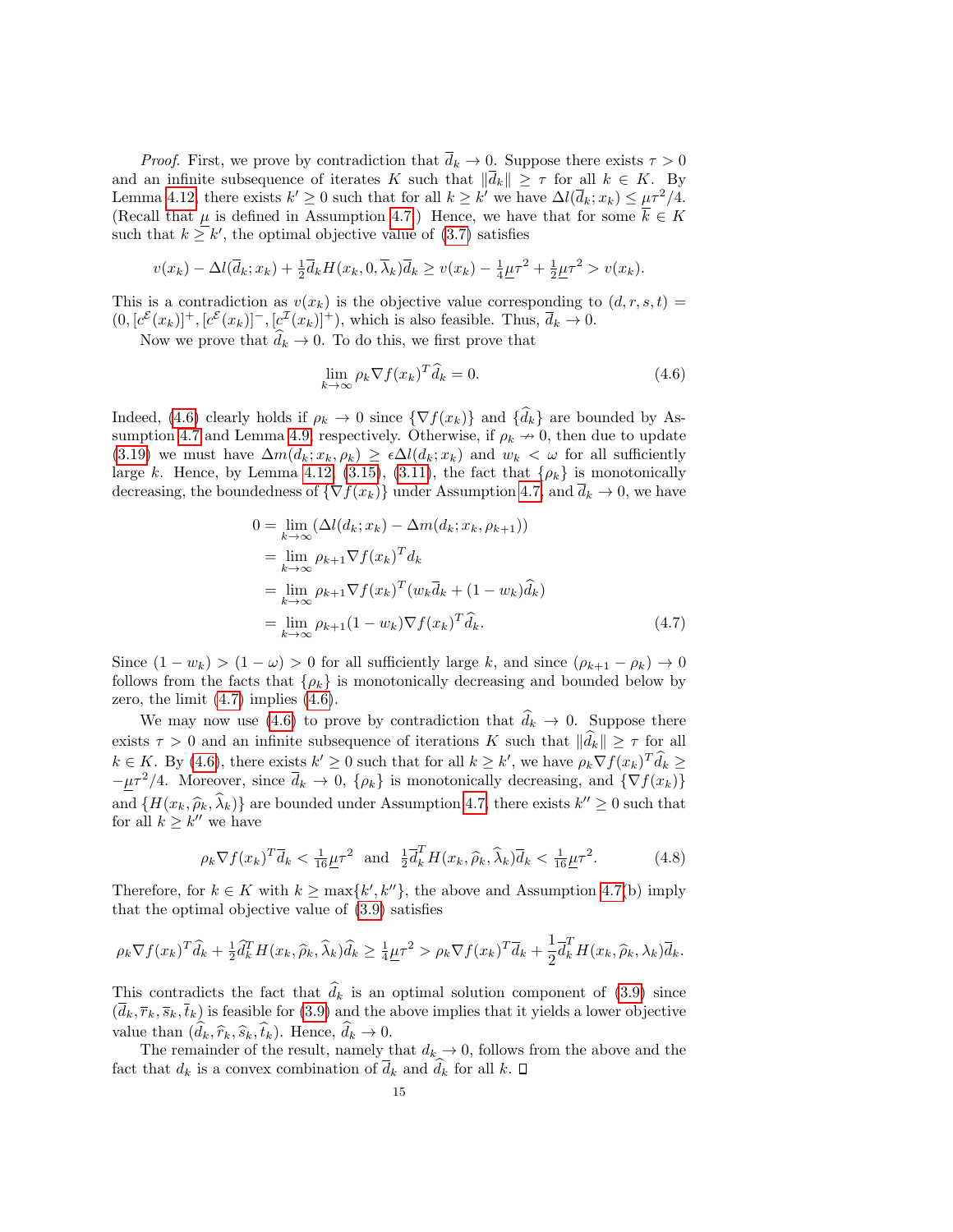We now present our first theorem of this subsection, which states that all limit points of a sequence generated by SQuID are first-order optimal for problem [\(3.2\)](#page-3-0).

<span id="page-15-6"></span>THEOREM 4.14. Suppose Assumption [4.7](#page-11-2) holds. Then, the following limit holds:

$$
\lim_{k \to \infty} \mathcal{R}_{inf}(x_k, \overline{\lambda}_{k+1}) = 0.
$$
\n(4.9)

Therefore, all limit points of  $\{(x_k, \overline{\lambda}_{k+1})\}$  are first-order optimal for problem [\(3.2\)](#page-3-0).

*Proof.* Necessary and sufficient conditions for the optimality of  $(\bar{d}_k, \bar{\lambda}_{k+1})$  with respect to [\(3.7\)](#page-4-1) are

<span id="page-15-1"></span>
$$
H(x_k, 0, \overline{\lambda}_k) \overline{d}_k + \nabla c^{\mathcal{E}}(x_k) \overline{\lambda}_{k+1}^{\mathcal{E}} + \nabla c^{\mathcal{I}}(x_k) \overline{\lambda}_{k+1}^{\mathcal{I}} = 0,
$$
\n(4.10a)

<span id="page-15-9"></span><span id="page-15-8"></span><span id="page-15-5"></span><span id="page-15-4"></span><span id="page-15-3"></span><span id="page-15-0"></span>
$$
-e \le \overline{\lambda}_{k+1}^{\mathcal{E}} \le e, \ 0 \le \overline{\lambda}_{k+1}^{\mathcal{I}} \le e,\tag{4.10b}
$$

$$
(e - \overline{\lambda}_{k+1}^{\mathcal{E}}) \cdot [c^{\mathcal{E}}(x_k) + \nabla c^{\mathcal{E}}(x_k)^T \overline{d}_k]^+ = 0, \tag{4.10c}
$$

$$
(e + \overline{\lambda}_{k+1}^{\varepsilon}) \cdot [c^{\varepsilon}(x_k) + \nabla c^{\varepsilon}(x_k)^T \overline{d}_k]^{-} = 0,
$$
\n(4.10d)

$$
(e - \overline{\lambda}_{k+1}^{\mathcal{I}}) \cdot [c^{\mathcal{I}}(x_k) + \nabla c^{\mathcal{I}}(x_k)^{T} \overline{d}_k]^{+} = 0, \qquad (4.10e)
$$

$$
\overline{\lambda}_{k+1}^{\mathcal{I}} \cdot [c^{\mathcal{I}}(x_k) + \nabla c^{\mathcal{I}}(x_k)^{T} \overline{d}_k]^{-} = 0, \qquad (4.10f)
$$

where we have eliminated

$$
\overline{r}_k = [c^{\mathcal{E}}(x_k) + \nabla c^{\mathcal{E}}(x_k)^T \overline{d}_k]^+, \quad \overline{s}_k = [c^{\mathcal{E}}(x_k) + \nabla c^{\mathcal{E}}(x_k)^T \overline{d}_k]^-,
$$
  
and 
$$
\overline{t}_k = [c^{\mathcal{I}}(x_k) + \nabla c^{\mathcal{I}}(x_k)^T \overline{d}_k]^+.
$$

By Lemma [4.13,](#page-13-2) we have  $\bar{d}_k \to 0$ . Thus, as  $\{H(x_k, 0, \bar{\lambda}_k)\}, \{\nabla c^{\mathcal{E}}(x_k)\},\$  and  $\{\nabla c^{\mathcal{I}}(x_k)\}$ are bounded under Assumption [4.7](#page-11-2) and  $\{\lambda_{k+1}\}\$ is bounded by [\(4.10b\)](#page-15-0), it follows from  $(4.10)$  that  $\mathcal{R}_{inf}(x_k, \overline{\lambda}_{k+1}) \to 0$ .  $\Box$ 

We now prove that if the penalty parameter remains bounded away from zero, then all feasible limit points of the iterate sequence correspond to KKT points.

<span id="page-15-7"></span>THEOREM 4.15. Suppose Assumption [4.7](#page-11-2) holds. Then, if  $\rho_k \to \rho_*$  for some constant  $\rho_* > 0$  and  $v(x_k) \to 0$ , the following limit holds:

$$
\lim_{k \to \infty} \mathcal{R}_{opt}(x_k, \rho_k, \widehat{\lambda}_{k+1}) = 0.
$$

Thus, every limit point  $(x_*, \rho_*, \lambda_*)$  of  $\{(x_k, \rho_k, \widehat{\lambda}_{k+1})\}$  with  $\rho_* > 0$  and  $v(x_*) = 0$  is a KKT point for problem [\(3.1\)](#page-2-1).

Proof. It follows from [\(4.2a\)](#page-9-5) and Lemma [4.13](#page-13-2) that under Assumption [4.7](#page-11-2) we have

<span id="page-15-2"></span>
$$
\nabla_x \mathcal{F}(x_k, \rho_k, \widehat{\lambda}_{k+1}) = -H(x_k, \rho_k, \widehat{\lambda}_k) d_k \to 0.
$$
 (4.11)

Thus, it only remains to show that  $\widehat{\lambda}_k^{\mathcal{I}} \cdot c^{\mathcal{I}}(x_k) \to 0$  when  $v(x_k) \to 0$ . By Lemma [4.12](#page-13-1) and the fact that

$$
\Delta l(\widehat{d}_k; x_k) = v(x_k) - e^T (\widehat{r}_k^{\mathcal{E}_k^c} + \widehat{s}_k^{\mathcal{E}_k^c}) - e^T \widehat{t}_k^{\mathcal{I}_k^c} \text{ with } (\widehat{r}_k^{\mathcal{E}_k^c}, \widehat{s}_k^{\mathcal{E}_k^c}, \widehat{t}_k^{\mathcal{I}_k^c}) \ge 0,
$$

we have  $\lim_{k \to \infty} \|\hat{r}_{k}^{\mathcal{E}_{k}^{c}}\|_{1} = \lim_{k \to \infty} \|\hat{s}_{k}^{\mathcal{E}_{k}^{c}}\|_{1} = \lim_{k \to \infty} \|\hat{t}_{k}^{\mathcal{I}_{k}^{c}}\|_{1} = 0$ . If  $\|\hat{\lambda}_{k+1}\|_{\infty}$  is unbounded, then  $\rho_k \to 0$  by [\(3.18\)](#page-7-3), contradicting the conditions of the theorem. Hence, it follows from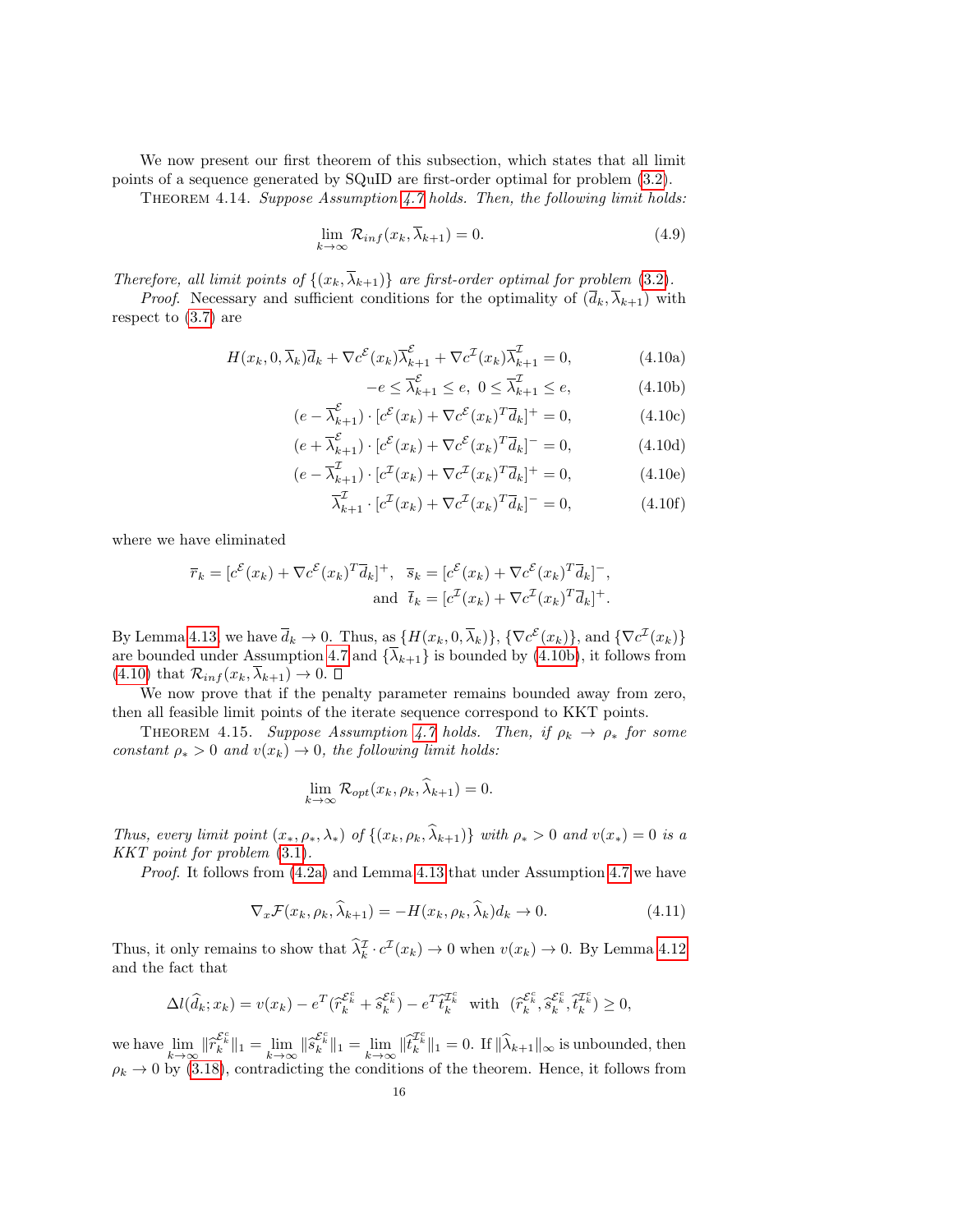Lemma [4.13](#page-13-2) that under Assumption [4.7](#page-11-2) we have  $\frac{\partial F}{\partial k} \nabla c^{\mathcal{I}}(x_k) \widehat{\lambda}_{k+1}^{\mathcal{I}} \to 0$ . Consequently, from  $(4.2d)$  and  $(4.2e)$ , we have

<span id="page-16-0"></span>
$$
c^{\mathcal{I}_k^c}(x_k) \cdot \hat{\lambda}_{k+1}^{\mathcal{I}_k^c} = (\hat{t}_k^{\mathcal{I}_k^c} - \nabla c^{\mathcal{I}_k^c}(x_k)^T \hat{d}_k)^T \hat{\lambda}_{k+1}^{\mathcal{I}_k^c} \to 0
$$
  
and 
$$
c^{\mathcal{I}_k}(x_k) \cdot \hat{\lambda}_{k+1}^{\mathcal{I}_k} = -\nabla c^{\mathcal{I}_k}(x_k)^T \hat{d}_k^T \hat{\lambda}_{k+1}^{\mathcal{I}_k} \to 0.
$$
 (4.12)

The result follows from these limits and  $(4.11)$ .  $\Box$ 

We conclude this subsection with a theorem describing properties of limit points of SQuID whenever the penalty parameter vanishes.

<span id="page-16-1"></span>THEOREM 4.16. Suppose Assumption [4.7](#page-11-2) holds. Moreover, suppose  $\rho_k \to 0$  and let  $K_{\rho}$  be the subsequence of iterations during which  $\rho_k$  is decreased by [\(3.13\)](#page-6-2), [\(3.18\)](#page-7-3), and/or  $(3.19)$ . Then, the following hold true:

- (a) Either all limit points of  $\{x_k\}$  are feasible for [\(3.1\)](#page-2-1) or all are infeasible.
- (b) If all limit points of  $\{x_k\}$  are feasible, then all limit points of  $\{x_k\}_{k\in K_\rho}$  correspond to FJ points for problem [\(3.1\)](#page-2-1) where the MFCQ fails.

Proof. For part (a), in order to derive a contradiction, suppose there exist infinite subsequences  $K_*$  and  $K_\times$  such that  $\{x_k\}_{k\in K_*} \to x_*$  with  $v(x_*)=0$  and  $\{x_k\}_{k\in K_\times} \to$  $x_{\times}$  with  $v(x_{\times}) = \tau > 0$ . Under Assumption [4.7](#page-11-2) and since  $\rho_k \to 0$ , there exists  $k_* \geq 0$ such that for all  $k \in K_*$  with  $k \geq k_*$  we have  $\rho_{k+1}(f(x_k)-f) < \tau/4$  and  $v(x_k) < \tau/4$ , meaning that  $\varphi(x_k, \rho_{k+1}) < \tau/2$ . (Recall that f has been defined as the infimum of f over the smallest convex set containing  ${x_k}$ . On the other hand, we know that  $\rho_{k+1}(f(x_k)-f) \geq 0$  for all  $k \geq 0$  and there exists  $k_{\times} \geq 0$  such that for all  $k \in K_{\times}$  with  $k \geq k_{\times}$  we have  $v(x_k) \geq \tau/2$ , meaning that  $\varphi(x_k, \rho_{k+1}) \geq \tau/2$ . This is a contradiction since by Lemma [4.11](#page-13-0)  $\{\varphi(x_k, \rho_{k+1})\}$  is monotonically decreasing. Thus, the set of limit points of  $\{x_k\}$  cannot include feasible and infeasible points at the same time.

For part (b), consider a subsequence  $K_* \subseteq K_\rho$  such that  $\{x_k\}_{k \in K_*} \to x_*$  for some limit point  $x_*$ . Let  $K_1 \subseteq K_*$  be the subsequence of iterations during which  $\rho_k$  is decreased by [\(3.13\)](#page-6-2) and let  $K_2 \subseteq K_*$  be the subsequence of iterations during which it is decreased by [\(3.18\)](#page-7-3) and/or [\(3.19\)](#page-7-2). Since  $K_1 \cup K_2 = K_*$  and  $K_*$  is infinite, it follows that  $K_1$  or  $K_2$  is infinite, or both. We complete the proof by considering two cases depending on the size of the index set  $K_2$ . In each case, our goal will be to show that a set of multipliers produced by SQuID have a nonzero limit point  $\lambda_*$  such that  $(x_*, 0, \lambda_*)$  is a FJ point for problem [\(3.1\)](#page-2-1). We then complete the proof by showing that the MFCQ fails at such limit points.

Case 1: Suppose  $K_2$  is finite, meaning that for all sufficiently large k the algorithm does not decrease  $\rho_k$  in [\(3.18\)](#page-7-3) nor in [\(3.19\)](#page-7-2). Since  $\{\lambda_{k+1}\}_{k\in K_1}$  is bounded by [\(4.10b\)](#page-15-0), it follows that this subsequence has a limit point. If all limit points of  $\{\bar{\lambda}_{k+1}\}_{k\in K_1}$ are zero, then for all sufficiently large k we have  $-e < \overline{\lambda}_{k+1}^{\mathcal{E}} < e$  and  $0 \le \overline{\lambda}_{k+1}^{\mathcal{I}} < e$ . By [\(4.10c\)](#page-15-3), [\(4.10d\)](#page-15-4), and [\(4.10e\)](#page-15-5), this implies

$$
c^{\mathcal{E}}(x_k) + \nabla c^{\mathcal{E}}(x_k)^T \overline{d}_k = 0
$$
 and  $c^{\mathcal{I}}(x_k) + \nabla c^{\mathcal{I}}(x_k)^T \overline{d}_k \leq 0$ ,

meaning that  $\Delta l(\overline{d}_k; x_k) = v(x_k)$  for all such k. However, this implies that for all such k the algorithm does not decrease  $\rho_k$  by [\(3.13\)](#page-6-2), implying that  $K_1$  is also finite, a contradiction. Therefore, if  $K_2$  is finite, then  $K_1$  is infinite and there exists a nonzero limit point  $\overline{\lambda}_*$  of  $\{\overline{\lambda}_{k+1}\}_{k \in K_1}$ .

Consider a subsequence  $K_{\lambda} \subseteq K_1$  such that  $\{(x_k, \overline{\lambda}_{k+1})\}_{k \in K_{\lambda}} \to (x_*, \overline{\lambda}_*)$ . By Theorem [4.14,](#page-15-6) we have

$$
\mathcal{R}_{opt}(x_*, 0, \overline{\lambda}_*) = \lim_{\substack{k \in K_{\lambda} \\ k \to \infty}} \mathcal{R}_{inf}(x_k, \overline{\lambda}_{k+1}) = 0,
$$
  
17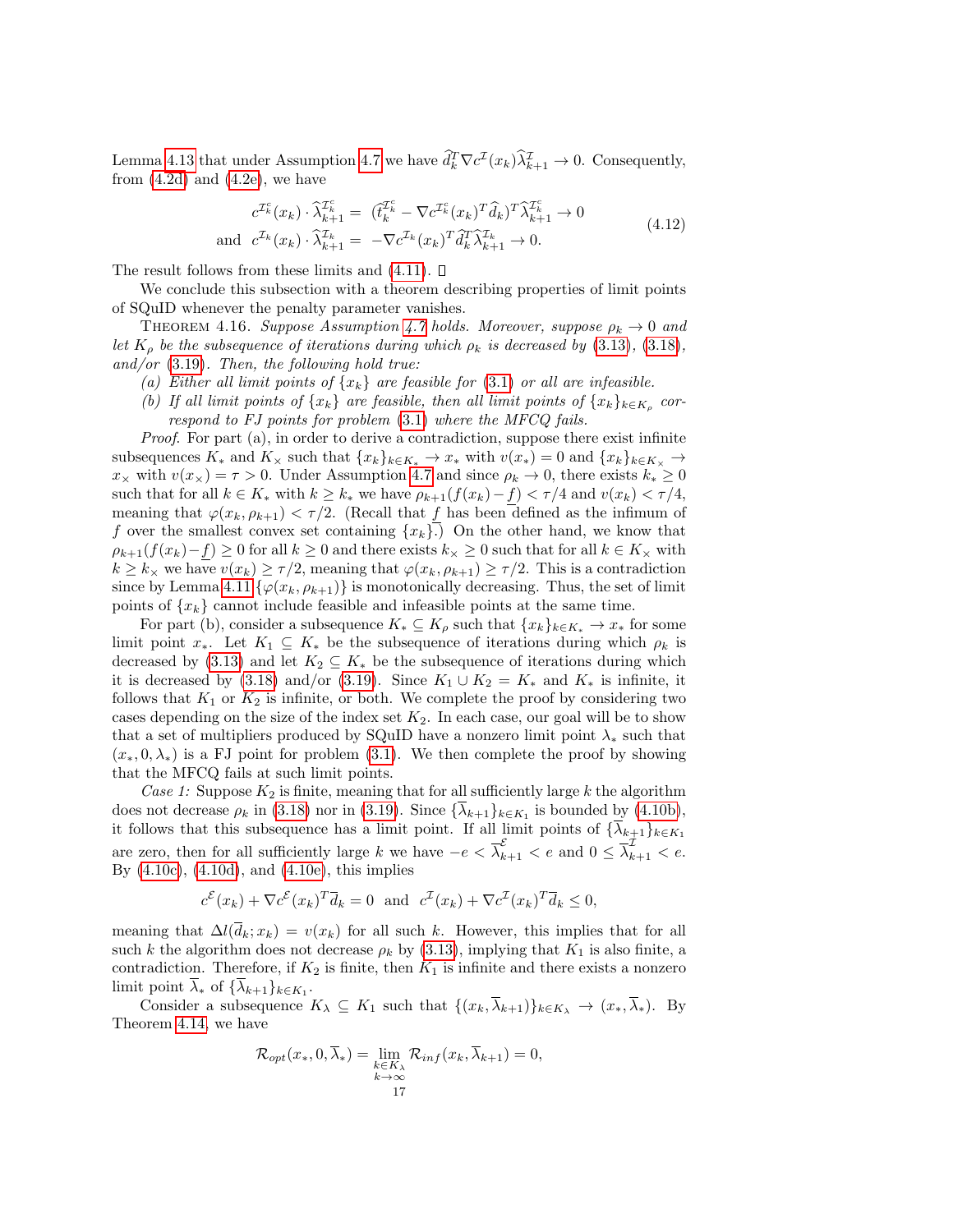meaning that  $(x_*,0,\overline{\lambda}_*)$  is a FJ point for problem [\(3.1\)](#page-2-1).

Case 2: Suppose  $K_2$  is infinite. We first prove that  $\|\widehat{\lambda}_{k+1}\|_{\infty} > 1 - \epsilon$  for all sufficiently large  $k \in K_2$ . By contradiction, suppose there exists an infinite subsequence  $K_{\epsilon} \subseteq K_2$  such that  $\|\lambda_{k+1}\|_{\infty} \leq 1 - \epsilon$  for all  $k \in K_{\epsilon}$ . We will show that  $\rho_k$  will not be updated by [\(3.18\)](#page-7-3) nor by [\(3.19\)](#page-7-2), contradicting the fact that  $k \in K_2$ . Since  $\rho_k \to 0$ , we know that for all sufficiently large  $k \in K_{\epsilon}$  we have  $\rho_k \|\hat{\lambda}_{k+1}\|_{\infty} < 1$ , implying that  $\rho_k$  is not reduced by [\(3.18\)](#page-7-3). Now consider [\(3.19\)](#page-7-2). By [\(4.2f\)](#page-9-8), we find that for  $k \in K_{\epsilon}$  we obtain  $\hat{r}_k^{\mathcal{E}_k^c} = \hat{s}_k^{\mathcal{E}_k^c} = 0$  and  $\hat{t}_k^{\mathcal{I}_k^c} = 0$ . This implies that  $\Delta l(\hat{d}_k; x_k) = \Delta l(\bar{d}_k; x_k) = v(x_k)$ , so we obtain  $w_k = 0 < \omega$ ,  $d_k = d_k$ , and  $\Delta l(d_k, x_k) = v(x_k)$ . We then find that when the algorithm encounters [\(3.19\)](#page-7-2), we have (temporarily using  $\hat{H}_k$  to denote  $H(x_k, \hat{\rho}_k, \hat{\lambda}_k)$ )

$$
\Delta m(d_k; x_k, \rho_k) - d_k^T \widehat{H}_k d_k = -\rho_k \nabla f(x_k)^T d_k + \Delta l(d_k, x_k) - d_k^T \widehat{H}_k d_k \n= d_k^T \nabla c^{\mathcal{E}}(x_k) \widehat{\lambda}_{k+1}^{\mathcal{E}} + d_k^T \nabla c^{\mathcal{I}}(x_k) \widehat{\lambda}_{k+1}^{\mathcal{I}} + \Delta l(d_k; x_k) \n= (||c^{\mathcal{E}}(x_k)||_1 + ||[c^{\mathcal{I}}(x_k)]^+||_1) \n- c^{\mathcal{E}}(x_k)^T \widehat{\lambda}_{k+1}^{\mathcal{E}} - c^{\mathcal{I}}(x_k)^T \widehat{\lambda}_{k+1}^{\mathcal{I}} \n= (||c^{\mathcal{E}}(x_k)||_1 - c^{\mathcal{E}}(x_k)^T \widehat{\lambda}_{k+1}^{\mathcal{E}}) \n+ (||[c^{\mathcal{I}}(x_k)]^+||_1 - c^{\mathcal{I}}(x_k)^T \widehat{\lambda}_{k+1}^{\mathcal{I}}).
$$
\n(4.13)

Here, the first equality follows by the definition of  $\Delta m(d_k; x_k, \rho_k)$  and the second follows by [\(4.2a\)](#page-9-5). Then, since [\(4.2g\)](#page-9-9) implies  $\widehat{\lambda}_{k+1}^{\mathcal{I}} \geq 0$ , we find that for all  $i \in \mathcal{I}$  either  $\hat{\lambda}_{k+1}^i = 0$  or, by [\(4.2e\)](#page-9-7),  $\hat{\lambda}_{k+1}^i > 0$  and  $\nabla c^i(x_k)^T \hat{d}_k = -c^i(x_k)$ . Consequently, we have

<span id="page-17-0"></span>
$$
d_k^T \nabla c^{\mathcal{I}}(x_k) \widehat{\lambda}_{k+1}^{\mathcal{I}} = -c^{\mathcal{I}}(x_k)^T \widehat{\lambda}_{k+1}^{\mathcal{I}}.
$$
\n(4.14)

This along with [\(4.2b\)](#page-9-10), [\(4.2c\)](#page-9-11), and the definition of  $\Delta l(d_k; x_k)$  yield the third and fourth equalities above, the latter being a rearrangement of the former. Since  $\hat{\lambda}_{k+1}^{\mathcal{E}} \leq$  $\|\widehat{\lambda}_{k+1}^{\mathcal{E}}\|_{\infty} e$ , we have  $c^{\mathcal{E}}(x_k)^T \widehat{\lambda}_{k+1}^{\mathcal{E}} \leq \|\widehat{\lambda}_{k+1}^{\mathcal{E}}\|_{\infty} \|c^{\mathcal{E}}(x_k)\|_1$ , and as  $0 \leq \widehat{\lambda}_{k+1}^{\mathcal{I}} \leq \|\widehat{\lambda}_{k+1}^{\mathcal{I}}\|_{\infty} e$ ,

$$
c^{\mathcal{I}}(x_k)^T \widehat{\lambda}_{k+1}^{\mathcal{I}} \leq [c^{\mathcal{I}}(x_k)]^{T} \widehat{\lambda}_{k+1}^{\mathcal{I}} \leq ||[c^{\mathcal{I}}(x_k)]^{+}||_1 ||\widehat{\lambda}_{k+1}||_{\infty}.
$$

Consequently, we have from [\(4.13\)](#page-17-0) that

$$
\Delta m(d_k; x_k, \rho_k) \geq d_k^T \hat{H}_k d_k + (1 - \|\hat{\lambda}_{k+1}\|_{\infty}) \|c^{\mathcal{E}}(x_k)\|_1 + (1 - \|\hat{\lambda}_{k+1}\|_{\infty}) \|[c^{\mathcal{I}}(x_k)]^+\|_1
$$
  
=  $d_k^T \hat{H}_k d_k + (1 - \|\hat{\lambda}_{k+1}\|_{\infty}) \Delta l(d_k; x_k)$   
 $\geq \epsilon \Delta l(d_k; x_k),$  (4.15)

meaning that  $\rho_k$  will not be reduced by [\(3.19\)](#page-7-2). Overall, we have contradicted the fact that  $k \in K_2$ . Hence, we have shown that for large  $k \in K_2$ , we have  $\|\widehat{\lambda}_{k+1}\|_{\infty} > 1 - \epsilon$ .

Now let  $\widetilde{\rho}_k = \widehat{\rho}_k / \|\widehat{\lambda}_{k+1}\|$  and  $\lambda_{k+1} = \widehat{\lambda}_{k+1} / \|\widehat{\lambda}_{k+1}\|_{\infty}$  be defined for all  $k \in K_2$ such that  $\|\widehat{\lambda}_{k+1}\|_{\infty} > 1 - \epsilon$ . Since there is an infinite number of such k, it follows that  $\widetilde{\rho}_k \to 0$  and there exists a nonzero limit point  $\lambda_*$  of  $\{\lambda_{k+1}\}_{k\in K_2}$ . Consider an infinite subsequence  $K_{\lambda} \subseteq K_2$  such that  $\{(x_k, \lambda_{k+1})\}_{k \in K_{\lambda}} \to (x_*, \lambda_*)$ . By [\(4.2a\)](#page-9-5), we find that for  $k \in K_{\lambda}$ ,

$$
\nabla_x \mathcal{F}(x_k, \widetilde{\rho}_k, \widetilde{\lambda}_{k+1}) = \widetilde{\rho}_k \nabla f(x_k)^T + \nabla c^{\mathcal{E}}(x_k) \widetilde{\lambda}_{k+1}^{\mathcal{E}} + \nabla c^{\mathcal{I}}(x_k) \widetilde{\lambda}_{k+1}^{\mathcal{I}} = \widehat{H}_k d_k / \|\widehat{\lambda}_{k+1}\|_{\infty}.
$$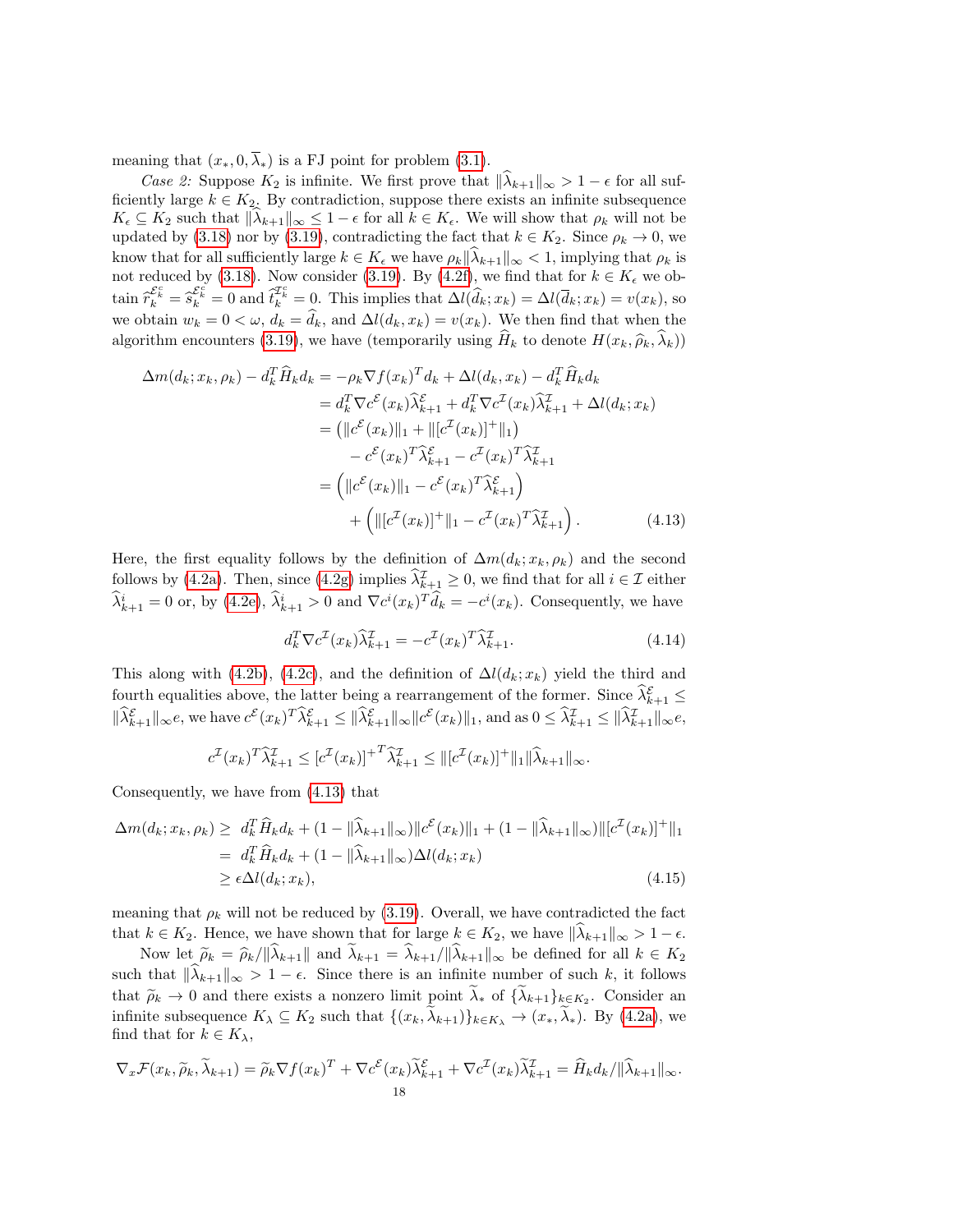Since  $d_k \to 0$  by Lemma [4.13](#page-13-2) and  $\|\hat{\lambda}_{k+1}\|_{\infty}$  is bounded below for sufficient large  $k \in K_{\lambda}$ , we have that under Assumption [\(4.7\)](#page-11-2)

$$
\nabla_x \mathcal{F}(x_*, 0, \lambda_*) = \lim_{\substack{k \in K_\lambda \\ k \to \infty}} \nabla_x \mathcal{F}(x_k, \widetilde{\rho}_k, \widetilde{\lambda}_{k+1}) = 0.
$$

Moreover, since  $\|\widetilde{\lambda}_{k+1}\|_{\infty}$  is bounded, as in [\(4.12\)](#page-16-0), we have

$$
c^{\mathcal{I}}(x_*)^T \widetilde{\lambda}_*^{\mathcal{I}} = \lim_{\substack{k \in K_{\lambda} \\ k \to \infty}} c^{\mathcal{I}}(x_k)^T \widetilde{\lambda}_{k+1}^{\mathcal{I}} / \|\widehat{\lambda}_{k+1}\|_{\infty} = 0.
$$

Overall, we have shown that that  $(x_*,0,\tilde{\lambda}_*)$  is a FJ point for problem [\(3.1\)](#page-2-1).

Let  $(x_*, 0, \lambda_*)$  be a FJ point as described above where  $\lambda_* = \lambda_*$  if we are in Case 1 and  $\lambda_* = \tilde{\lambda}_*$  if we are in Case 2. Then, from dual feasibility in [\(3.4\)](#page-3-1) we have

$$
\nabla_x \mathcal{F}(x_*, 0, \lambda_*) = \nabla c^{\mathcal{I}}(x_*) \lambda_*^{\mathcal{I}} + \nabla c^{\mathcal{E}}(x_*) \lambda_*^{\mathcal{E}} = 0.
$$
\n(4.16)

Moreover, from the complementarity conditions in [\(3.4\)](#page-3-1), we have

<span id="page-18-0"></span>
$$
\nabla c^{\mathcal{A}_*}(x_*) \lambda^{ \mathcal{A}_*}_{*} + \nabla c^{\mathcal{E}}(x_*) \lambda^{ \mathcal{E}}_{*} = 0. \tag{4.17}
$$

In order to derive a contradiction, suppose that the MFCQ holds at  $x_*$ . Since the MFCQ holds and  $v(x_*) = 0$ , there exists a vector u such that  $\nabla c^{\mathcal{A}_*}(x_*)^T u < 0$  and  $\nabla c^{\mathcal{E}}(x_*)^T u = 0$ . By [\(4.17\)](#page-18-0), we then have

<span id="page-18-1"></span>
$$
0 = u^T \nabla c^{\mathcal{A}_*}(x_*) \lambda_*^{\mathcal{A}_*} + u^T \nabla c^{\mathcal{E}}(x_*) \lambda_*^{\mathcal{E}} = u^T \nabla c^{\mathcal{A}_*}(x_*) \lambda_*^{\mathcal{A}_*}.
$$
 (4.18)

Since  $\nabla c^{\mathcal{A}_*}(x_*)^T u < 0$  and  $\lambda^{ \mathcal{A}_*}_{*} \geq 0$ , [\(4.18\)](#page-18-1) implies  $\lambda^{ \mathcal{A}_*}_{*} = 0$ . Thus, from [\(4.17\)](#page-18-0) and the fact that under the MFCQ the columns of  $\nabla c^{\mathcal{E}}(x_*)$  are linearly independent, we have  $\lambda_*^{\mathcal{E}} = 0$ . Overall, we have shown that  $\lambda_* = 0$ , which contradicts the fact that  $(x_*, 0, \lambda_*)$  is a FJ point for problem [\(3.1\)](#page-2-1). Hence, MFCQ fails at  $x_*$ .  $\Box$ 

We end our global convergence theory with a corollary that summarizes the results of the previous theorems. It also provides a stronger result in a special case when the primal iterates are bounded. This occurs, e.g., when the sublevel sets of the shifted penalty function  $\varphi(\cdot, \rho)$  (recall [\(4.5\)](#page-13-3)) are bounded for all  $\rho$  in the closure of  $\{\rho_k\}$ .

COROLLARY 4.17. Suppose Assumption [4.7](#page-11-2) holds and let  $K_{\rho}$  be defined as in Theorem [4.16.](#page-16-1) Then, one of the following situations occurs:

- (i)  $\rho_k \to \rho_*$  for some constant  $\rho_* > 0$  and each limit point of  $\{x_k\}$  either corresponds to a KKT point or an infeasible stationary point for problem  $(3.1)$ ;
- (ii)  $\rho_k \to 0$  and all limit points of  $\{x_k\}$  are infeasible stationary points for [\(3.1\)](#page-2-1);
- (iii)  $\rho_k \to 0$ , all limit points of  $\{x_k\}$  are feasible for [\(3.1\)](#page-2-1), and all limit points of  ${x_k}_{k \in K_\rho}$  correspond to FJ points for [\(3.1\)](#page-2-1) where the MFCQ fails.

Consequently, if  $\{x_k\}$  is bounded and all limit points of this sequence are feasible for [\(3.1\)](#page-2-1) and satisfy the MFCQ, then  $\rho_k \to \rho_*$  for some constant  $\rho_* > 0$  and all limit points of  $\{x_k\}$  are KKT points for problem [\(3.1\)](#page-2-1).

*Proof.* The fact that one of situations  $(i)-(iii)$  occurs follows from the The-orems [4.14–](#page-15-6)[4.16](#page-16-1) and the fact that  $\{\rho_k\}$  is monotonically decreasing and bounded below by zero. All that remains is to prove the last sentence of the corollary. In order to derive a contradiction, suppose that under the stated conditions we have  $\rho_k \to 0$ . Then, since  $\{x_k\}$  is bounded, it follows that the sequence  $\{x_k\}_{k\in K_\rho}$  has at least one limit point. However, by Theorem [4.16,](#page-16-1) it follows that such a limit point violates the MFCQ, which in turn contradicts the stated conditions. Hence,  $\rho_k \to \rho_*$  for some constant  $\rho_* > 0$  and  $v(x_k) \to 0$ , so the result follows from Theorem [4.15.](#page-15-7)  $\Box$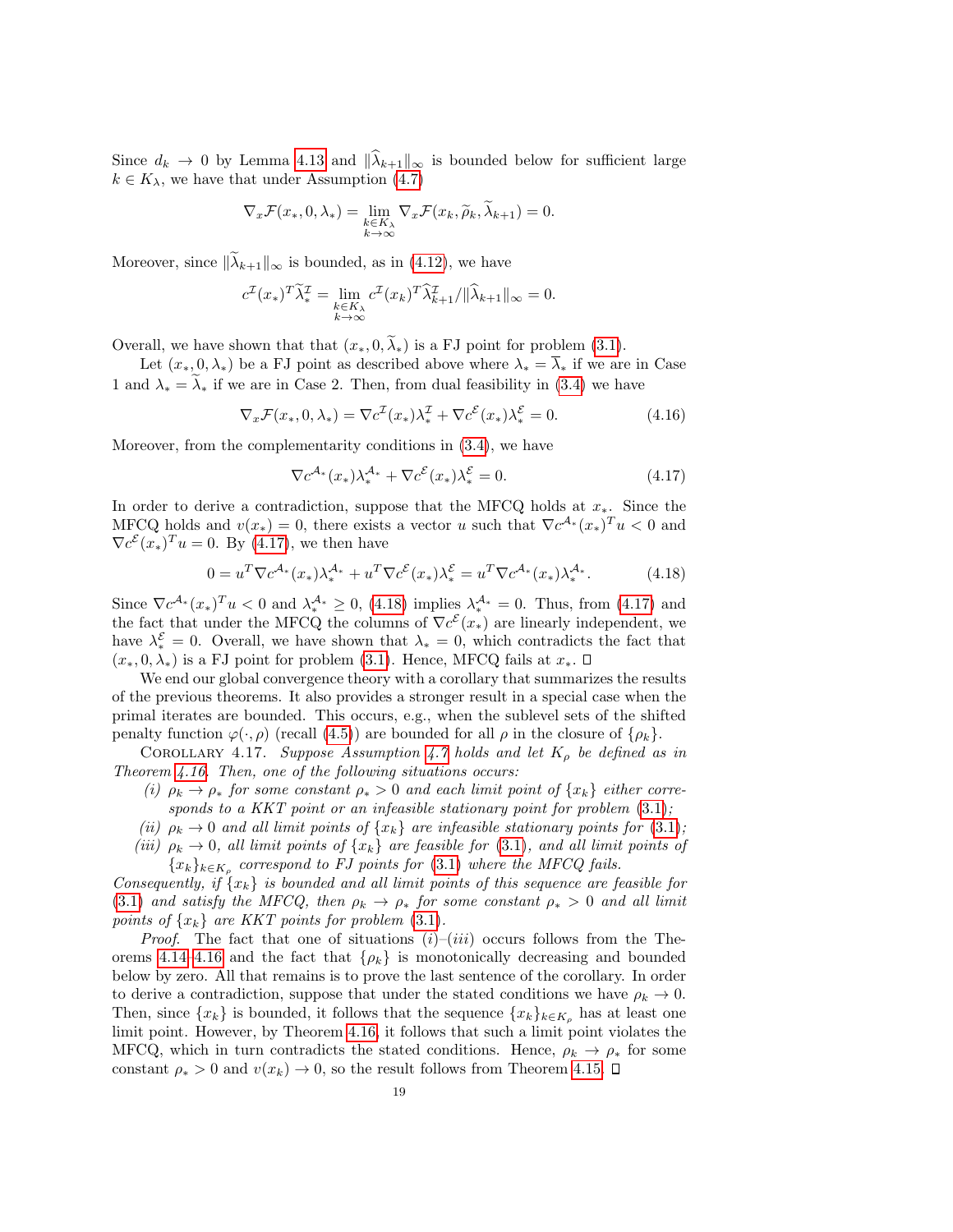<span id="page-19-0"></span>4.3. Local convergence. We consider the local convergence of SQuID in the neighborhood of first-order optimal points satisfying certain common assumptions, delineated below. For the most part, our assumptions in this subsection represent a strengthening of the assumptions in §[4.2.](#page-11-0) However, we loosen our assumptions on the quadratic terms in subproblems  $(3.7)$  and  $(3.9)$  as in this subsection we only require that they are positive definite in the null space of the Jacobian of the constraints that are active at a given first-order optimal point.

First, for a given  $x_*,$  we will use the following assumption.

<span id="page-19-1"></span>ASSUMPTION 4.18. The problem functions f,  $c^{\mathcal{E}}$ , and  $c^{\mathcal{I}}$  and their first and second derivatives are bounded and Lipschitz continuous in an open convex set containing  $x_*$ .

Second, we make the following assumption concerning a given stationary point  $x_*$  of [\(3.2\)](#page-3-0). As such a point may be feasible or infeasible for [\(3.1\)](#page-2-1), we make this assumption throughout our local analysis.

<span id="page-19-3"></span>ASSUMPTION 4.19. Let  $x_*$  be a first-order optimal point for [\(3.2\)](#page-3-0) such that there exists  $\overline{\lambda}_*$  with  $(x_*, \overline{\lambda}_*)$  satisfying [\(3.5\)](#page-4-0). Then, Assumption [4.18](#page-19-1) holds at  $x_*$  and

(a)  $\nabla c^{z_* \cup A_*}(x_*)^T$  has full row rank;

(b) 
$$
-e < \overline{\lambda}^{\mathcal{Z}*}_{*} < e
$$
 and  $0 < \overline{\lambda}^{\mathcal{A}*}_{*} < e$ ;

(c)  $d^T H(x_*, 0, \overline{\lambda}_*) d > 0$  for all  $d \neq 0$  such that  $\nabla c^{Z_* \cup A_*}(x_*)^T d = 0$ .

Moreover, the following hold true for the iterates generated by SQuID:

(d)  $x_k \rightarrow x_*$ .

- (e) For all large k,  $H(x_k, 0, \overline{\lambda}_k)$  and  $H(x_k, \widehat{\rho}_k, \widehat{\lambda}_k)$  are the exact Hessian of F at  $(x_k, 0, \overline{\lambda}_k)$  and  $(x_k, \widehat{\rho}_k, \widehat{\lambda}_k)$ , respectively.
- (f) For all large k,  $\alpha_k = 1$ .

Finally, if  $x_k \to x_*$ , where  $x_*$  is a KKT point for [\(3.1\)](#page-2-1), we make the following assumption. (While we state Assumption [4.20](#page-19-2) now, we will not use it until §[4.3.2.](#page-25-0))

<span id="page-19-2"></span>ASSUMPTION 4.20. Let  $x_*$  be a first-order optimal point for [\(3.1\)](#page-2-1) such that Assumption [4.19](#page-19-3) holds and there are  $\rho_* > 0$  and  $\hat{\lambda}_*$  with  $(x_*, \rho_*, \hat{\lambda}_*)$  satisfying [\(3.4\)](#page-3-1). Then,

- (a)  $\rho_k \rightarrow \rho_*;$
- (b)  $\lambda_*^{A_*} + c^{A_*}(x_*) > 0;$

(c)  $d^T H(x_*, \rho_*, \widehat{\lambda}_*)d > 0$  for all  $d \neq 0$  such that  $\nabla c^{\mathcal{E}_* \cup \mathcal{A}_*}(x_*)^T d = 0$ .

The assumptions above may be viewed as strong when one considers the fact that local superlinear convergence guarantees for SQO methods have been provided in more general settings. Our algorithm is able to achieve such convergence in such settings, but accounting for more general conditions would only add unnecessary complications to the analysis and detract attention away from our central focus, i.e., the novel feature of attaining superlinear convergence for both feasible and infeasible problem instances with a single algorithm. In particular, consider Assumptions  $4.19(e)$  and  $(f)$ . The former of these assumptions is strong since, if an exact Hessian is indefinite, the algorithm must ensure that of all of the local minimizers of the corresponding QO subproblem, the subproblem solver computes one satisfying certain conditions (implicit in Lemma 3.23 later on). This is challenging as nonconvex quadratic optimization is known to be NP-hard [\[33\]](#page-32-19). On the other hand, assuming only that the Hessian is positive definite in the null space of the active constraint Jacobian, the algorithm could ensure that the QO subproblem has a unique solution by modifying the Hessian in appropriate ways so that fast local convergence is still possible. For example, this can be achieved by augmenting the Hessian with  $\sigma \nabla c^{z_* \cup A_*}(x_k) \nabla c^{z_* \cup A_*}(x_k)^T$  for a sufficiently large  $\sigma > 0$  and then applying the characterization result for superlinear convergence found in  $[1]$ . As for Assumption 4.19 $(f)$ , the primary practical concern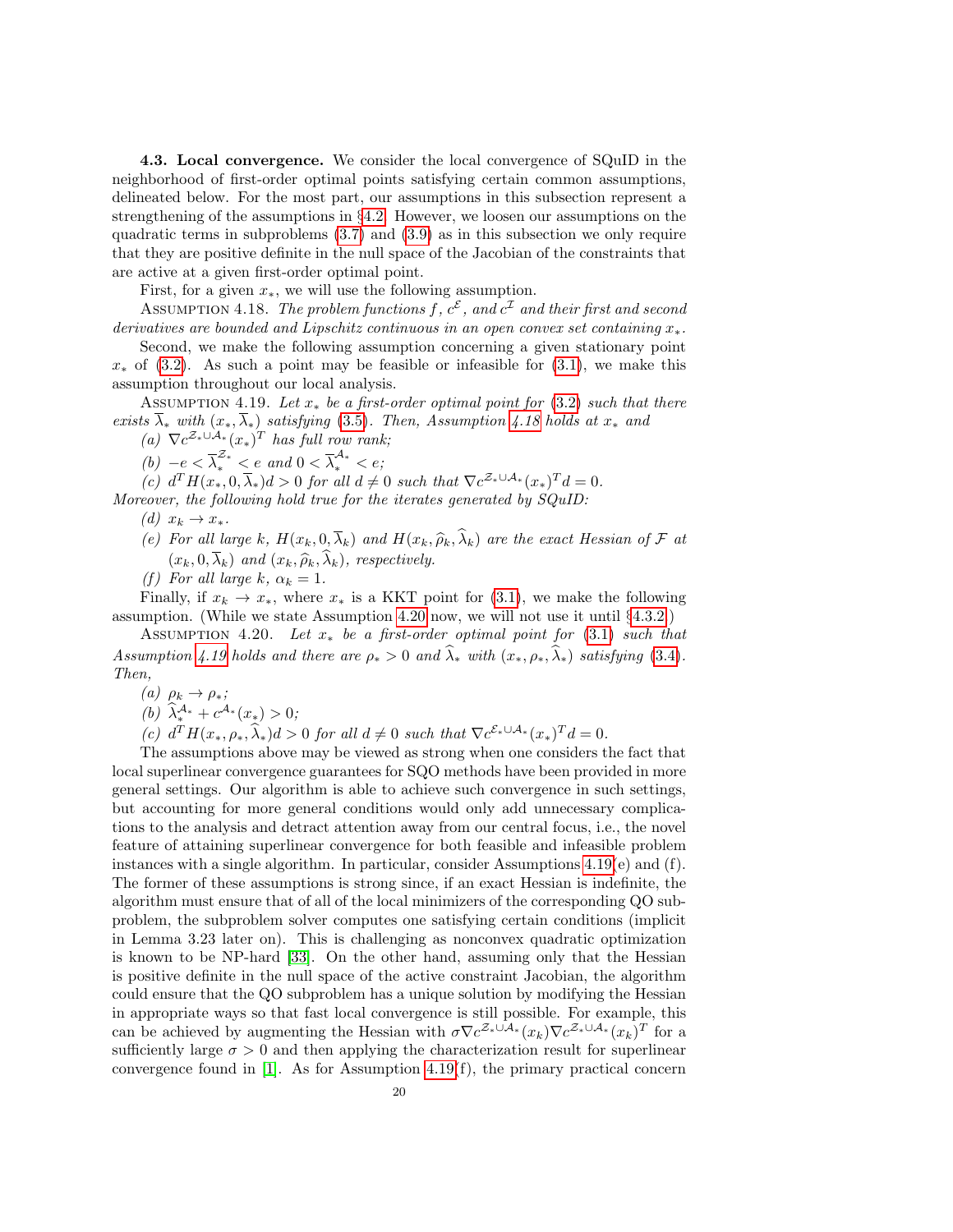is the Maratos effect [\[31\]](#page-32-20), which makes this assumption inappropriate in many cases. However, we may assume that a watchdog mechanism [\[12\]](#page-32-21) or a second-order correction [\[19\]](#page-32-6) is employed to ensure that unit steplengths are accepted by the line search for large k. We leave it a subject of future research to see how many of the assumptions above (in addition to Assumptions  $4.19(e)$  and  $(f)$ ) can be relaxed while still ensuring the convergence guarantees below, potentially with minor algorithmic variations.

4.3.1. Local convergence to an infeasible stationary point. Suppose As-sumption [4.19](#page-19-3) holds where  $x_*$  is an infeasible stationary point for [\(3.1\)](#page-2-1). We show that, in such cases, SQuID converges quadratically to  $(x_*,\overline{\lambda}_*)$ . Some of our analysis for this case follows that in [\[6\]](#page-31-3), though we provide proofs for completeness.

A critical component of our local convergence analysis in this subsection is to show that there is an inherent relationship between problem [\(3.2\)](#page-3-0) and the following:

<span id="page-20-0"></span>
$$
\min_{(x,r^{p_*}, s^{N_*}, t^{V_*})} \rho f(x) + e^T r^{p_*} + e^T s^{N_*} + e^T t^{V_*}
$$
\n
$$
\text{s.t.} \begin{cases}\n c^{p_*}(x) = r^{p_*}, & c^{z_*}(x) = 0, -c^{N_*}(x) = s^{N_*}, \\
 c^{V_*}(x) \le t^{V_*}, & c^{A_* \cup S_*}(x) \le 0, \\
 (r^{p_*}, s^{N_*}, t^{V_*}) \ge 0.\n\end{cases} (4.19)
$$

In particular, in our first two lemmas, we establish that solutions of [\(4.19\)](#page-20-0) converge to that of [\(3.2\)](#page-3-0) as  $\rho \rightarrow 0$ .

The following lemma shows that  $x_*$  corresponds to a solution of [\(4.19\)](#page-20-0) for  $\rho = 0$ . LEMMA 4.21. Suppose Assumption [4.19](#page-19-3) holds and  $v(x_*) > 0$ . Then,  $x_*$  and

$$
(r_*^{\mathcal{P}_*}, s_*^{\mathcal{N}_*}, t_*^{\mathcal{V}_*}) = (c^{\mathcal{P}_*}(x_*), -c^{\mathcal{N}_*}(x_*), c^{\mathcal{V}_*}(x_*))
$$

correspond to a first-order optimal point for [\(4.19\)](#page-20-0) for  $\rho = 0$ . Moreover, the corresponding dual solution is the unique  $\overline{\lambda}_*$  such that  $(x_*, \overline{\lambda}_*)$  satisfies [\(3.5\)](#page-4-0).

Proof. First-order optimality conditions for [\(4.19\)](#page-20-0) are the following:

$$
\rho \nabla f(x) + \nabla c^{\mathcal{E}}(x) \lambda^{\mathcal{E}} + \nabla c^{\mathcal{I}}(x) \lambda^{\mathcal{I}} = 0,
$$
\n(4.20a)

$$
c^{\mathcal{P}^*}(x) = r^{\mathcal{P}^*}, \quad c^{\mathcal{Z}^*}(x) = 0, \quad -c^{\mathcal{N}^*}(x) = s^{\mathcal{N}^*},
$$
 (4.20b)

$$
c^{\mathcal{V}_*}(x) \le 0, \quad c^{\mathcal{A}_* \cup \mathcal{S}_*}(x) \le 0,
$$
 (4.20c)

<span id="page-20-4"></span><span id="page-20-3"></span><span id="page-20-2"></span><span id="page-20-1"></span>
$$
(r^{\mathcal{P}_{*}}, s^{\mathcal{N}_{*}}, t^{\mathcal{V}_{*}}) \ge 0,
$$
\n(4.20d)

$$
\lambda^{\mathcal{A}_* \cup \mathcal{S}_*} \cdot c^{\mathcal{A}_* \cup \mathcal{S}_*}(x) = 0, \tag{4.20e}
$$

$$
\lambda^{\mathcal{V}_*} \cdot (c^{\mathcal{V}_*}(x) - t^{\mathcal{V}_*}) = 0, \tag{4.20f}
$$

$$
(e - \lambda^{\mathcal{P}_*}) \cdot r^{\mathcal{P}_*} = 0, \quad (e + \lambda^{\mathcal{N}_*}) \cdot s^{\mathcal{N}_*} = 0, \quad (e - \lambda^{\mathcal{V}_*}) \cdot t^{\mathcal{V}_*} = 0,\tag{4.20g}
$$

$$
\lambda^{\mathcal{P}_*} \le e, \ \lambda^{\mathcal{N}_*} \ge -e, \ \lambda^{\mathcal{A}_* \cup \mathcal{S}_*} \ge 0, \ 0 \le \lambda^{\mathcal{V}_*} \le 0. \tag{4.20h}
$$

If  $x_*$  is an infeasible stationary point, then by definition there exists  $\overline{\lambda}_* \neq 0$  such that  $(x_*,\overline{\lambda}_*)$  satisfies [\(3.5\)](#page-4-0). Then, with  $r^{\mathcal{P}_*}$ ,  $s^{\mathcal{N}_*}$ , and  $t^{\mathcal{V}_*}$  chosen as in the statement of the lemma, it is easily verified that  $(x_*, r^{\mathcal{P}_*}, s^{\mathcal{N}_*}, t^{\mathcal{V}_*}, \overline{\lambda}_*)$  satisfies [\(4.20\)](#page-20-1) for  $\rho = 0$ . Moreover, from [\(4.20e\)](#page-20-2) and [\(4.20g\)](#page-20-3), we find  $\overline{\lambda}_*^{S_*} = 0$ ,  $\overline{\lambda}_*^{P_*} = e$ ,  $\overline{\lambda}_*^{N_*} = -e$ , and  $\overline{\lambda}^{V_*} = e$ . These equations and [\(4.20a\)](#page-20-4) imply that we have

<span id="page-20-5"></span>
$$
\nabla c^{Z_* \cup \mathcal{A}_*}(x_*) \overline{\lambda}_*^{Z_* \cup \mathcal{A}_*} = -\nabla c^{P_* \cup \mathcal{V}_*}(x_*) e + \nabla c^{\mathcal{N}_*}(x_*) e. \tag{4.21}
$$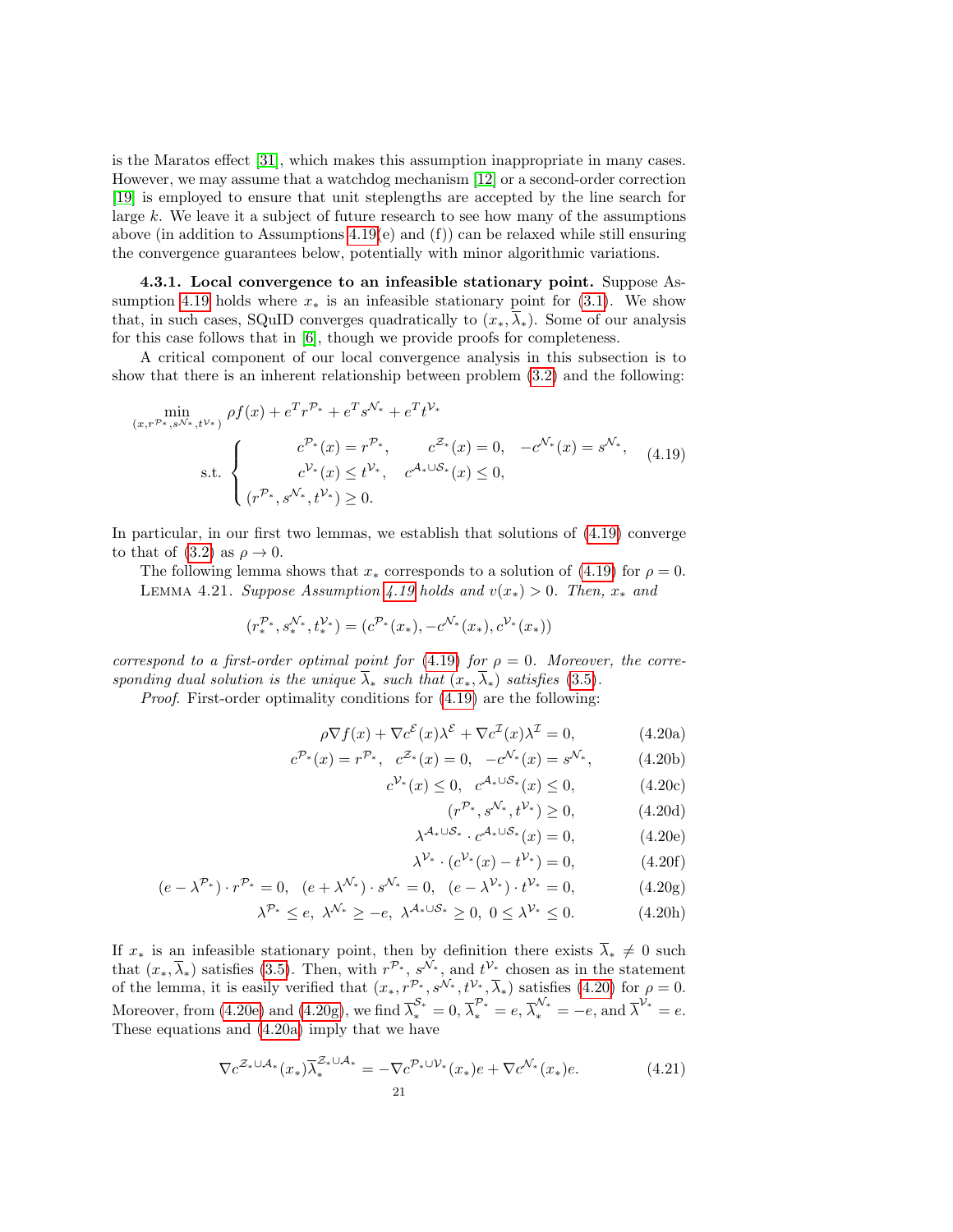Under Assumption [4.19\(](#page-19-3)a),  $\overline{\lambda}_*^{\mathcal{Z}_*\cup\mathcal{A}_*}$ <sup> $\sum_{*}$ </sup> in [\(4.21\)](#page-20-5) is unique. Thus,  $\lambda_{*}$  is unique.

We now show that for sufficiently small  $\rho > 0$ , the solution of problem [\(4.19\)](#page-20-0) shares critical properties with that of problem [\(3.2\)](#page-3-0). This result is formalized in our next lemma, which makes use of the following nonlinear system of equations:

<span id="page-21-0"></span>
$$
0 = F(x, \rho, \lambda^{\mathcal{Z}_* \cup \mathcal{A}_*})
$$
  
 := 
$$
\left[ \rho \nabla f(x) + \nabla c^{\mathcal{Z}_* \cup \mathcal{A}_*}(x) \lambda^{\mathcal{Z}_* \cup \mathcal{A}_*} + \nabla c^{\mathcal{P}_* \cup \mathcal{V}_*}(x) e - \nabla c^{\mathcal{N}_*}(x) e \right].
$$
 (4.22)

By differentiating F with respect to  $(x, \lambda^{Z_* \cup A_*})$ , we obtain

<span id="page-21-1"></span>
$$
F'(x,\rho,\lambda^{\mathcal{Z}_*\cup\mathcal{A}_*}) := \frac{\partial F(x,\rho,\lambda^{\mathcal{Z}_*\cup\mathcal{A}_*})}{\partial(x,\lambda^{\mathcal{Z}_*\cup\mathcal{A}_*})} = \begin{bmatrix} G(x,\rho,\lambda^{\mathcal{Z}_*\cup\mathcal{A}_*}) & \nabla c^{\mathcal{Z}_*\cup\mathcal{A}_*}(x) \\ \nabla c^{\mathcal{Z}_*\cup\mathcal{A}_*}(x)^T & 0 \end{bmatrix} \tag{4.23}
$$

where

$$
G(x,\rho,\lambda^{\mathcal{Z}_*\cup\mathcal{A}_*}):=\rho \nabla^2 f(x)+\sum_{i\in\mathcal{P}_*\cup\mathcal{V}_*}\nabla^2 c^i(x)+\sum_{i\in\mathcal{Z}_*\cup\mathcal{A}_*}\lambda^i \nabla^2 c^i(x)-\sum_{i\in\mathcal{N}_*}\nabla^2 c^i(x).
$$

<span id="page-21-4"></span>LEMMA 4.22. Suppose Assumption [4.19](#page-19-3) holds and  $v(x_*) > 0$ . Then, for all p sufficiently small, problem [\(4.19\)](#page-20-0) has a solution  $(x_\rho, r_\rho^{\mathcal{P}_*}, s_\rho^{\mathcal{N}_*}, t_\rho^{\mathcal{V}_*})$  where  $x_\rho$  yields the same sets of positive, zero, and negative-valued equality constraints and violated, active, and strictly satisfied inequality constraints as  $x<sub>*</sub>$ . Moreover, for such  $\rho$ , the corresponding dual variables satisfy  $\overline{\lambda}_{\rho}^{\mathcal{P}_{*}} = e$ ,  $-e < \overline{\lambda}_{\rho}^{\mathcal{Z}_{*}} < e$ ,  $\overline{\lambda}_{\rho}^{\mathcal{N}_{*}} = -e$ ,  $\overline{\lambda}_{\rho}^{\mathcal{V}_{*}} = e$ ,  $0 < \overline{\lambda}_{\rho}^{\mathcal{A}_{*}} < e$ , and  $\overline{\lambda}_{\rho}^{\mathcal{S}_{*}} = 0$ , and we have

<span id="page-21-3"></span>
$$
\left\| \begin{bmatrix} x_{\rho} - x_{*} \\ \overline{\lambda}_{\rho} - \overline{\lambda}_{*} \end{bmatrix} \right\| = O(\rho). \tag{4.24}
$$

*Proof.* Under Assumption [4.18,](#page-19-1) F in  $(4.22)$  is a continuously differentiable mapping about  $(x_*,0,\overline{\lambda}_*^{\mathcal{Z}_*\cup\mathcal{A}_*})$  $(\mathcal{L}_*^{\omega, \mathcal{A}_*})$ , and under Assumption [4.19\(](#page-19-3)a) and (c), the matrix  $F'$ in [\(4.23\)](#page-21-1) is nonsingular at  $(x_*,0,\overline{\lambda}_*^{\mathcal{Z}_*\cup\mathcal{A}_*})$ ∗ ). Thus, by the implicit function theorem [\[36,](#page-32-22) Theorem 9.28], there exist open sets  $\mathcal{B}_x \subset \mathbb{R}^n$ ,  $\mathcal{B}_\rho \subset \mathbb{R}$ , and  $\mathcal{B}_\lambda \subset \mathbb{R}^{|\mathcal{Z}_*\cup\mathcal{A}_*|}$ containing  $x_*, 0$ , and  $\overline{\lambda}_*^{\mathcal{Z}_*\cup\mathcal{A}_*}$ ∗ , respectively, and continuously differentiable functions  $x(\rho): \mathcal{B}_{\rho} \to \mathcal{B}_{x}$  and  $\overline{\lambda}^{\mathcal{Z}_{*} \cup \mathcal{A}_{*}}(\rho): \mathcal{B}_{\rho} \to \mathcal{B}_{\lambda}$  such that

$$
x(0)=x_*,\;\;\overline{\lambda}^{\mathcal{Z}_*\cup\mathcal{A}_*}(0)=\overline{\lambda}^{\mathcal{Z}_*\cup\mathcal{A}_*}_*,\;\;\text{and}\;\;F(x(\rho),\rho,\overline{\lambda}^{\mathcal{Z}_*\cup\mathcal{A}_*}(\rho))=0\;\;\text{for all}\;\;\rho\in\mathcal{B}_\rho.
$$

By the second equation in [\(4.22\)](#page-21-0) and since  $x(\rho)$  varies continuously with  $\rho$ , we have

<span id="page-21-2"></span>
$$
c^{\mathcal{Z}_* \cup \mathcal{A}_*}(x(\rho)) = 0, \quad c^{\mathcal{P}_* \cup \mathcal{V}_*}(x(\rho)) > 0, \quad \text{and} \quad c^{\mathcal{N}_* \cup \mathcal{S}_*}(x(\rho)) < 0 \tag{4.25}
$$

for  $\rho$  sufficiently small. Similarly, since  $-e < \overline{\lambda}_*^{z_*} < e$  and  $0 < \overline{\lambda}_*^{A_*} < e$  under Assumption [4.19\(](#page-19-3)b), the fact that  $\overline{\lambda}^{\mathcal{Z}_*\cup\mathcal{A}_*}(\rho)$  varies continuously with  $\rho$  implies that  $-e<\overline{\lambda}^{\mathcal{Z}_*}(\rho) and  $0<\overline{\lambda}^{\mathcal{A}_*}(\rho) for  $\rho$  sufficiently small. If we define$$ 

$$
\overline{\lambda}^{\mathcal{P}_*\cup\mathcal{V}_*}(\rho) := e, \quad \overline{\lambda}^{\mathcal{N}_*}(\rho) := -e, \text{ and } \overline{\lambda}^{\mathcal{S}_*}(\rho) := 0
$$

along with

$$
r^{\mathcal{P}^*}(\rho) := [c^{\mathcal{P}_*}(x(\rho))]^+, \quad s^{\mathcal{N}_*}(\rho) := [c^{\mathcal{N}_*}(x(\rho))]^-, \quad \text{and} \quad t^{\mathcal{V}_*}(\rho) := [c^{\mathcal{V}_*}(x(\rho))]^+,
$$
  
22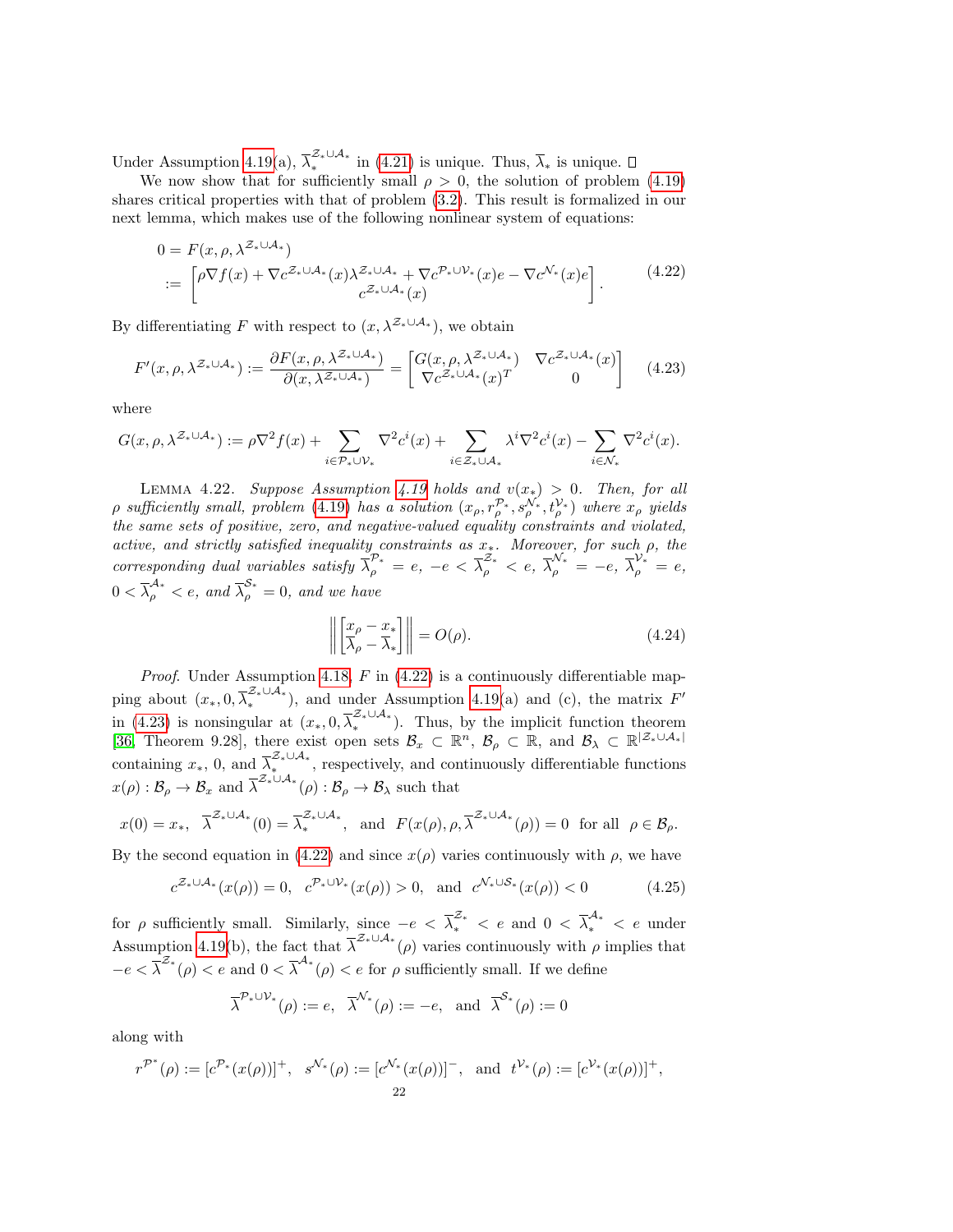it follows that  $(x(\rho), r^{\mathcal{P}_*}(\rho), s^{\mathcal{N}_*}(\rho), t^{\mathcal{V}_*}(\rho), \overline{\lambda}(\rho))$  satisfies [\(4.20\)](#page-20-1), and is therefore a first-order optimal point for  $(4.19)$  for sufficiently small  $\rho$ . Hence, by  $(4.25)$ , we have that  $x_{\rho} = x(\rho)$  for  $\rho$  sufficiently small has the same sets of positive, zero, and negativevalued equality and violated, active, and strictly satisfied inequality constraints as  $x_*$ .

All that remains is to establish [\(4.24\)](#page-21-3). From the differentiability of  $x_{\rho} = x(\rho)$  and  $\overline{\lambda}_{\rho}^{\mathcal{Z}_*\cup\mathcal{A}_*}=\overline{\lambda}^{\mathcal{Z}_*\cup\mathcal{A}_*}(\rho)$  and their derivatives given by the implicit function theorem, we have for  $\rho$  sufficiently small that

$$
\begin{bmatrix} x_{\rho} \\ \overline{\lambda}_{\rho}^{\mathcal{Z}_*\cup\mathcal{A}_*} \end{bmatrix} = \begin{bmatrix} x_* \\ \overline{\lambda}_*^{\mathcal{Z}_*\cup\mathcal{A}_*} \end{bmatrix} - F'_{x,\lambda^{\mathcal{Z}_*\cup\mathcal{A}_*}}(x_*,0,\overline{\lambda}_*^{\mathcal{Z}_*\cup\mathcal{A}_*})^{-1} F'_{\rho}(x_*,0,\overline{\lambda}_*^{\mathcal{Z}_*\cup\mathcal{A}_*})\rho + o(\rho).
$$

Hence, under Assumption [4.19,](#page-19-3) [\(4.24\)](#page-21-3) is satisfied.  $\square$ 

We now turn back to the iterates produced by SQuID. In particular, as in the previous lemma, we show that in a neighborhood of an infeasible stationary point, subproblems [\(3.7\)](#page-4-1) and [\(3.9\)](#page-5-0) will suggest the optimal partition of the index sets  $\mathcal E$  and  $I$ . This result is reminiscent of the well-known result in [\[35\]](#page-32-3).

<span id="page-22-1"></span>LEMMA 4.23. Suppose Assumption [4.19](#page-19-3) holds and  $v(x_*) > 0$ . Then, for all  $\hat{\rho}_k$ sufficiently small and for all  $(x_k, \overline{\lambda}_k)$  and  $(x_k, \widehat{\lambda}_k)$  each sufficiently close to  $(x_*, \overline{\lambda}_k)$ :

(a) There are local solutions for [\(3.7\)](#page-4-1) and [\(3.9\)](#page-5-0) such that  $\bar{d}_k$  and  $\hat{d}_k$  yield the same sets of positive, zero, and negative-valued equality and violated, active, and strictly satisfied inequality constraints as  $x<sub>*</sub>$ . Moreover, with  $(\rho, H)$  =  $(0, H(x_k, 0, \overline{\lambda}_k))$  and  $(\rho, H) = (\widehat{\rho}_k, H(x_k, \widehat{\rho}_k, \widehat{\lambda}_k))$ , respectively, the optimal solutions for [\(3.7\)](#page-4-1) and [\(3.9\)](#page-5-0) satisfy

<span id="page-22-0"></span>
$$
\begin{bmatrix}\nH & \nabla c^{z_{*} \cup A_{*}}(x_{k}) \\
\nabla c^{z_{*} \cup A_{*}}(x_{k})^{T} & 0\n\end{bmatrix}\n\begin{bmatrix}\nd \\
\lambda^{z_{*} \cup A_{*}}\n\end{bmatrix}\n= -\begin{bmatrix}\n\rho \nabla f(x_{k}) + \nabla c^{p_{*} \cup V_{*}}(x_{k}) - \nabla c^{V_{*}}(x_{k}) \\
c^{z_{*} \cup A_{*}}(x_{k})\n\end{bmatrix}
$$
\n(4.26)

and

<span id="page-22-2"></span>
$$
\lambda^{\mathcal{P}_*\cup\mathcal{V}_*} = e, \ -e < \lambda^{\mathcal{Z}_*} < e, \ \lambda^{\mathcal{N}_*} = -e, \ 0 < \lambda^{\mathcal{A}_*} < e, \ \text{and} \ \lambda^{\mathcal{S}_*} = 0. \tag{4.27}
$$

## (b) The update [\(3.13\)](#page-6-2) is triggered infinitely often, yielding  $(\rho_k, \hat{\rho}_k) \rightarrow 0$ .

*Proof.* For part (a), consider subproblem [\(3.7\)](#page-4-1), meaning that we let  $(\rho, H)$  =  $(0, H(x_k, 0, \lambda_k))$  in [\(4.26\)](#page-22-0). With  $d_k = 0$ , [\(4.10\)](#page-15-1) reduces to [\(3.5\)](#page-4-0). Thus, (4.10) is solved at  $(x_*,\overline{\lambda}_*)$  by  $(d,\lambda)=(0,\overline{\lambda}_*)$ . By  $(4.10c)-(4.10f)$  $(4.10c)-(4.10f)$  $(4.10c)-(4.10f)$ , we have  $\overline{\lambda}_*^{\mathcal{P}_*\cup\mathcal{V}_*}=e, \overline{\lambda}_*^{\mathcal{N}_*}=-e$ , and  $\overline{\lambda}_*^{\mathcal{S}_*} = 0$ . Hence, by [\(4.10a\)](#page-15-9) and the definitions of  $\mathcal{Z}_*$  and  $\mathcal{A}_*$ , the linear system [\(4.26\)](#page-22-0) is satisfied at  $(x_*,\overline{\lambda}_*)$  by  $(d,\lambda^{\mathcal{Z}_*\cup\mathcal{A}_*})=(0,\overline{\lambda}^{\mathcal{Z}_*\cup\mathcal{A}_*})$ . Under Assumption [4.19\(](#page-19-3)a) and (c), the matrix in [\(4.26\)](#page-22-0) is nonsingular at  $(x_*,\overline{\lambda}_*)$ , and hence the solution of (4.26) varies continuously in a neighborhood of  $(x_*,\overline{\lambda}_*)$ . In addition, under Assumption [4.19\(](#page-19-3)c), it follows that  $H = H(x_k, 0, \overline{\lambda}_k)$  in [\(4.26\)](#page-22-0) is positive definite on the null space of  $\nabla c^{Z_* \cup A_*}(x_k)^T$  in a neighborhood of  $(x_*, \overline{\lambda}_*)$ .

It follows from the conclusions in the previous paragraph that for all  $(x_k, \overline{\lambda}_k)$ sufficiently close to  $(x_*,\overline{\lambda}_*)$ , the solution  $(\overline{d}_k,\overline{\lambda}_{k+1}^{\mathcal{Z}_*\cup\mathcal{A}_*})$  to  $(4.26)$  is sufficiently close to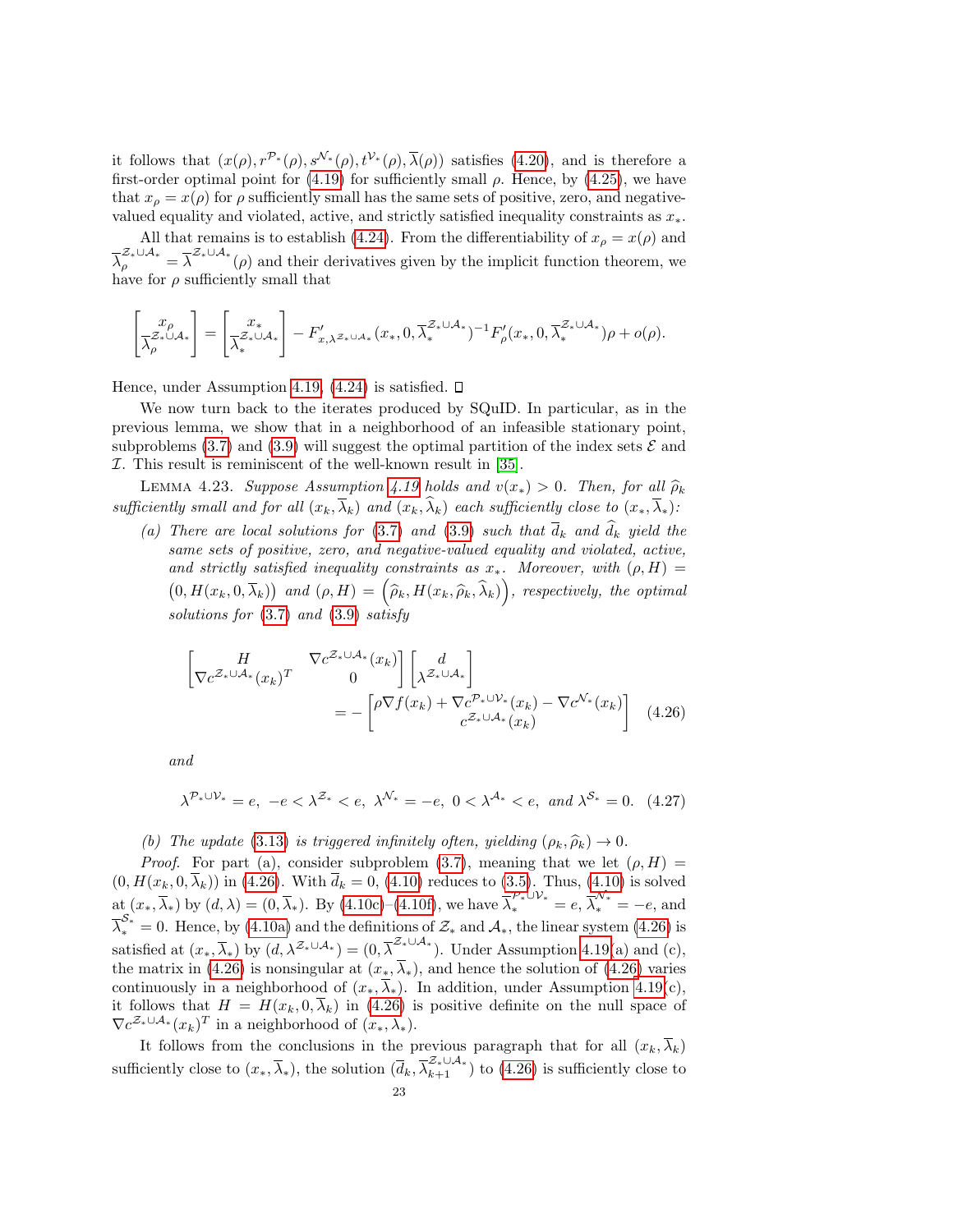$(0, \overline{\lambda}_*^{\mathcal{Z}_* \cup \mathcal{A}_*}$  $\binom{2*}{*}$  such that it satisfies

$$
-e < \overline{\lambda}_{k+1}^{Z_*} < e, \quad 0 < \overline{\lambda}_{k+1}^{A_*} < e, \\
 c^{\mathcal{P}_* \cup \mathcal{V}_*}(x_k) + \nabla c^{\mathcal{P}_* \cup \mathcal{V}_*}(x_k)^T \overline{d}_k > 0, \\
 \text{and } c^{\mathcal{N}_* \cup \mathcal{S}_*}(x_k) + \nabla c^{\mathcal{N}_* \cup \mathcal{S}_*}(x_k)^T \overline{d}_k < 0.
$$

By construction, such a solution  $(\bar{d}_k, \bar{\lambda}_{k+1}^{\mathcal{Z}_*\cup\mathcal{A}_*})$  satisfies [\(4.26\)](#page-22-0) and therefore satisfies [\(4.10\)](#page-15-1) together with  $\overline{\lambda}_{k+1}^{\mathcal{P}_*\cup\mathcal{V}_*} = e, \overline{\lambda}_{k+1}^{\mathcal{N}_*} = -e$ , and  $\overline{\lambda}_{k+1}^{\mathcal{S}_*} = 0$ . Therefore,  $(\overline{d}_k, \overline{\lambda}_{k+1})$  is a KKT point of subproblem [\(3.7\)](#page-4-1), and, as revealed above, it identifies the same sets of positive, zero, and negative-valued equality and violated, active, and strictly satisfied inequality constraints as  $x_*.$ 

The proof of the result corresponding to subproblem [\(3.9\)](#page-5-0) is similar. Indeed, from the discussion above, we find that for  $\rho_k$  (and hence  $\hat{\rho}_k$ ) sufficiently small and  $(x_k, \overline{\lambda}_k)$ sufficiently close to  $(x_*,\overline{\lambda}_*)$ , the algorithm will set  $\mathcal{E}_k = \mathcal{Z}_*, \mathcal{E}_k^c = \mathcal{P}_* \cup \mathcal{N}_*, \mathcal{I}_{\underline{k}} = \mathcal{A}_* \cup \mathcal{S}_*$ and  $\mathcal{I}_{k}^{c} = \mathcal{V}_{*}$ . The remainder of the proof follows as above with  $H(x_{k}, 0, \overline{\lambda}_{k}),$  [\(4.10\)](#page-15-1), and  $(\bar{d}_k, \bar{\lambda}_{k+1})$  replaced by  $H(x_k, \hat{\rho}_k, \bar{\lambda}_k)$ , [\(4.2\)](#page-9-1), and  $(\hat{d}_k, \hat{\lambda}_{k+1})$ , respectively.

Now we prove part (b). We first argue that [\(3.12\)](#page-6-1) holds for all sufficiently large k so that  $\rho_k$  is set by [\(3.13\)](#page-6-2) infinitely many times. Then, we show that this yields  $\rho_k \to 0$ . As  $x_k$  approaches  $x_*$ , we have that  $v(x_k) > \frac{1}{2}v(x_*) > 0$  for all large k. On the other hand, in a neighborhood of  $x_*$ , the constraint functions  $c^{\mathcal{E}}$  and  $c^{\mathcal{I}}$  are bounded under Assumption [4.18.](#page-19-1) Thus, by the definition of  $\Delta l(\bar{d}_k; x_k)$  and since for all  $(x_k, \overline{\lambda}_k)$  sufficiently close to  $(x_*, \overline{\lambda}_*)$ , the solution  $(\overline{d}_k, \overline{\lambda}_{k+1})$  to [\(4.26\)](#page-22-0) is sufficiently close to  $(0, \overline{\lambda}_*)$ , we have that  $\Delta l(\overline{d}_k; x_k) \leq \frac{\theta}{2}v(x_*) < \theta v(x_k)$  for sufficiently large k. Overall, this implies that  $(3.12)$  holds for such k. Hence,  $(3.13)$  is triggered infinitely many times. Finally, to see that  $(3.13)$  drives  $\rho_k \to 0$ , it suffices to see that  $(d_k, \lambda_{k+1}) \rightarrow (0, \lambda_*)$ , [\(4.10a\)](#page-15-9), and [\(4.10c\)](#page-15-3)-[\(4.10f\)](#page-15-8) yield  $\mathcal{R}_{inf}(x_k, \lambda_{k+1}) \rightarrow 0$ .

Lemma [4.23](#page-22-1) can be used to show that near  $(x_*, \lambda_*)$ , the solutions of system [\(4.26\)](#page-22-0) with  $(\rho, H) = (0, H(x_k, 0, \overline{\lambda}_k))$  and  $(\rho, H) = (\hat{\rho}_k, H(x_k, \hat{\rho}_k, \hat{\lambda}_k))$  correspond to Newton steps for  $F(x, 0, \lambda^{Z_* \cup A_*}) = 0$  and  $F(x, \hat{\rho}_k, \lambda^{Z_* \cup A_*}) = 0$ , respectively. We formalize this property in the following lemma.

<span id="page-23-1"></span>LEMMA 4.24. Suppose Assumption [4.19](#page-19-3) holds and  $v(x_*) > 0$ . Then:

(a) If  $(x_k, \overline{\lambda}_k)$  is sufficiently close to  $(x_*, \overline{\lambda}_*)$  and  $(\overline{d}_k, \overline{\lambda}_{k+1})$  generated by sub-problem [\(3.7\)](#page-4-1) is obtained via [\(4.26\)](#page-22-0) with  $(\rho, H) = (0, H(x_k, 0, \overline{\lambda}_k))$ , then

<span id="page-23-0"></span>
$$
\left\| \begin{bmatrix} x_k + \overline{d}_k - x_* \\ \overline{\lambda}_{k+1} - \overline{\lambda}_* \end{bmatrix} \right\| \leq \overline{C} \left\| \begin{bmatrix} x_k - x_* \\ \overline{\lambda}_k - \overline{\lambda}_* \end{bmatrix} \right\|^2 \tag{4.28}
$$

for some constant  $\overline{C} > 0$  independent of k.

(b) If  $(x_k, \widehat{\lambda}_k)$  is sufficiently close to  $(x_*, \overline{\lambda}_*)$  and  $(\widehat{d}_k, \widehat{\lambda}_{k+1})$  generated by sub-problem [\(3.9\)](#page-5-0) is obtained via [\(4.26\)](#page-22-0) with  $(\rho, H) = (\widehat{\rho}_k, H(x_k, \widehat{\rho}_k, \lambda_k))$ , then, with  $(x_{\rho}, \lambda_{\rho})$  defined as in Lemma [4.22,](#page-21-4) we have

$$
\left\| \begin{bmatrix} x_k + \hat{d}_k - x_\rho \\ \hat{\lambda}_{k+1} - \lambda_\rho \end{bmatrix} \right\| \le \widehat{C} \left\| \begin{bmatrix} x_k - x_\rho \\ \hat{\lambda}_k - \lambda_\rho \end{bmatrix} \right\|^2 \tag{4.29}
$$

for some constant  $\hat{C} > 0$  independent of k.

Proof. For both parts (a) and (b), our proof follows that of [\[6,](#page-31-3) Lemma 3.5].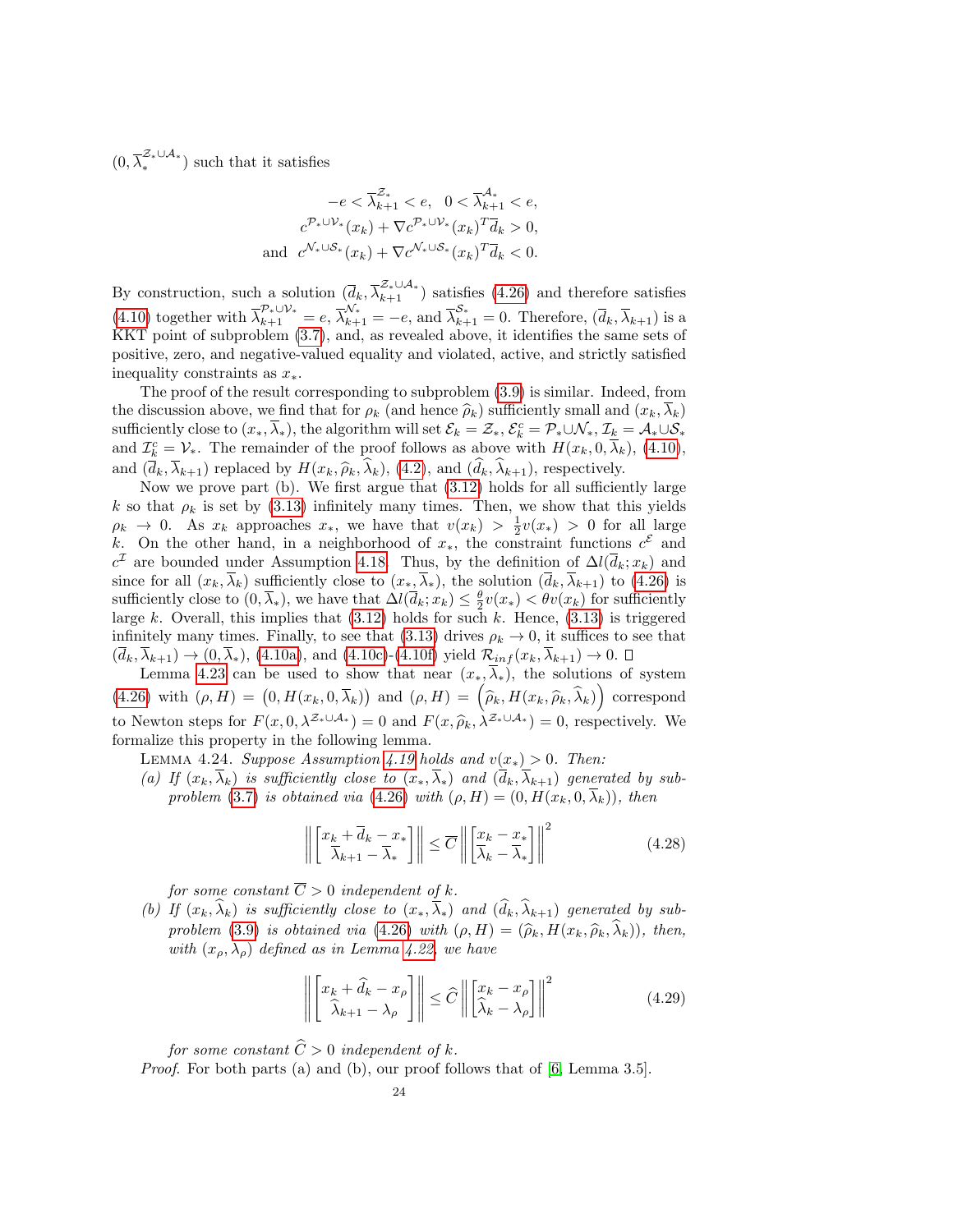For part (a), by Lemma [4.23\(](#page-22-1)a), if  $(x_k, \overline{\lambda}_k)$  is sufficiently close to  $(x_*, \overline{\lambda}_k)$ , then  $(\bar{d}_k, \bar{\lambda}_{k+1})$  generated by subproblem [\(3.7\)](#page-4-1) can be obtained via [\(4.27\)](#page-22-2) and [\(4.26\)](#page-22-0) with  $(\rho, H) = (0, H(x_k, 0, \overline{\lambda}_k))$ . Therefore, since  $H(x_k, 0, \overline{\lambda}_k) = G(x_k, 0, \overline{\lambda}_k^{\mathcal{Z}_* \cup \mathcal{A}_*}$  $\binom{n}{k}$  in such cases, [\(4.26\)](#page-22-0) constitutes a Newton iteration for  $F(x, 0, \lambda^{Z_* \cup A_*}) = 0$  at  $(x_k, 0, \overline{\lambda}_k)$ . We can now apply standard Newton analysis. By Assumption [4.18](#page-19-1) we have that  $F$  is continuously differentiable and  $F'$  is Lipschitz continuous in a neighborhood of  $(x_*,0,\overline{\lambda}_*)$ . By Assumption [4.19\(](#page-19-3)a) and (c), the matrix  $F'$  is nonsingular at  $(x_*, 0, \overline{\lambda}_*^{\mathcal{Z}_*\cup\mathcal{A}_*}$  $\binom{2*}{*}$ , so its inverse exists and is bounded in a neighborhood of  $(x_*, 0, \overline{\lambda}_*^{\mathcal{Z}_*\cup \mathcal{A}_*}$  $\overset{2}{\ast}$ <sup>\*</sup>,  $\overset{2}{\ast}$  By [\[16,](#page-32-23) Theorem 5.2.1], if  $(x_k, \overline{\lambda}_k)$  is sufficiently close to  $(x_*, \overline{\lambda}_k)$ , then we have that [\(4.28\)](#page-23-0) holds true.

For part (b), by Lemma [4.23\(](#page-22-1)a), if  $(x_k, \widehat{\lambda}_k)$  is sufficiently close to  $(x_*, \overline{\lambda}_*)$ , then  $(\widehat{d}_k, \widehat{\lambda}_{k+1})$  generated by subproblem [\(3.9\)](#page-5-0) can be obtained via [\(4.27\)](#page-22-2) and [\(4.26\)](#page-22-0) with  $(\rho, H) = (\hat{\rho}_k, H(x_k, \hat{\rho}_k, \hat{\lambda}_k))$ . Therefore, since  $H(x_k, \hat{\rho}_k, \hat{\lambda}_k) = G(x_k, \hat{\rho}_k, \hat{\lambda}_k^{Z_* \cup A_*})$  in such cases, system [\(4.26\)](#page-22-0) constitutes a Newton iteration for  $F(x, \rho, \lambda^{Z_* \cup A_*}) = 0$  at  $(x_k, \hat{\rho}_k, \hat{\lambda}_k)$ . By Assumption [4.18](#page-19-1) we have that F is continuously differentiable and  $F'$  is Lipschitz continuous in a neighborhood of  $(x_*, \rho, \overline{\lambda}_*^{\mathcal{Z}_* \cup \mathcal{A}_*}$  $\epsilon_* \rightarrow \epsilon_*$ . Moreover, since  $\rho$ is bounded, the Lipschitz constant  $\kappa_1$  for F' in a neighborhood of  $(x_*, \rho, \overline{\lambda}_*^{\mathcal{Z}_*\cup\mathcal{A}_*}$  $\binom{2*}{*}$  is independent of  $\rho$ . By Assumption [4.19\(](#page-19-3)a) and (c), the matrix  $F'$  is nonsingular at  $(x_*,0,\overline{\lambda}_*^{\mathcal{Z}_*\cup\mathcal{A}_*}$  $\binom{2*}{*}$ , and hence its inverse exists and is bounded in norm by a constant  $\kappa_2$ in a neighborhood of that point. By [\[16,](#page-32-23) Theorem 5.2.1],

$$
\text{if } \left\| \begin{bmatrix} x_k - x_\rho \\ \widehat{\lambda}_k - \lambda_\rho \end{bmatrix} \right\| \leq \frac{1}{\kappa_1 \kappa_2} \text{ then } \left\| \begin{bmatrix} x_k + \widehat{d}_k - x_\rho \\ \widehat{\lambda}_{k+1} - \lambda_\rho \end{bmatrix} \right\| \leq \kappa_1 \kappa_2 \left\| \begin{bmatrix} x_k - x_\rho \\ \widehat{\lambda}_k - \lambda_\rho \end{bmatrix} \right\|^2.
$$

This can be achieved if  $\rho$  is sufficiently small such that  $(x_{\rho}, \lambda_{\rho})$  and  $(x_k, \widehat{\lambda}_k)$  satisfy

$$
\left\| \begin{bmatrix} x_{\rho} - x_{*} \\ \lambda_{\rho} - \overline{\lambda}_{*} \end{bmatrix} \right\| \le \frac{1}{4\kappa_{1}\kappa_{2}} \text{ and } \left\| \begin{bmatrix} x_{k} - x_{*} \\ \widehat{\lambda}_{k} - \overline{\lambda}_{*} \end{bmatrix} \right\| \le \frac{1}{4\kappa_{1}\kappa_{2}}
$$

 $\Box$ 

We are now ready to prove our main theorem concerning the local convergence of SQuID in the neighborhood of infeasible stationary points. The theorem shows that the convergence rate is dependent on how fast  $\rho$  is decreased and  $\hat{\lambda}_k$  approaches  $\overline{\lambda}_k$ .

<span id="page-24-0"></span>THEOREM 4.25. Suppose Assumption [4.19](#page-19-3) holds and  $v(x_*) > 0$ . Then, if  $(x_k, \overline{\lambda}_k)$ and  $(x_k, \widehat{\lambda}_k)$  are each sufficiently close to  $(x_*, \overline{\lambda}_*)$ ,  $(\overline{d}_k, \overline{\lambda}_{k+1})$  is obtained via [\(4.27\)](#page-22-2) and [\(4.26\)](#page-22-0) with  $(\rho, H) = (0, H(x_k, 0, \overline{\lambda}_k))$ , and  $(\widehat{d}_k, \widehat{\lambda}_{k+1})$  is obtained via [\(4.27\)](#page-22-2) and [\(4.26\)](#page-22-0) with  $(\rho, H) = (\widehat{\rho}_k, H(x_k, \widehat{\rho}_k, \lambda_k))$ , then

<span id="page-24-1"></span>
$$
\left\| \left[ \frac{x_{k+1} - x_*}{\overline{\lambda}_{k+1} - \overline{\lambda}_*} \right] \right\| \le C \left\| \left[ \frac{x_k - x_*}{\overline{\lambda}_k - \overline{\lambda}_*} \right] \right\|^2 + O(\|\widehat{\lambda}_k - \overline{\lambda}_k\|) + O(\rho) \tag{4.30}
$$

.

for some constant  $C > 0$  independent of k. Consequently, as  $(3.13)$  and  $(3.14)$  yield

$$
\rho_k = O\left(\left\|\begin{bmatrix} x_k - x_* \\ \overline{\lambda}_k - \overline{\lambda}_* \end{bmatrix}\right\|^2\right) \quad \text{and} \quad \|\widehat{\lambda}_k - \overline{\lambda}_k\| = O\left(\left\|\begin{bmatrix} x_k - x_* \\ \overline{\lambda}_k - \overline{\lambda}_* \end{bmatrix}\right\|^2\right),
$$

 $\{(x_k, \overline{\lambda}_k)\}\)$  converges to  $(x_*, \overline{\lambda}_*)$  quadratically. If [\(3.13\)](#page-6-2) and [\(3.14\)](#page-6-0) merely yielded

$$
\rho_k = o\left(\left\|\left[\frac{x_k - x_*}{\overline{\lambda}_k - \overline{\lambda}_*}\right]\right\|\right) \quad \text{and} \quad \|\widehat{\lambda}_k - \overline{\lambda}_k\| = o\left(\left\|\left[\frac{x_k - x_*}{\overline{\lambda}_k - \overline{\lambda}_*}\right]\right\| \right),\newline 25
$$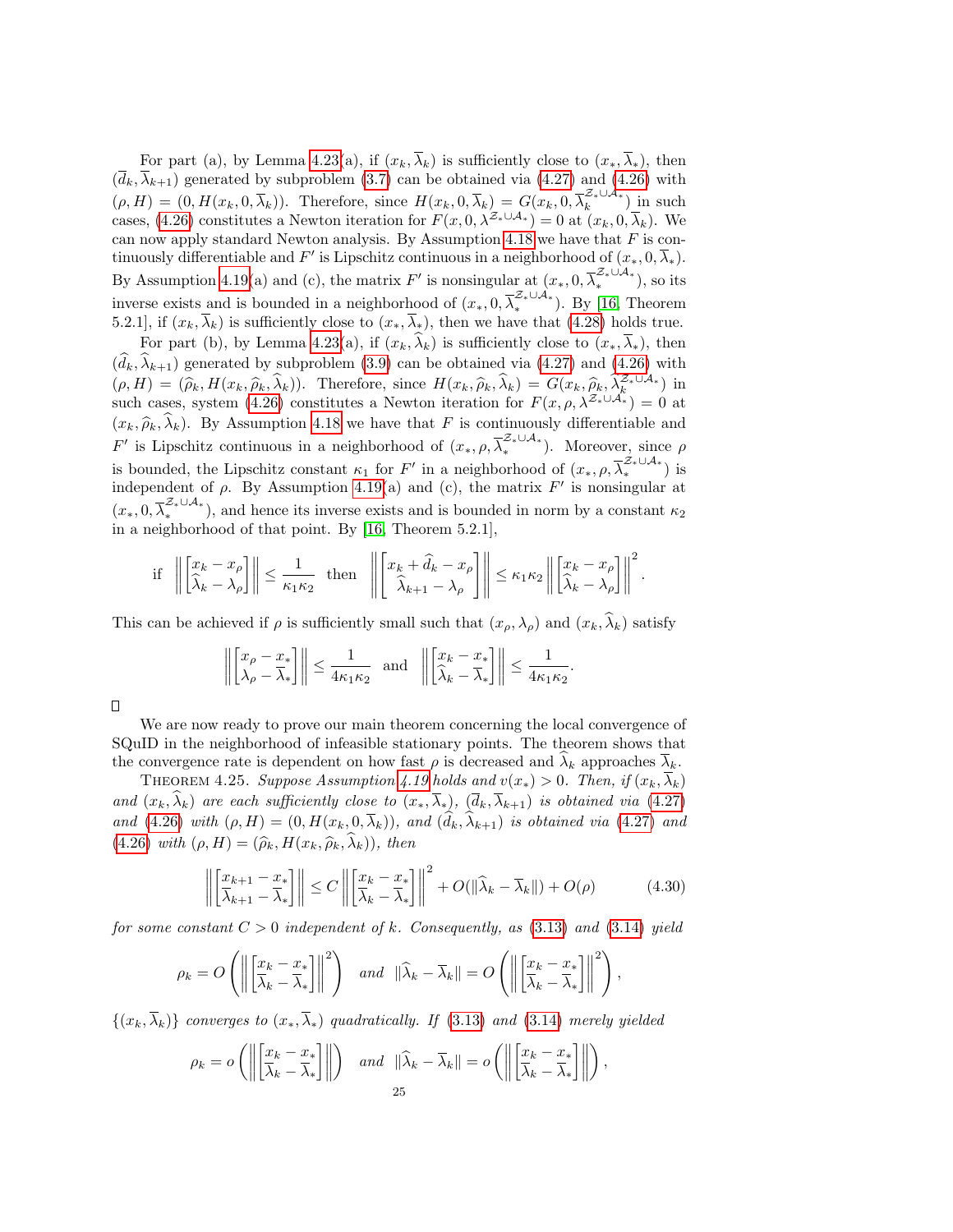then  $\{(x_k, \overline{\lambda}_k)\}\)$  would converge to  $(x_*, \overline{\lambda}_*)$  superlinearly.

*Proof.* For a given  $\rho > 0$ , let  $(x_{\rho}, \lambda_{\rho})$  be defined as in Lemma [4.22.](#page-21-4) Under Assumption [4.19\(](#page-19-3)f),  $x_{k+1} = x_k + w_k \overline{d}_k + (1 - w_k)\widehat{d}_k$  for all k. Thus,

$$
\left\| \begin{bmatrix} x_{k+1} - x_{*} \\ \overline{\lambda}_{k+1} - \overline{\lambda}_{*} \end{bmatrix} \right\| \leq w_{k} \left\| \begin{bmatrix} x_{k} + \overline{d}_{k} - x_{*} \\ \overline{\lambda}_{k+1} - \overline{\lambda}_{*} \end{bmatrix} \right\| + (1 - w_{k}) \left\| \begin{bmatrix} x_{k} + \widehat{d}_{k} - x_{*} \\ \overline{\lambda}_{k+1} - \overline{\lambda}_{*} \end{bmatrix} \right\|
$$
  
\n
$$
\leq w_{k} \overline{C} \left\| \begin{bmatrix} x_{k} - x_{*} \\ \overline{\lambda}_{k} - \overline{\lambda}_{*} \end{bmatrix} \right\|^{2}
$$
  
\n
$$
\leq w_{k} \overline{C} \left\| \begin{bmatrix} x_{k} - x_{*} \\ \overline{\lambda}_{k} - \overline{\lambda}_{*} \end{bmatrix} \right\|^{2}
$$
  
\n
$$
+ (1 - w_{k}) \left( \left\| \begin{bmatrix} x_{k} + \widehat{d}_{k} - x_{\rho} + x_{\rho} - x_{*} \\ \overline{\lambda}_{k+1} - \lambda_{\rho} + \lambda_{\rho} - \overline{\lambda}_{*} \end{bmatrix} \right\| + \left\| \begin{bmatrix} x_{k} + \overline{d}_{k} - x_{*} \\ \overline{\lambda}_{k+1} - \overline{\lambda}_{*} \end{bmatrix} \right\| \right)
$$
  
\n
$$
\leq \overline{C} \left\| \begin{bmatrix} x_{k} - x_{*} \\ \overline{\lambda}_{k} - \overline{\lambda}_{*} \end{bmatrix} \right\|^{2}
$$
  
\n
$$
+ (1 - w_{k}) \left( \left\| \begin{bmatrix} x_{k} + \widehat{d}_{k} - x_{\rho} + x_{\rho} - x_{*} \\ \overline{\lambda}_{k+1} - \lambda_{\rho} + \lambda_{\rho} - \overline{\lambda}_{*} \end{bmatrix} \right\| + \left\| \begin{bmatrix} x_{k} + \overline{d}_{k} - x_{*} \\ \overline{\lambda}_{k+1} - \overline{\lambda}_{*} \end{bmatrix} \right\| \right)
$$
  
\n
$$
\leq \overline{C} \left\| \begin{
$$

Here, the second and fourth inequalities follow from Lemma  $4.24(a)$ , the third holds as we have simply augmented the latter two vector norms, and the last follows from Lemmas [4.22](#page-21-4) and [4.24\(](#page-23-1)b). By applying Lemma [4.22,](#page-21-4) we also have that

<span id="page-25-1"></span>
$$
\left\| \begin{bmatrix} x_k - x_\rho \\ \hat{\lambda}_k - \lambda_\rho \end{bmatrix} \right\|^2 \leq \left\| \begin{bmatrix} x_k - x_* \\ \hat{\lambda}_k - \overline{\lambda}_* \end{bmatrix} \right\|^2 + 2 \left\| \begin{bmatrix} x_k - x_* \\ \hat{\lambda}_k - \overline{\lambda}_* \end{bmatrix} \right\| \left\| \begin{bmatrix} x_\rho - x_* \\ \lambda_\rho - \overline{\lambda}_* \end{bmatrix} \right\| + \left\| \begin{bmatrix} x_\rho - x_* \\ \lambda_\rho - \overline{\lambda}_* \end{bmatrix} \right\|^2
$$
  
\n
$$
\leq \left\| \begin{bmatrix} x_k - x_* \\ \hat{\lambda}_k - \overline{\lambda}_* \end{bmatrix} \right\|^2 + O(\rho)
$$
  
\n
$$
\leq \left\| \begin{bmatrix} x_k - x_* \\ \overline{\lambda}_k - \overline{\lambda}_* \end{bmatrix} \right\|^2 + 2 \|\hat{\lambda}_k - \overline{\lambda}_k\| \left\| \begin{bmatrix} x_k - x_* \\ \overline{\lambda}_k - \overline{\lambda}_* \end{bmatrix} \right\| + \|\hat{\lambda}_k - \overline{\lambda}_k\|^2 + O(\rho)
$$
  
\n
$$
\leq \left\| \begin{bmatrix} x_k - x_* \\ \overline{\lambda}_k - \overline{\lambda}_* \end{bmatrix} \right\|^2 + O(\|\hat{\lambda}_k - \overline{\lambda}_k\|) + O(\rho).
$$
 (4.32)

By  $(4.31)$  and  $(4.32)$ , we obtain

<span id="page-25-2"></span>
$$
\left\| \begin{bmatrix} x_{k+1} - x_* \\ \overline{\lambda}_{k+1} - \overline{\lambda}_* \end{bmatrix} \right\| \leq (\overline{C} + \widehat{C}) \left\| \begin{bmatrix} x_k - x_* \\ \overline{\lambda}_k - \overline{\lambda}_* \end{bmatrix} \right\|^2 + O(\|\widehat{\lambda}_k - \overline{\lambda}_k\|) + O(\rho). \tag{4.33}
$$

Letting  $C := \overline{C} + \widehat{C}$ , we have shown [\(4.30\)](#page-24-1).  $\Box$ 

<span id="page-25-0"></span>4.3.2. Local convergence to a KKT point. We now consider the local convergence of SQuID in the neighborhood of a KKT point for [\(3.1\)](#page-2-1) satisfying Assumption [4.20.](#page-19-2) Our first result shows that in the neighborhood of a solution point, sub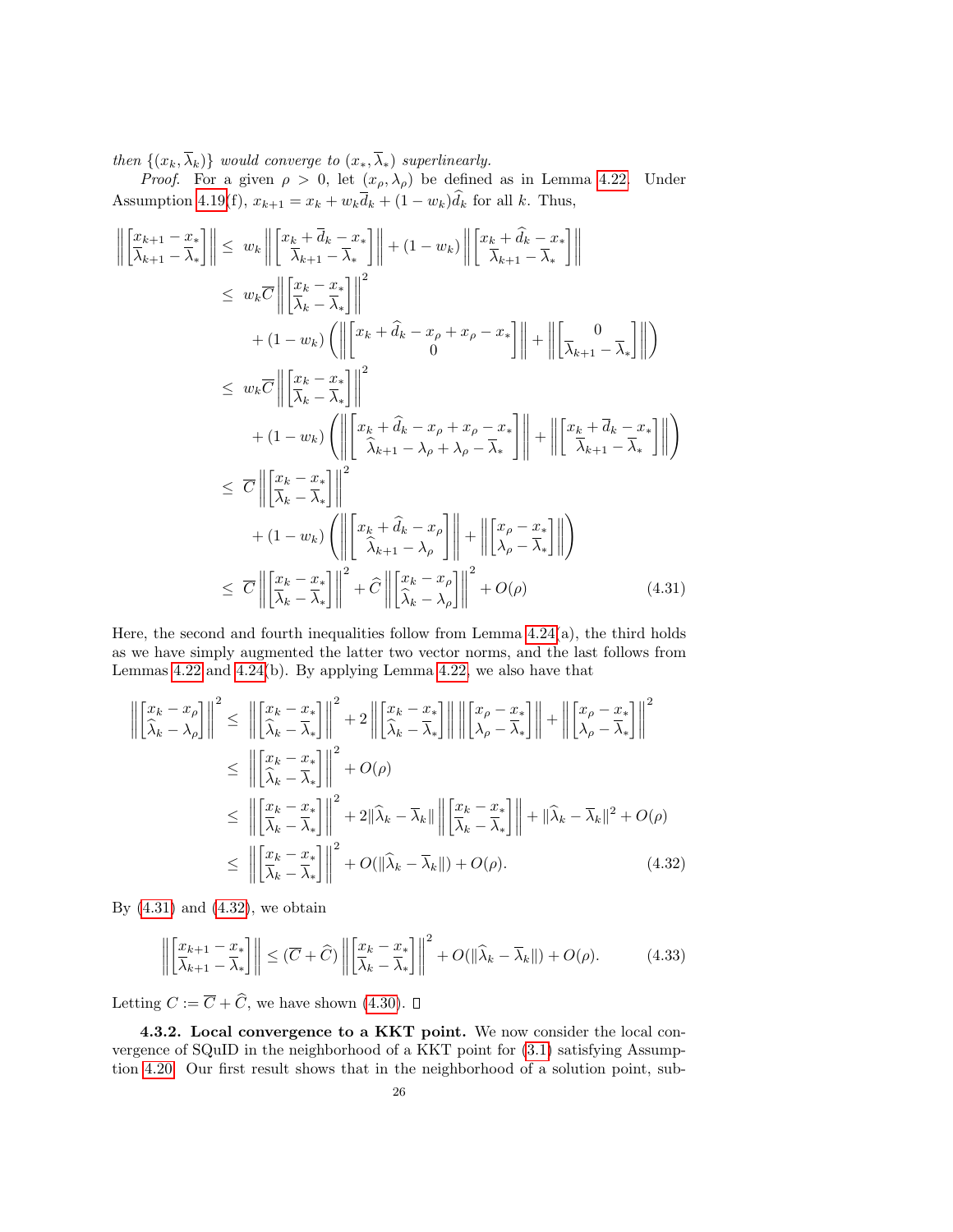problem [\(3.7\)](#page-4-1) yields a linearly feasible search direction, the penalty parameter remains constant, and the multipliers are not modified outside of the QO solves.

<span id="page-26-0"></span>LEMMA 4.26. Suppose Assumption [4.20](#page-19-2) holds. Then, for all sufficiently large  $k$ with  $\|(x_k, \overline{\lambda}_k) - (x_*, \overline{\lambda}_*)\|$  and  $\|(x_k, \lambda_k) - (x_*, \lambda_*)\|$  each sufficiently small:

- (a) A solution of [\(3.7\)](#page-4-1) has  $(\bar{r}_k, \bar{s}_k, \bar{t}_k) = 0$ , yielding  $\mathcal{E}_k = \mathcal{E}$  and  $\mathcal{I}_k = \mathcal{I}$ ;
- (b)  $\rho_k$  is not decreased by [\(3.13\)](#page-6-2), [\(3.18\)](#page-7-3), or [\(3.19\)](#page-7-2), and the multipliers  $\hat{\lambda}_k$  are not modified by  $(3.14)$ .

*Proof.* The proof of part (a) is similar to the proof of Lemma  $4.23(a)$ . That is, under Assumption [4.20](#page-19-2) (which means that Assumption [4.19](#page-19-3) holds), a solution of [\(3.7\)](#page-4-1) with  $(x_k, \overline{\lambda}_k)$  sufficiently close to  $(x_*, \overline{\lambda}_*)$  has  $\overline{d}_k$  yielding the same sets of positive, zero, and negative-valued equality and violated, active, and strictly satisfied inequality constraints as  $x_*$ . In this case,  $\mathcal{Z}_* = \mathcal{E}$  and  $\mathcal{S}_* \cup \mathcal{A}_* = \mathcal{I}$ , so  $(\overline{r}_k, \overline{s}_k, \overline{t}_k) = 0$ .

Now consider part (b). If  $x_k$  is feasible, then  $v(x_k) = 0$  and [\(3.12\)](#page-6-1) is violated. On the other hand, if  $x_k$  is infeasible, then we have  $\Delta l(\bar{d}_k, x_k) = v(x_k)$  by part (a), which implies [\(3.12\)](#page-6-1) is violated again. Overall, these conclusions imply that [\(3.13\)](#page-6-2) and [\(3.14\)](#page-6-0) are both not triggered. As for [\(3.18\)](#page-7-3) and [\(3.19\)](#page-7-2), every time either of these updates is triggered,  $\rho_k$  is at least reduced by a fraction of its current value. Therefore, if either of these updates is triggered an infinite number of times, then we would have  $\rho_k \to 0$ . However, under Assumption [4.20](#page-19-2) we have  $\rho_k \to \rho_* > 0$ , so for all sufficiently large k,  $\rho_k$  is not decreased by either update.  $\square$ 

Our second result is similar to Lemma [4.23;](#page-22-1) again, recall [\[35\]](#page-32-3).

<span id="page-26-2"></span>LEMMA 4.27. Suppose Assumption [4.20](#page-19-2) holds. Then, for all sufficiently large  $k$ with  $\|(x_k,\overline{\lambda}_k) - (x_*,\overline{\lambda}_*)\|$  and  $\|(x_k,\widehat{\lambda}_k) - (x_*,\widehat{\lambda}_*)\|$  each sufficiently small, there is a local solution for [\(3.9\)](#page-5-0) such that  $\widehat{d}_k$  yields the same sets of active and strictly satisfied inequality constraints as  $x_*$ . Moreover,  $(\widehat{d}_k, \widehat{\lambda}_{k+1})$  satisfies

<span id="page-26-1"></span>
$$
\begin{bmatrix}\nH(x_k, \rho_*, \widehat{\lambda}_k) & \nabla c^{\mathcal{E} \cup \mathcal{A}_*}(x_k) \\
\nabla c^{\mathcal{E} \cup \mathcal{A}_*}(x_k)^T & 0\n\end{bmatrix}\n\begin{bmatrix}\n\widehat{d}_k \\
\widehat{\lambda}_{k+1}^{\mathcal{E} \cup \mathcal{A}_*}\n\end{bmatrix} = -\n\begin{bmatrix}\n\rho_* \nabla f(x_k) \\
c^{\mathcal{E} \cup \mathcal{A}_*}(x_k)\n\end{bmatrix}
$$
\n(4.34)

and

<span id="page-26-3"></span>
$$
\widehat{\lambda}_{k+1}^{\mathcal{A}_*} > 0 \quad and \quad \widehat{\lambda}_{k+1}^{\mathcal{S}_*} = 0. \tag{4.35}
$$

*Proof.* By Lemma [4.26,](#page-26-0) we have  $\mathcal{E}_k = \mathcal{E}$  and  $\mathcal{I}_k = \mathcal{I}$  under the conditions of the lemma. Thus, with  $d_k = 0$ , the optimality conditions [\(4.2\)](#page-9-1) reduce to [\(3.4\)](#page-3-1), so [\(4.2\)](#page-9-1) is solved at  $(x_*,\hat{\lambda}_*)$  by  $(d,\lambda) = (0,\hat{\lambda}_*)$ . By [\(4.2d\)](#page-9-6),  $\hat{\lambda}_*^{S*} = 0$ . Hence, by [\(4.2a\)](#page-9-5) and the definition of  $\mathcal{A}_{*}$ , the linear system [\(4.34\)](#page-26-1) is satisfied at  $(x_*,\hat{\lambda}_*)$  by  $(d, \lambda^{\mathcal{E}\cup A_*}) = (0, \widehat{\lambda}_*^{\mathcal{E}\cup A_*})$ . Under Assumption [4.19\(](#page-19-3)a) and Assumption [4.20\(](#page-19-2)c), the matrix in [\(4.34\)](#page-26-1) is nonsingular at  $(x_*,\hat{\lambda}_*)$ , and hence the solution of (4.34) varies continuously in a neighborhood of  $(x_*,\widehat{\lambda}_*)$ . In addition, under Assumption [4.20\(](#page-19-2)c),  $H(x_k, \rho_*, \widehat{\lambda}_k)$  in [\(4.34\)](#page-26-1) is positive definite on the null space of  $\nabla c^{\mathcal{E} \cup \mathcal{A}_*}(x_k)^T$  in a neighborhood of  $(x_*,\widehat{\lambda}_*)$ .

It follows from the conclusions in the previous paragraph that for all  $(x_k, \hat{\lambda}_k)$ sufficiently close to  $(x_*,\hat{\lambda}_*)$ , the solution  $(\hat{d}_k, \hat{\lambda}_{k+1}^{\mathcal{E}\cup\mathcal{A}_*})$  to [\(4.34\)](#page-26-1) is sufficiently close to  $(0, \hat{\lambda}_*^{\mathcal{E} \cup \mathcal{A}_*})$  such that it satisfies

$$
\widehat{\lambda}_{k+1}^{\mathcal{A}_*} > 0 \text{ and } c^{\mathcal{S}_*}(x_k) + \nabla c^{\mathcal{S}_*}(x_k)^T \widehat{d}_k < 0.
$$
  
27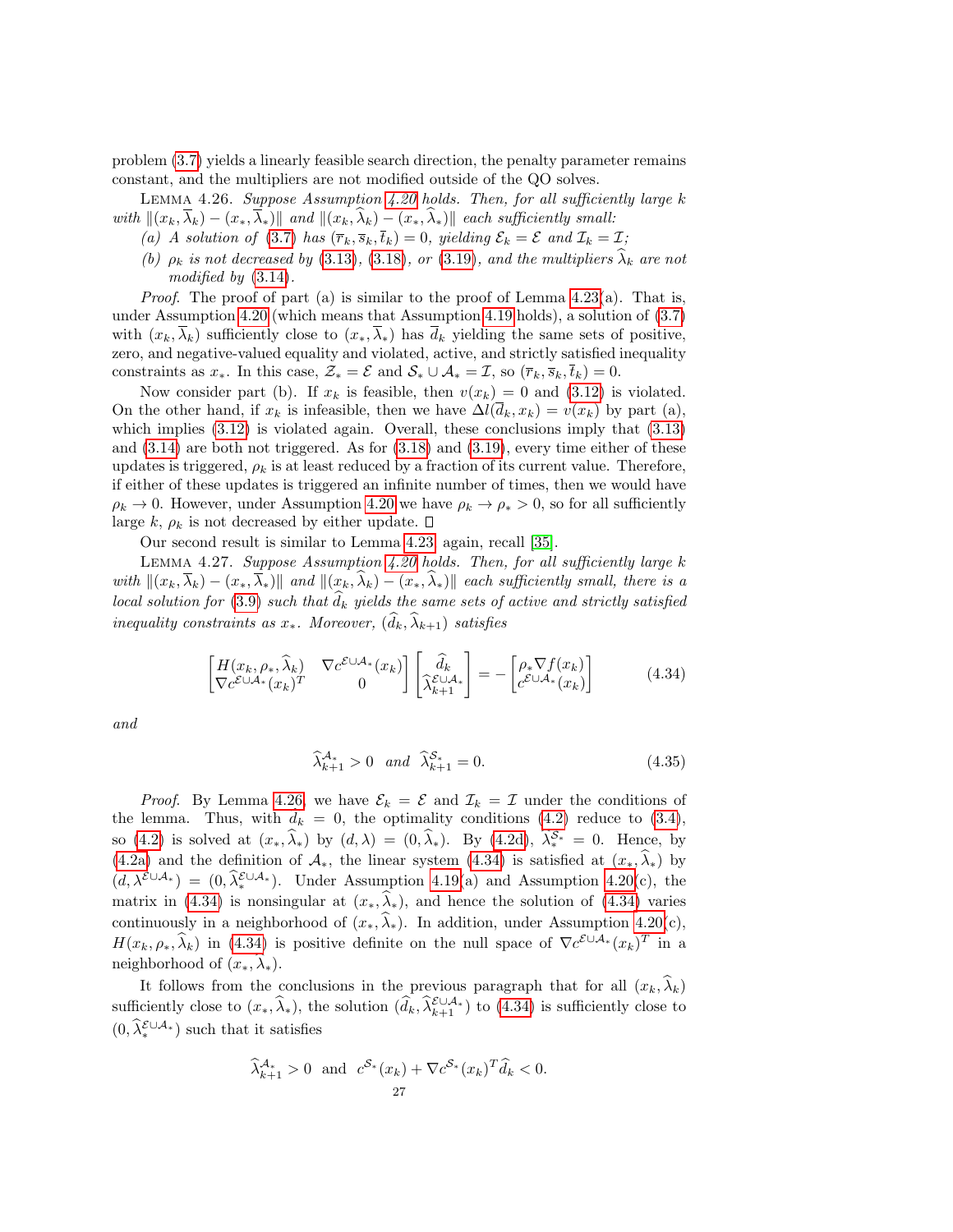By construction, such a solution also satisfies [\(4.2\)](#page-9-1) together with  $\hat{\lambda}_{k+1}^{S_*} = 0$ . Therefore,  $(\widehat{d}_k, \widehat{\lambda}_{k+1})$  is a KKT point of subproblem [\(3.9\)](#page-5-0), and, as revealed above, it identifies the same sets of active and strictly satisfied inequality constraints as  $x_*$ .  $\Box$ 

We are now prepared to prove our main theorem concerning the local convergence of SQuID in the neighborhood of KKT points for [\(3.1\)](#page-2-1).

THEOREM 4.28. Suppose Assumption  $4.20$  holds. Then, for all large k with  $\|(x_k, \overline{\lambda}_k) - (x_*, \overline{\lambda}_*)\|$  and  $\|(x_k, \widehat{\lambda}_k) - (x_*, \widehat{\lambda}_*)\|$  each sufficiently small,  $(\widehat{d}_k, \widehat{\lambda}_{k+1})$  is obtained via [\(4.34\)](#page-26-1),  $d_k \leftarrow \hat{d}_k$ , and

<span id="page-27-1"></span>
$$
\left\| \begin{bmatrix} x_{k+1} - x_* \\ \hat{\lambda}_{k+1} - \hat{\lambda}_* \end{bmatrix} \right\| \le C \left\| \begin{bmatrix} x_k - x_* \\ \hat{\lambda}_k - \hat{\lambda}_* \end{bmatrix} \right\|^2
$$
\n(4.36)

for some constant  $C > 0$  independent of k.

*Proof.* By Lemma [4.27,](#page-26-2) under the conditions of the theorem,  $(\hat{d}_k, \hat{\lambda}_{k+1})$  generated by subproblem [\(3.9\)](#page-5-0) can be obtained via [\(4.34\)](#page-26-1) and [\(4.35\)](#page-26-3). This implies that  $d_k$  is a linearly feasible direction, so  $w_k \leftarrow 0$  and  $d_k \leftarrow \hat{d}_k$ . Therefore, since  $H(x_k, \rho_*, \hat{\lambda}_k)$  $G(x_k, \rho_*, \hat{\lambda}_k^{\mathcal{E} \cup \mathcal{A}_*})$  in such cases, [\(4.34\)](#page-26-1) (with  $\hat{d}$  interchanged with  $d_k$ ) constitutes a Newton iteration applied to the nonlinear system  $F(x, \rho_*, \lambda^{\mathcal{E}\cup\mathcal{A}_*}) = 0$  at  $(x_k, \rho_*, \widehat{\lambda}_k)$ . We can now apply standard Newton analysis. Under Assumption [4.18](#page-19-1) we have that  $F$  is continuously differentiable and  $F'$  is Lipschitz continuous in a neighborhood of  $(x_*, \rho_*, \hat{\lambda}_*^{\text{EUA_*}})$ . Moreover, under Assumption [4.19\(](#page-19-3)a) and Assumption [4.20\(](#page-19-2)c), the matrix F' is nonsingular at  $(x_*, \rho_*, \widetilde{\lambda}_*^{\mathcal{E} \cup \mathcal{A}_*})$ , so its inverse exists and is bounded in norm in a neighborhood of  $(x_*, \rho_*, \hat{\lambda}_*^{\mathcal{E} \cup \mathcal{A}_*})$ . By [\[16,](#page-32-23) Theorem 5.2.1], if  $(x_k, \hat{\lambda}_k)$  is sufficiently close to  $(x_*,\hat{\lambda}_*)$ , then we have that [\(4.36\)](#page-27-1) holds true.  $\Box$ 

<span id="page-27-0"></span>5. Numerical Experiments. In this section, we summarize the performance of SQuID as it was employed to solve collections of feasible and infeasible problem instances. Our code is a prototype Matlab implementation of Algorithm [1.](#page-8-3)

Mention of a few specifications of our implementation are appropriate before we present our numerical results. First, in order to avoid numerical issues caused by poor scaling of the problem functions, each function was scaled so that the  $\ell_{\infty}$ -norm of its gradient at the initial point was no larger than a given constant  $g_{\text{max}} > 0$ . Moreover, our termination conditions are defined to take into account the magnitudes of the quantities involved in the computation of the optimality and feasibility errors. Specifically, we terminate and declare that an optimal solution has been found if

<span id="page-27-3"></span>
$$
\mathcal{R}_{opt}(x_k, \rho_k, \widehat{\lambda}_{k+1}) \le \gamma \max\{\chi_{opt,k}, 1\} \text{ and } v_{inf}(x_k) \le \gamma \max\{v_{inf}(x_0), 1\} \tag{5.1}
$$

where  $\gamma > 0$  is a given constant,

$$
\chi_{opt,k} := \max\{\rho_k, \|\nabla f(x_k)\|_{\infty}, \|\nabla c^{\mathcal{E}}(x_k)\|_{\infty}, \|\nabla c^{\mathcal{I}}(x_k)\|_{\infty}, \|\hat{\lambda}_{k+1}^{\mathcal{E}}\|_{\infty}, \|\hat{\lambda}_{k+1}^{\mathcal{I}}\|_{\infty}\},
$$
  
and  $v_{inf}(x_k) := \max\{\|c^{\mathcal{E}}(x_k)\|_{\infty}, \|\max\{c^{\mathcal{I}}(x_k), 0\}\|_{\infty}\}.$ 

We terminate and declare that an infeasible stationary point has been found if

<span id="page-27-2"></span>
$$
\mathcal{R}_{inf}(x_k, \overline{\lambda}_{k+1}) \le \gamma \max\{\chi_{inf,k}, 1\}, \ v_{inf}(x_k) > \gamma \max\{v_{inf}(x_0), 1\}, \text{ and } \rho_k \le \overline{\rho}
$$
\n
$$
(5.2)
$$

where  $\bar{\rho} > 0$  is a given constant and

$$
\chi_{inf,k} := \max\{\|\nabla c^{\mathcal{E}}(x_k)\|_{\infty}, \|\nabla c^{\mathcal{I}}(x_k)\|_{\infty}, \|\overline{\lambda}_{k+1}^{\mathcal{E}}\|_{\infty}, \|\overline{\lambda}_{k+1}^{\mathcal{I}}\|_{\infty}\}.
$$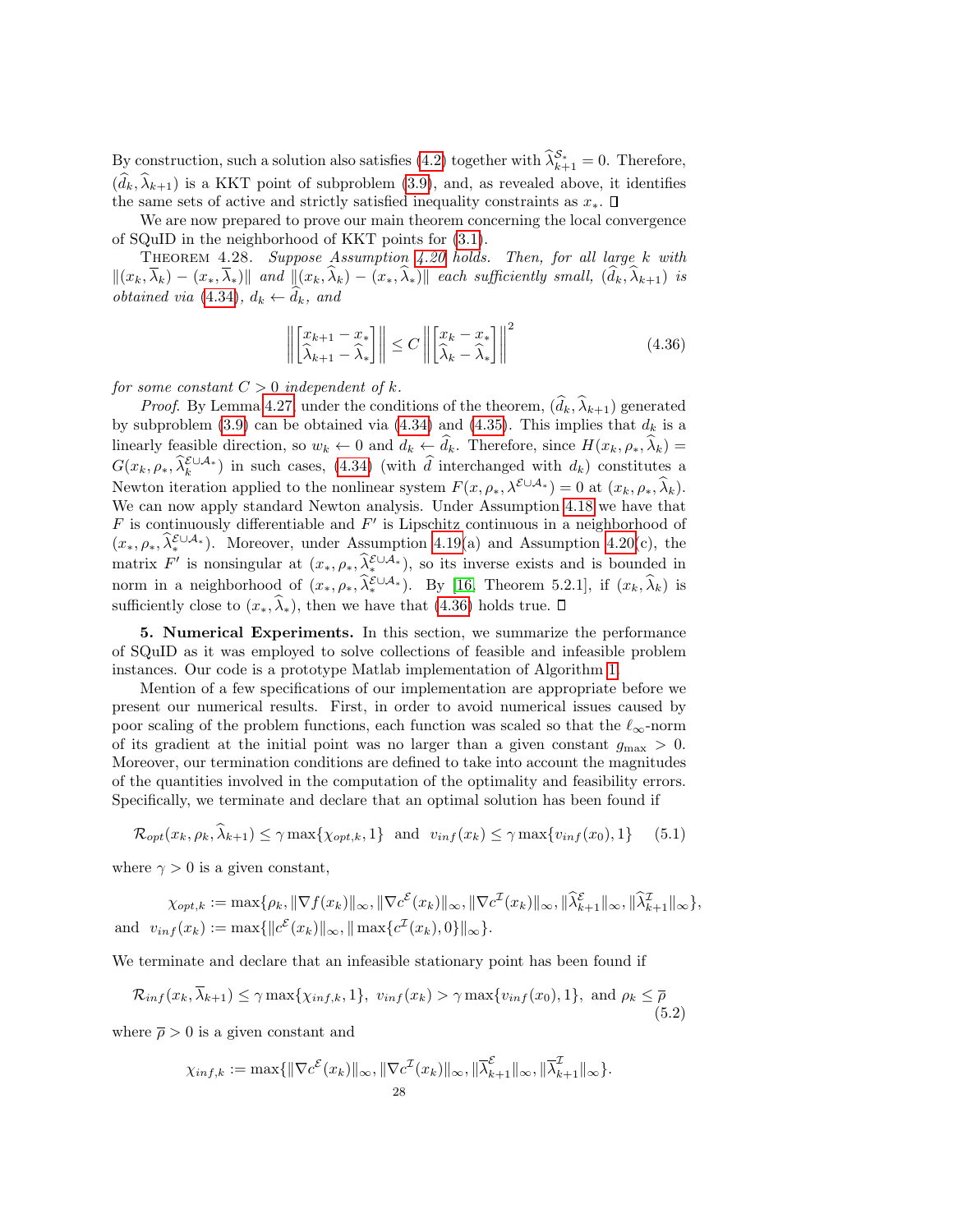Despite the fact that Theorem [4.14](#page-15-6) implies that we do not necessarily need  $\rho_k \to 0$ when converging to an infeasible stationary point, we only terminate and declare infeasibility when  $\rho_k$  is sufficiently small, as specified in [\(5.2\)](#page-27-2). This may lead to extra iterations being performed before infeasibility is declared, but aids the algorithm in avoiding declarations of infeasibility when applied to problem instances that are actually feasible. Since  $\rho_k$  is decreased rapidly in the neighborhood of an infeasible stationary point due to [\(3.12\)](#page-6-1), the additional cost is worthwhile. We also take into account the scaling of the problem functions when considering whether a given point is sufficiently feasible so that subproblem [\(3.7\)](#page-4-1) may be skipped. Specifically, if  $v_{inf}(x_k) \leq \overline{\gamma} \max\{v_{inf}(x_0), 1\}$  for some  $\overline{\gamma} > 0$ , then we save computational expense by approximating the solution of subproblem [\(3.7\)](#page-4-1) with  $\bar{d}_k \leftarrow 0$  and  $\bar{\lambda}_{k+1} \leftarrow \bar{\lambda}_k$ .

Our implementation requires that subproblems [\(3.7\)](#page-4-1) and [\(3.9\)](#page-5-0) are convex, so we modify  $H(x_k, 0, \overline{\lambda}_k)$  and  $H(x_k, \widehat{\rho}_k, \widehat{\lambda}_k)$ , if necessary, to make them positive definite. We do this by iteratively adding multiples of the identity matrix until the smallest computed eigenvalue is sufficiently positive. Specifically, if one of these matrices needs to be modified at iteration k, then with some  $\xi > 1$  and an initial increment  $\mu_k$ , we add  $\mu_k I, \xi \mu_k I, \xi^2 \mu_k I, \dots$  until the smallest eigenvalue of the matrix is larger than a positive parameter  $\mu_{\min}$ . We then set  $\mu_{k+1} \leftarrow \max{\mu_{\min}, \psi \mu_k}$  for some  $\psi \in (0, 1)$ to help save the computational expense of computing eigenvalues and modifying the matrix in the following iteration. If a matrix does not need to be modified during iteration k, then we reset  $\mu_{k+1} \leftarrow \mu_{\min}$  for the following iteration. (We maintain different increments,  $\mu_k^0$  and  $\mu_k^{\rho}$ , for  $H(x_k, 0, \overline{\lambda}_k)$  and  $H(x_k, \widehat{\rho}_k, \widehat{\lambda}_k)$ , respectively.) Of course, these modifications may slow the local convergence rate of the algorithm in the neighborhood of optimal solutions or infeasible stationary points that may fail to satisfy a strict second-order sufficiency condition, but they allow a prototype implementation such as ours to be well-defined when applied to nonconvex problems.

For computing the weight  $w_k$  required in [\(3.11\)](#page-5-2) for iteration k, we initialize  $w_k \leftarrow$ 0 and check if [\(3.10\)](#page-5-1) holds for  $d_k \leftarrow d_k$ . If it does, then the algorithm continues with these values for the weight and step, and otherwise we apply a bisection method to attempt to find the smallest root  $w_k$  of

$$
\Psi(w) = \Delta l(w\overline{d}_k + (1-w)\widehat{d}_k; x_k) - \beta \Delta l(\overline{d}_k; x_k).
$$

Since when  $\bar{d}_k \neq 0$  we have  $\Psi(1) > 0$  and  $\Psi(0) < 0$ , the bisection method is welldefined and there exists  $w_k \in (0,1)$  such that  $\Psi(w_k) = 0$ . (Note that if  $\overline{d}_k = 0$ , then both  $\bar{d}_k$  and  $\hat{d}_k$  will be linearly feasible, and so [\(3.10\)](#page-5-1) is satisfied with  $w_k \leftarrow 0$ .) We terminate the bisection method when the width of the current interval is less than 10<sup>-8</sup>. This and our choice of  $\omega \leftarrow (1-10^{-18})$  ensure that we always compute  $w_k < \omega$ , effectively making this threshold value inconsequential for our numerical experiments.

As final notes on the particulars of our implementation, we remark that [\(3.7\)](#page-4-1) and [\(3.9\)](#page-5-0) are solved using Matlab's built-in quadprog routine. Also, the parameter values used are those provided in Table [5.1.](#page-29-0)

We tested our implementation on 123 of the Hock-Schittkowski problems [\[25\]](#page-32-24) available as AMPL models  $[20].<sup>1</sup>$  $[20].<sup>1</sup>$  $[20].<sup>1</sup>$  $[20].<sup>1</sup>$  (Problems hs068 and hs069 were excluded from the original set of 125 problems as the required external function was not compiled.) The original versions of all of these problems are feasible, but we created a corresponding set of infeasible problems by adding the incompatible constraints  $x_1 \leq 0$  and  $x_1 \geq 1$ , where  $x_1$  is the first variable in the problem statement.

<span id="page-28-0"></span> $1$ http://orfe.princeton.edu/~rvdb/ampl/nlmodels/cute/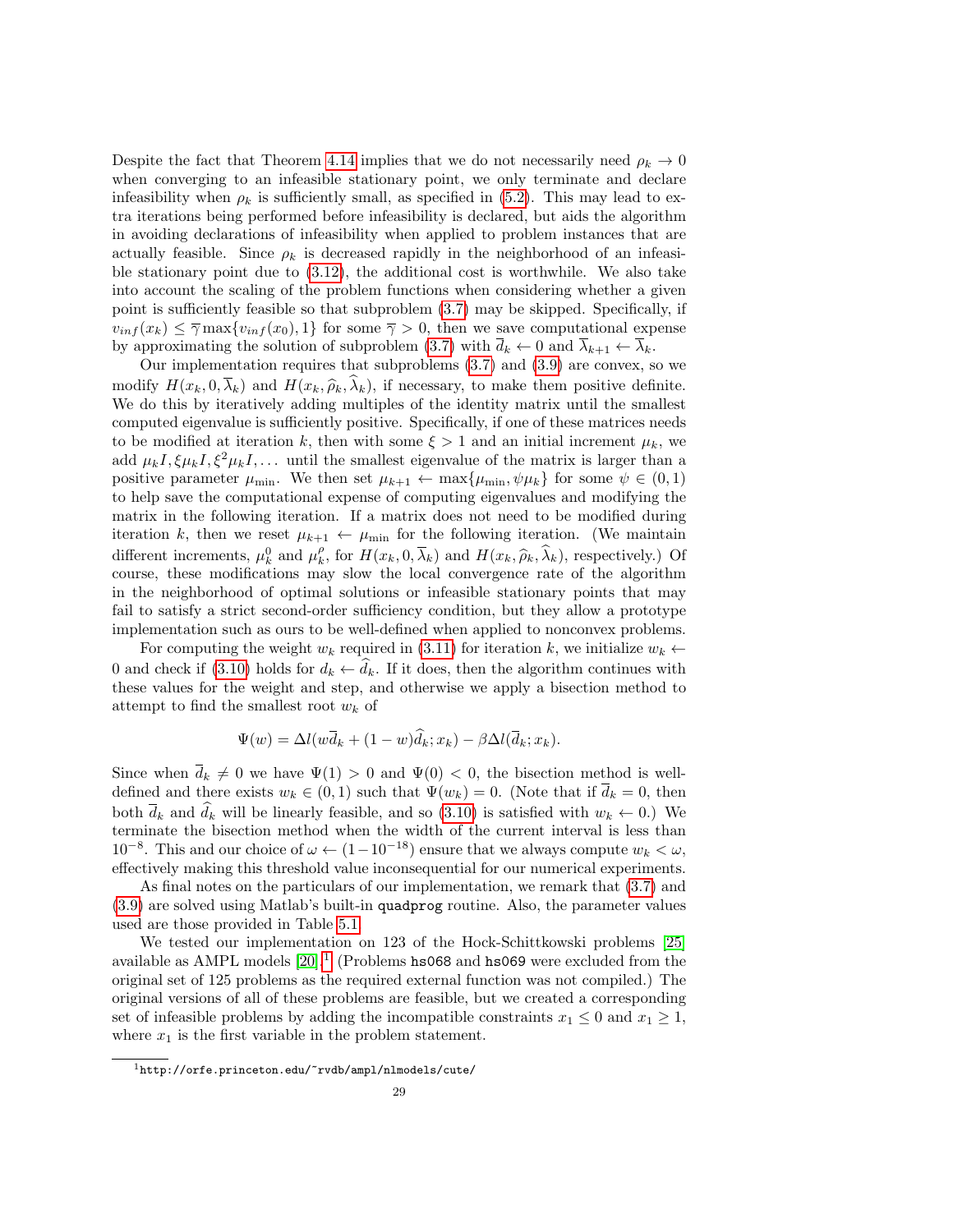| Parameter | Uς            |           |          | $\kappa_{\alpha}$ | rv) |     |              |
|-----------|---------------|-----------|----------|-------------------|-----|-----|--------------|
| Value     |               |           |          |                   |     | 5 Y |              |
| Parameter | $g_{\rm max}$ |           |          |                   |     |     | $\mu_{\min}$ |
| Value     |               | $-\sigma$ | $-\circ$ |                   |     |     |              |

<span id="page-29-0"></span>Table 5.1 Input parameters for a prototype Matlab implemenation of Algorithm [1.](#page-8-3)

Termination results for our implementation applied to these problems are shown in Tables [5.2](#page-29-1) and [5.3,](#page-29-2) which contain statistics for the feasible and infeasible problems, respectively. In Table [5.2,](#page-29-1) the "Succeed" column reveals the number and percentage of problems for which a point satisfying [\(5.1\)](#page-27-3) was obtained, and the "Infeasible" column reveals those statistics for problems for which a point satisfying [\(5.2\)](#page-27-2) was obtained. Similarly, the "Succeed" column in Table [5.3](#page-29-2) reveals the number and percentage of problems for which a point satisfying [\(5.2\)](#page-27-2) was obtained, and the "Feasible" column reveals those statistics for problems for which a point satisfying [\(5.1\)](#page-27-3) was obtained. In both tables, a termination result in the latter of these two columns represents a situation where the algorithm failed to solve the problem correctly. Any time the algorithm fails to terminate within  $10<sup>3</sup>$  iterations, the algorithm is deemed to "Fail". (Problem hs112x was excluded in the set of feasible problems due to a function evaluation error that occurred during the run.)

<span id="page-29-1"></span>TABLE  $5.2$ Performance statistics of SQuID on feasible problems.

| Problem type | Succeed                              | Fail | Infeasible | Total |  |
|--------------|--------------------------------------|------|------------|-------|--|
| Feasible     | 110 (90.16\%) 11 (9.02\%) 1 (0.82\%) |      |            | 122   |  |

<span id="page-29-2"></span>TABLE  $5.3$ Performance statistics of SQuID on infeasible problems.

| Problem type | Succeed                             | Fail | Feasible Total |     |
|--------------|-------------------------------------|------|----------------|-----|
| Infeasible   | 111 (90.24\%) 12 (9.76\%) 0 (0.0\%) |      |                | 123 |

From Tables [5.2](#page-29-1) and [5.3,](#page-29-2) one can see that our code consistently attained a success rate of at least 90%, which is strong for a prototype implementation. In fact, for most of the failures and for the feasible problem that was reported to be infeasible, we found the problems to be very nonconvex. This led to excessive modifications of the Hessian matrices, and in many cases search directions that were poorly scaled. The results may be improved with a more sophisticated Hessian modification strategy and/or the incorporation of second-order correction steps.

We conclude our discussion of this set of numerical experiments by illustrating the local convergence behavior of SQuID on these sets of test problems. For those instances that are successfully solved within the iteration limit, we store the logarithms of  $\mathcal{R}_{opt}$  and  $\mathcal{R}_{inf}$  for the last 10 iterations for the feasible and infeasible problem instances and plot them in Figures [5.1](#page-30-1) and [5.2,](#page-30-2) respectively. In the plots, T represents the last iteration for each run. (If a given problem is solved in fewer than 10 iterations, then its corresponding plot begins in the middle of the graph.) In Figures [5.1](#page-30-1) and [5.2,](#page-30-2) one can see that most of the curves turn significantly downward on the righthand side of the graph. The curves with a slope less than −1 over the last iterations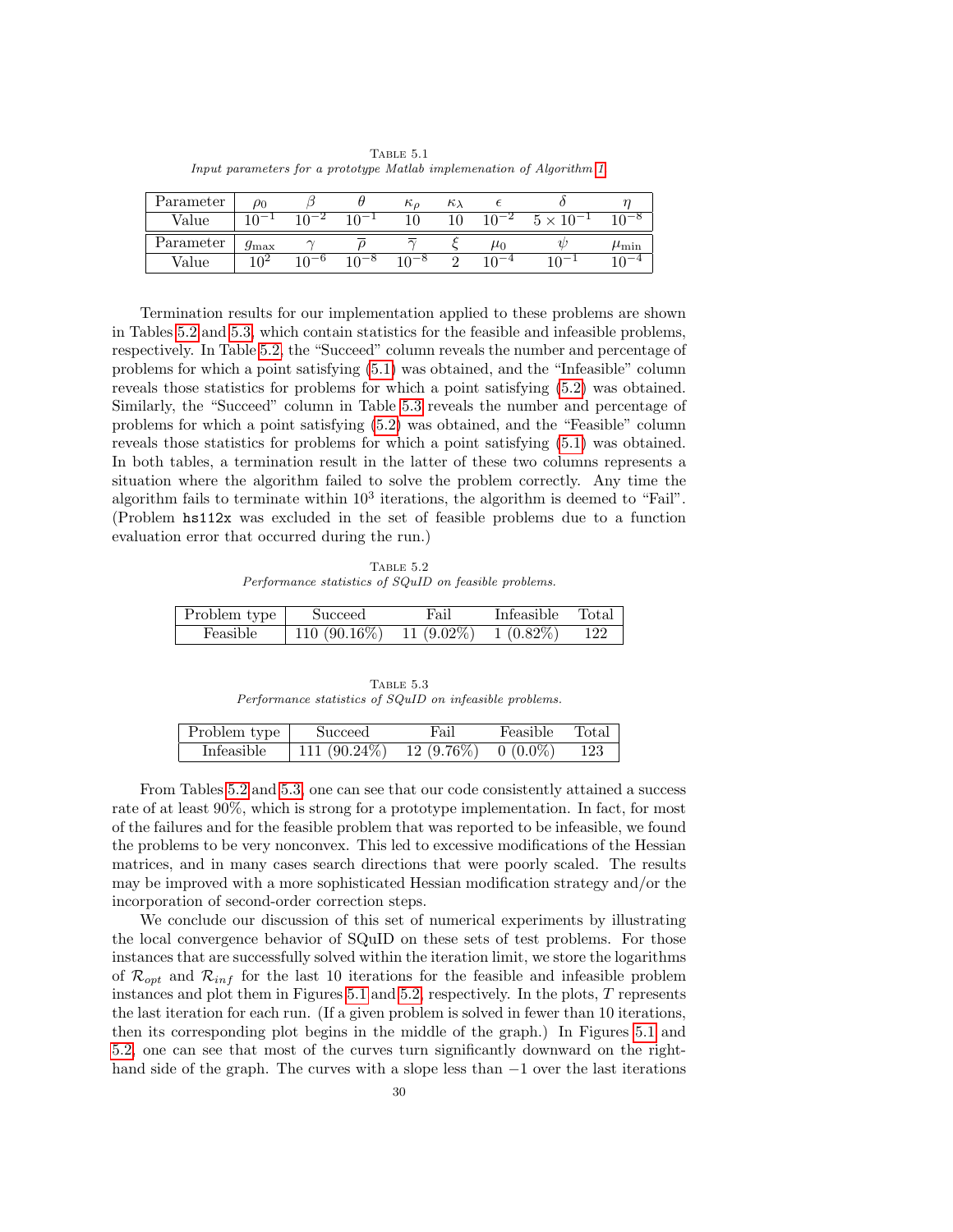indicate local superlinear convergence, and the curves with slope less than −2 indicate quadratic convergence. One finds that many of the curves possess slopes of this type, providing empirical evidence for the convergence results in §[4.](#page-8-0)



<span id="page-30-1"></span>FIG. 5.1.  $log_{10} \mathcal{R}_{opt}$  for the last 10 iterations of SQuID applied to feasible instances.

<span id="page-30-2"></span>FIG. 5.2.  $log_{10} \mathcal{R}_{inf}$  for the last 10 iterations of SQuID applied to infeasible instances.

We close this section with a comparison between SQuID and the algorithm proposed in [\[6\]](#page-31-3) when applied to solve the infeasible problems presented in [\[6\]](#page-31-3). As previously mentioned in §[2,](#page-1-0) the algorithm in [\[6\]](#page-31-3) represents an immediate predecessor of SQuID. That algorithm also possesses superlinear convergence guarantees, but, unlike SQuID, suffers from the disadvantage that more than 2 QO subproblem solves may be required in each iteration. After modifying the input parameters in our implementation of SQuID so that they match those used in  $[6]$ —e.g., in  $[6]$ , the initial penalty parameter was set to 1—we obtained the results presented in Table [5.4.](#page-31-11) (Here, the "Iter." columns indicate the numbers of (nonlinear) iterations performed and the "QOs" columns indicate the number of QO subproblems solved prior to termination.) It is clear in these results that both algorithms detect infeasibility (or locate an optimal solution in the case of problem "batch") in few iterations, but SQuID typically requires fewer QO solves. (The only exception is the problem "robot". This problem is nonconvex and the performance of both algorithms varies depending on the input parameters that affect the modifications of the Hessian approximations to make them positive definite.) These results provide evidence for our claim that SQuID yields consistent improvement over the algorithm in [\[6\]](#page-31-3). That is, SQuID possesses similar theoretical convergence guarantees, but yields better practical performance by limiting the number of QO subproblem solves per iteration.

<span id="page-30-0"></span>6. Conclusion. In this paper, we have proposed, analyzed, and tested a SQO method that possesses global and fast local convergence guarantees for both feasible and infeasible problem instances. Novelties of the algorithm are its unique two-phase approach and carefully designed updating strategy for the penalty parameter. The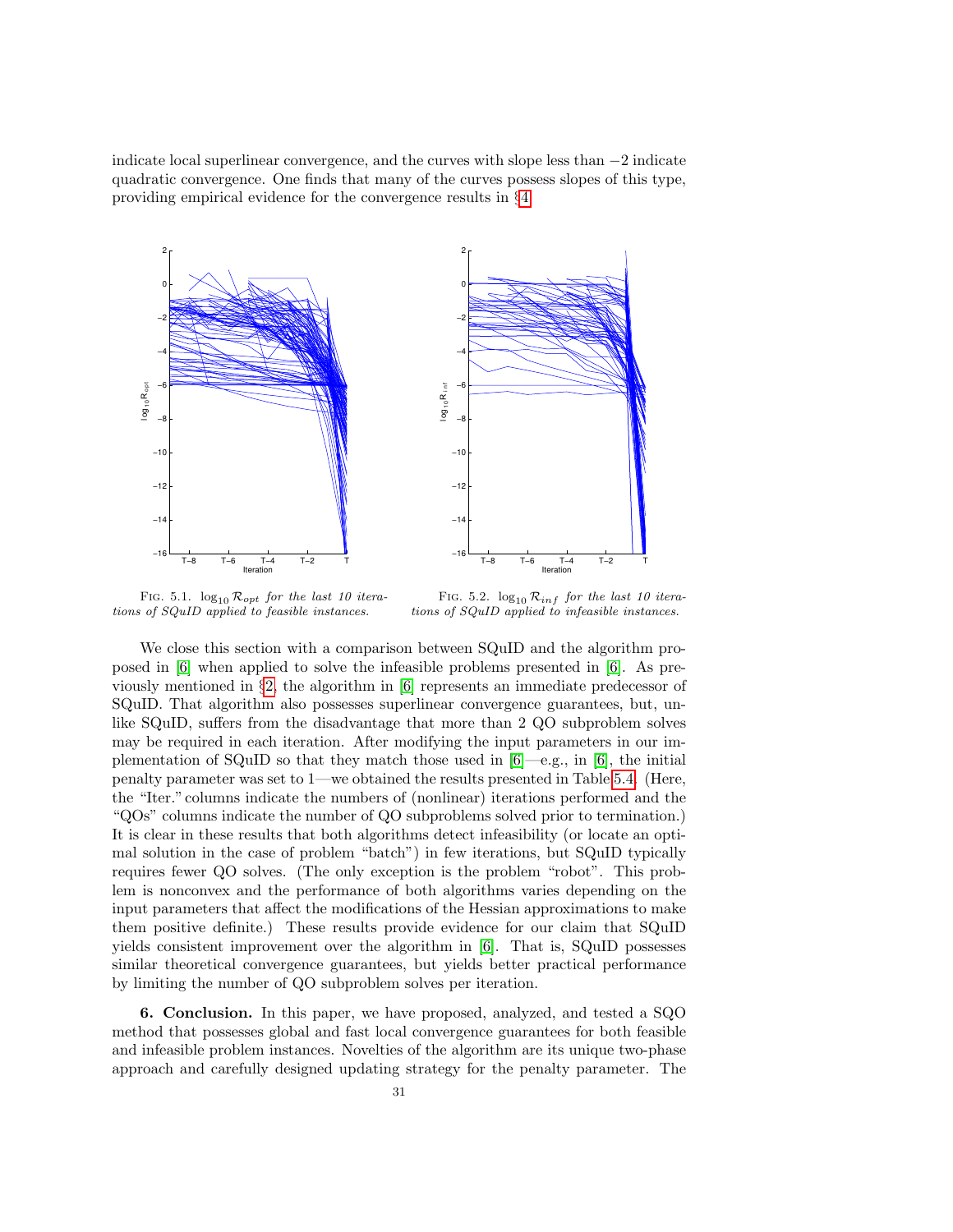|                          | unique |                                                                         | robot |    |  | isolated |  | batch |    | batch1 |  | nactive |  |
|--------------------------|--------|-------------------------------------------------------------------------|-------|----|--|----------|--|-------|----|--------|--|---------|--|
| Alg.                     |        | Iter. $QOs$ Iter. $QOs$ Iter. $QOs$ Iter. $QOs$ Iter. $QOs$ Iter. $QOs$ |       |    |  |          |  |       |    |        |  |         |  |
| SQuID                    |        | 19                                                                      | 27    | 55 |  | 19       |  | 22    | 15 |        |  |         |  |
| $\operatorname{Ref}$ [6] |        | 24                                                                      |       | 34 |  | 20       |  | 28    |    | 40     |  |         |  |

<span id="page-31-11"></span>Table 5.4 Performance measures for test problems in [\[6\]](#page-31-3)

subproblems in each phase and the penalty parameter update are designed to strike a balance between moving toward feasibility and optimality in each iteration. Near an optimal point satisfying common assumptions, the penalty parameter remains constant and the algorithm reduces to a classical SQO method, yielding fast local convergence. Similarly, near an infeasible stationary point, the penalty parameter is reduced sufficiently quickly to yield fast infeasibility detection.

The convergence properties that we have proved for our algorithm were illustrated empirically on test sets of feasible and infeasible problems. We remark, however, that there remain various practical issues that one faces when considering an implementation of SQuID. As with any SQO method, the primary concern is the efficiency of the QO subproblem solver. This is especially the case when one wishes to use exact second order derivative information and the resulting Hessian matrices are not positive definite. We have employed a Hessian modification strategy in our numerical experiments, but as for any SQO method that employs such a strategy, these modifications are cumbersome in large-scale settings and may inhibit superlinear convergence. We leave it a subject of future research to investigate ways in which inexactness can be incorporated into the subproblem solves and negative curvature can be handled, knowing that the algorithm and analysis presented in this paper provides a strong backbone for rapid infeasibility detection when such additional features are developed.

## **REFERENCES**

- <span id="page-31-10"></span>[1] P. T. Boggs, J. W. Tolle, and P. Wang. On the Local Convergence of Quasi-Newton Methods for Constrained Optimization. SIAM Journal on Optimal Control, 20:161–171, 1982.
- <span id="page-31-9"></span>[2] J. V. Burke. Descent Methods for Composite Nondifferentiable Optimization Problems. Mathematical Programming, 33:260–279, 1985.
- <span id="page-31-0"></span>[3] J. V. Burke. A Sequential Quadratic Programming Algorithm for Potentially Infeasible Mathematical Programs. Journal of Mathematical Analysis and Applications, 139:319–351, 1989.
- <span id="page-31-1"></span>[4] J. V. Burke. A Robust Trust Region Method for Constrained Nonlinear Programming Problems. SIAM Journal on Optimization, 2(2):325–347, 1992.
- <span id="page-31-2"></span>[5] J. V. Burke and S.-P. Han. A Robust Sequential Quadratic Programming Method. Mathematical Programming, 43:277–303, 1989.
- <span id="page-31-3"></span>[6] R. H. Byrd, F. E. Curtis, and J. Nocedal. Infeasibility Detection and SQP Methods for Nonlinear Optimization. SIAM Journal on Optimization, 20(5):2281–2299, 2010.
- <span id="page-31-8"></span>[7] R. H. Byrd, J. C. Gilbert, and J. Nocedal. A Trust Region Method Based on Interior Point Techniques for Nonlinear Programming. Mathematical Programming, 89(1):149–185, 2000.
- <span id="page-31-6"></span>[8] R. H. Byrd, N. I. M. Gould, J. Nocedal, and R. A. Waltz. An Algorithm for Nonlinear Optimization Using Linear Programming and Equality Constrained Subproblems. Mathematical Programming, 100(1):27–48, 2004.
- <span id="page-31-7"></span>[9] R. H. Byrd, N. I. M. Gould, J. Nocedal, and R. A. Waltz. On the Convergence of Successive Linear-Quadratic Programming Algorithms. SIAM Journal on Optimization, 16(2):471, 2005.
- <span id="page-31-5"></span>[10] R. H. Byrd, G. López-Calva, and J. Nocedal. A Line Search Exact Penalty Method Using Steering Rules. Mathematical Programming, 133(1-2):39–73, 2012.
- <span id="page-31-4"></span>[11] R. H. Byrd, J. Nocedal, and R. A. Waltz. Steering Exact Penalty Methods for Nonlinear Programming. Optimization Methods and Software, 23(2):197–213, 2008.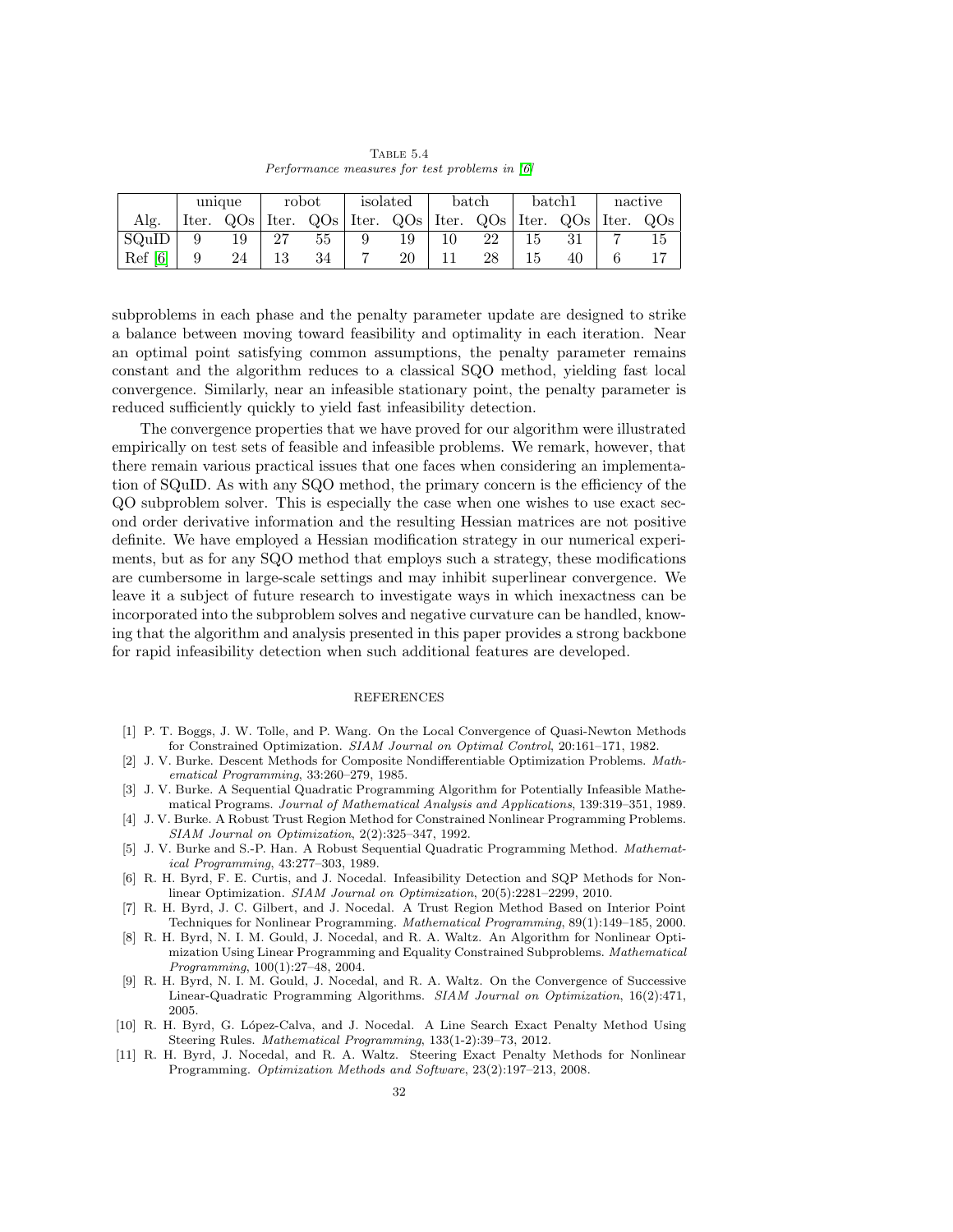- <span id="page-32-21"></span>[12] R. M. Chamberlain, Powell M. J. D., C. Lemaréchal, and H. C. Pedersen. The Watchdog Technique for Forcing Convergence in Algorithms for Constrained Optimization. Mathematical Programming Study, 16:1–17, 1982.
- <span id="page-32-7"></span>[13] C. M. Chin and R. Fletcher. On the Global Convergence of an SLP-filter Algorithm That Takes EQP Steps. Mathematical Programming, 96:161–177, 2003.
- <span id="page-32-15"></span>[14] F. H. Clarke. Optimization and Nonsmooth Analysis. Canadian Mathematical Society Series of Monographs and Advanced Texts. John Wiley & Sons, New York, NY, USA, 1983.
- <span id="page-32-5"></span>[15] D. Cores and R. A. Tapia. Perturbation Lemma for the Newton Method with Application to the SQP Newton Method. Journal of Optimization Theory and Applications, 97:271–280, 1998.
- <span id="page-32-23"></span>[16] J. E. Dennis and R. B. Schnabel. Numerical Methods for Unconstrained Optimization and Nonlinear Equations. Classics in Applied Mathematics. SIAM, Philadelphia, PA, USA, 1996.
- <span id="page-32-8"></span>[17] F. Facchinei and S. Lucidi. Quadratically and Superlinearly Convergent Algorithms for the Solution of Inequality Constrained Minimization Problems. Journal of Optimization Theory and Application, 85:265–289, 1995.
- <span id="page-32-9"></span>[18] F. Fletcher and E. Sainz de la Maza. Nonlinear Programming and Nonsmooth Optimization by Successive Linear Programming. Mathematical Programming, 43:235–256, 1989.
- <span id="page-32-6"></span>[19] R. Fletcher. Practical Methods of Optimization. John Wiley and Sons, Chichester, UK, 2 edition, 1987.
- <span id="page-32-25"></span>[20] R. Fourer, D. M. Gay, and B. W. Kernighan. AMPL: A Modeling Language for Mathematical Programming. Brooks/Cole, 2002.
- <span id="page-32-10"></span>[21] M. P. Friedlander, N. I. M. Gould, and S. Leyffer. A Filter Active-set Trust-region Method. Technical Report Preprint ANL/MCS-P1456-097. Argonne: Argonne National Laboratory, 2007.
- <span id="page-32-12"></span>[22] N. I. M. Gould and D. P. Robinson. A Second Derivative SQP Method: Global Convergence. SIAM Journal of Optimization, 20:2023–2048, 2010.
- <span id="page-32-13"></span>[23] N. I. M. Gould and D. P. Robinson. A Second Derivative SQP Method: Local Convergence and Practical Issues. SIAM Journal of Optimization, 20:2049–2079, 2010.
- <span id="page-32-0"></span>[24] S. P. Han. A Globally Convergent Method for Nonlinear Programming. Journal of Optimization Theory and Applications, 22(3):297–309, 1977.
- <span id="page-32-24"></span>[25] W. Hock and K. Schittkowski. Test Examples for Nonlinear Programming Codes. Journal of Optimization Theory and Applications, 30(1):127–129, 1980.
- <span id="page-32-16"></span>[26] F. John. Extremum Problems with Inequalities as Side Conditions. In K. O. Friedrichs, O. E. Neugebauer, and J. J. Stoker, editors, Studies and Essays, Courant Anniversary Volume, pages 187–204. Wiley (Interscience), New York, New York, 1948.
- <span id="page-32-17"></span>[27] W. Karush. Minima of Functions of Several Variables with Inequalities as Side Constraints. Master's thesis, Department of Mathematics, University of Chicago, Chicago, IL, USA, 1939.
- <span id="page-32-18"></span>[28] H. W. Kuhn and A. W. Tucker. Nonlinear Programming. In J. Neyman, editor, Proceedings of the Second Berkeley Symposium on Mathematical Statistics and Probability, pages 481– 492. University of California Press, Berkeley, California, 1951.
- <span id="page-32-11"></span>[29] Morales J. L., Nocedal J., and Wu Y. A Sequential Quadratic Programming Algorithm with an Additional Equality Constrained Phase. IMA Journal of Numerical Analysis Advance Access, 2011.
- <span id="page-32-14"></span>[30] X. W. Liu and Y. Yuan. A Null-Space Primal-Dual Interior-Point Algorithm for Nonlinear Optimization with Nice Convergence Properties. Mathematical Programming, 125(1):163– 193, 2010.
- <span id="page-32-20"></span>[31] N. Maratos. Exact Penalty Function Algorithms for Finite Dimensional and Control Optimization Problems. PhD thesis, University of London, London, England, 1978.
- <span id="page-32-4"></span>[32] J. Nocedal, F. Oztoprak, and R. A. Waltz. An Interior Point Method for Nonlinear Programming with Infeasibility Detection Capabilities. Optimization Methods and Software, 29(4):837–854, 2014.
- <span id="page-32-19"></span>[33] P. M. Pardalos and S. A. Vavasis. Quadratic Programming with One Negative Eigenvalue is NP-Hard. Journal of Global Optimization, 1(1):15–22, 1991.
- <span id="page-32-1"></span>[34] M. J. D. Powell. A Fast Algorithm for Nonlinearly Constrained Optimization Calculations. In Numerical Analysis, Lecture Notes in Mathematics, pages 144–157. Springer, Berlin, Heidelberg, 1978.
- <span id="page-32-3"></span>[35] S. M. Robinson. A Quadratically-Convergent Algorithm for General Nonlinear Programming Problems. Mathematical Programming, 3:145–156, 1972.
- <span id="page-32-22"></span>[36] W. Rudin. Principles of Mathematical Analysis, volume 3. McGraw-Hill New York, 1976.
- <span id="page-32-2"></span>[37] R. B. Wilson. A Simplicial Algorithm for Concave Programming. PhD thesis, Graduate School